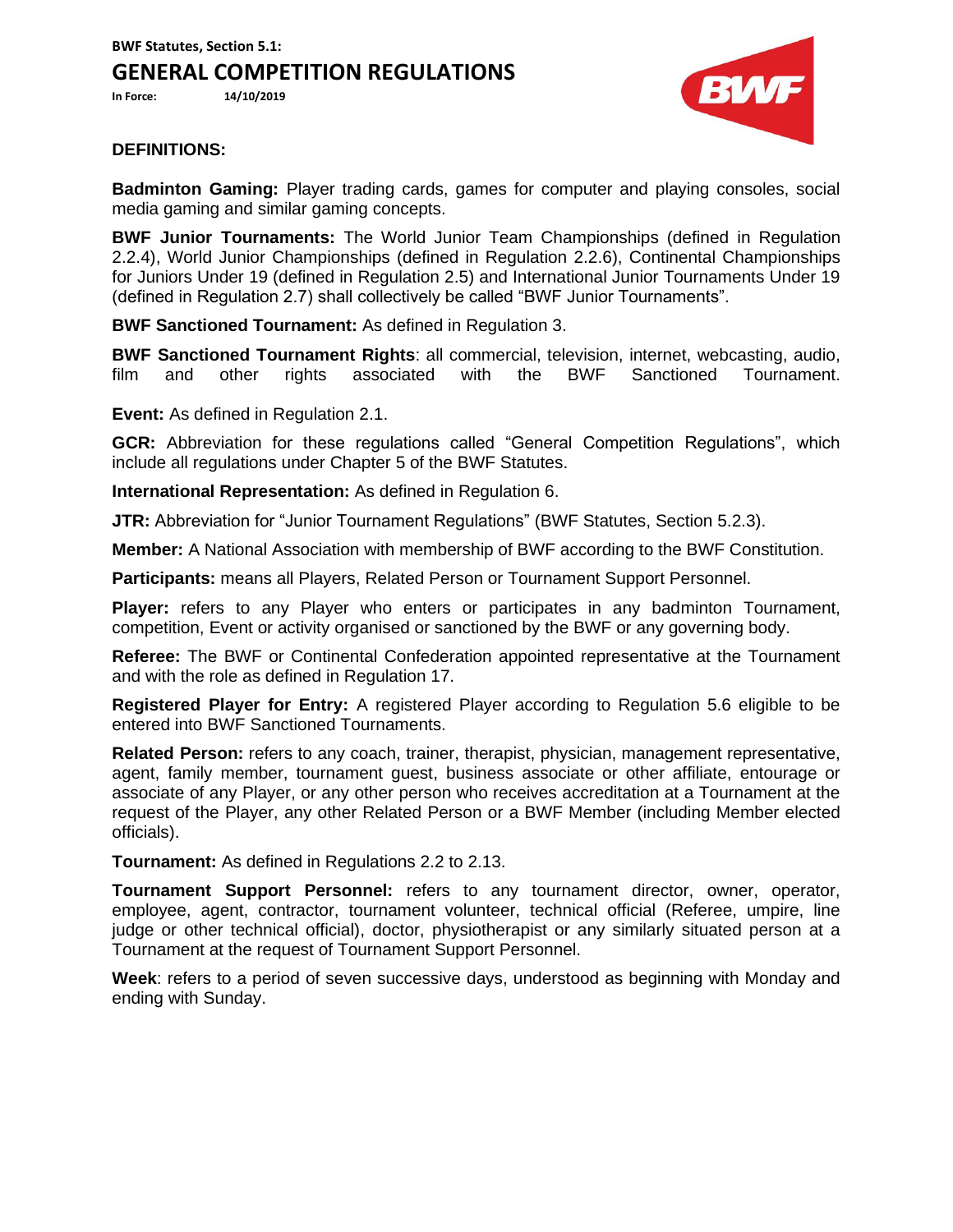# **1. PURPOSE AND APPLICABILITY OF THE REGULATIONS**

- 1.1. With these General Competition Regulations (GCR) the BWF in accordance with the BWF Constitution:
	- 1.1.1. controls the game, from an international aspect, in all countries;
	- 1.1.2. makes regulations for international Tournaments as defined in these regulations; and
	- 1.1.3. Makes regulations applicable for Participants in all international Tournaments.
- 1.2. Regulation 3 of these regulations regarding sanction of international Tournaments applies to all categories of international Tournaments defined in Regulations 2.2 to 2.9.
- 1.3. The GCR apply to all categories of international Tournaments that are defined in Regulations 2.2 to 2.6, except where separate regulations are defined by a Multi-Sport Games/Tournament organiser for Tournaments defined in Regulation 2.6 (International Multi-Sport Games and Tournaments).
- 1.4. For Grade 1, BWF Tournaments (Major Events) the GCR apply except where specific regulations are stated in the regulations for each of the BWF Tournaments (Major Events) (BWF Statutes, Section 5.2.1).
- 1.5. For Grade 2, BWF World Tour Tournaments the GCR apply except where specific regulations are stated in the regulations in BWF World Tour Regulations (BWF Statutes, Section 5.2.2).
- 1.6. For BWF World Junior Team Championships (defined under Regulation 2.2.4), BWF World Junior Championships (defined under Regulation 2.2.6), Continental Championships for Juniors Under 19 (defined in Regulation 2.5) and International Junior Tournaments Under 19 (defined in Regulation 2.7) (collectively called "BWF Junior Tournaments") the GCR Regulations 1 to 8 apply, while separate regulations for other areas related to BWF Junior Tournaments are stated in Junior Tournament Regulations (JTR) (BWF Statutes, Section 5.2.3).
- 1.7. BWF Sanctioned Team Leagues as defined in Regulation 2.9 shall comply with the terms as defined in the Tournament Sanction Policy (BWF Statutes, Section 5.3.1).

# **2. EVENTS AND TOURNAMENTS**

BWF recognises the Events as defined in Regulation 2.1 and categories of Tournaments and other international matches defined in Regulations 2.2 to 2.13.

- 2.1. Events
	- Men's Singles played by two opposing male Players
	- Women's Singles played by two opposing female Players
	- Men's Doubles played by two opposing pairs of male Players
	- Women's Doubles played by two opposing pairs of female Players
	- Mixed Doubles played by two opposing pairs each containing one male and one female Player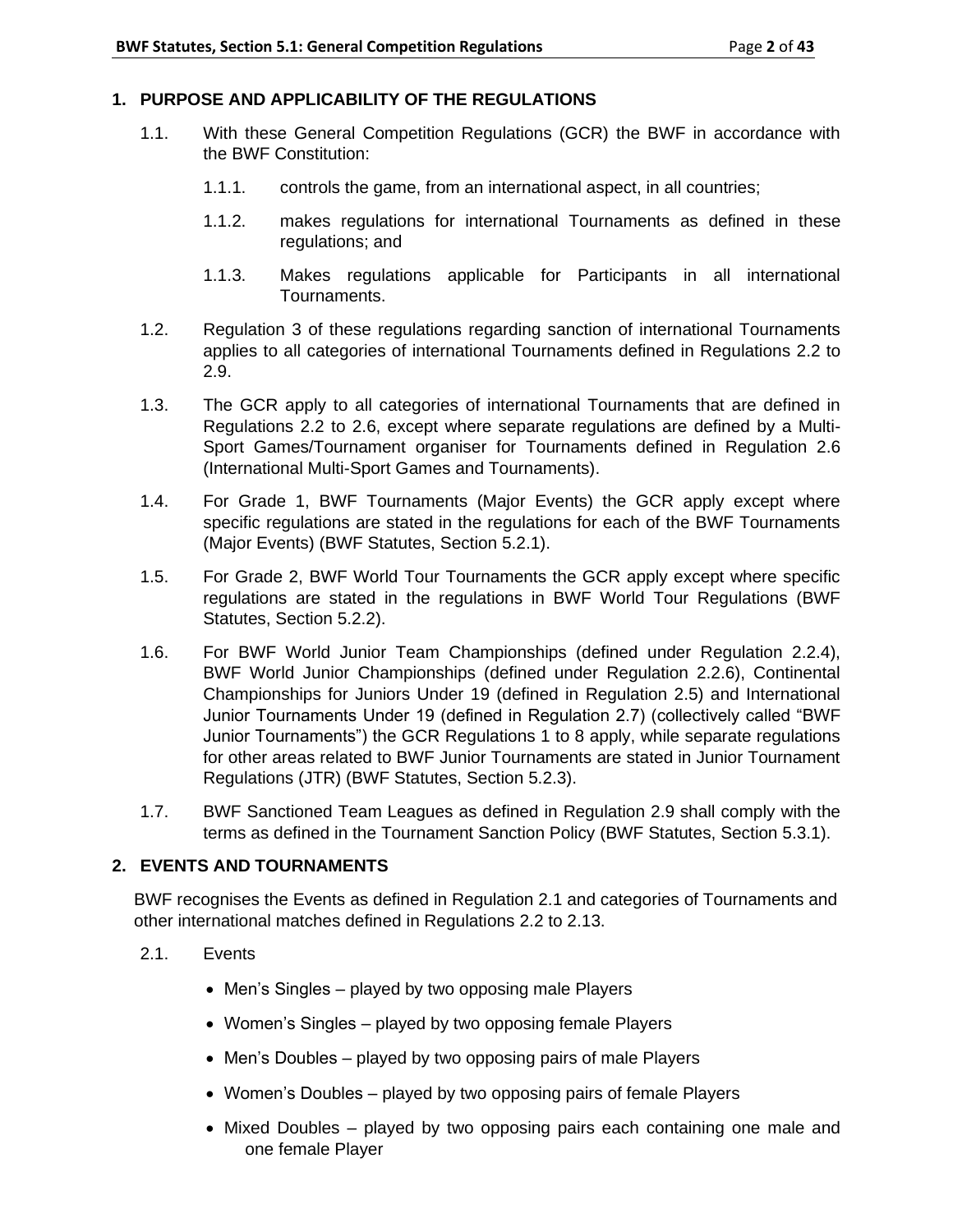## 2.2. **BWF Tournaments (Grade 1 – Major Events)**

| <b>Tournament Name</b>                      | <b>Trophy</b>   |
|---------------------------------------------|-----------------|
| <b>BWF Men's World Team Championships</b>   | Thomas Cup      |
| <b>BWF Women's World Team Championships</b> | Uber Cup        |
| <b>BWF World Team Championships</b>         | Sudirman Cup    |
| <b>BWF World Junior Team Championships</b>  | Suhandinata Cup |
| <b>BWF World Championships</b>              |                 |
| <b>BWF World Junior Championships</b>       | Eye Level Cups  |
| <b>BWF World Senior Championships</b>       |                 |

# 2.3. **BWF World Tour (Grade 2)**

| <b>BWF World Tour</b> | A finals Tournament for a number of qualified Players   |  |  |  |
|-----------------------|---------------------------------------------------------|--|--|--|
| Finals - Level 1      | as defined in the BWF World Tour regulations.           |  |  |  |
| BWF World Tour -      | Tournaments that are selected to be Level 2             |  |  |  |
| Level 2               | Tournaments.                                            |  |  |  |
| BWF World Tour -      | Tournaments that are selected to be<br>3<br>Level       |  |  |  |
| Level 3               | Tournaments.                                            |  |  |  |
| BWF World Tour -      | Tournaments that are selected<br>to<br>be<br>Level<br>4 |  |  |  |
| Level 4               | Tournaments.                                            |  |  |  |
| BWF World Tour -      | Tournaments that are selected<br>5<br>to<br>be<br>Level |  |  |  |
| Level 5               | Tournaments.                                            |  |  |  |
| BWF World Tour -      | Tournaments that are selected<br>to<br>6<br>be<br>Level |  |  |  |
| Level 6               | Tournaments.                                            |  |  |  |

# 2.4. **Continental Circuit (Grade 3)**

Tournaments under the control and management of the Continental Confederation to which the host country belongs. Where separate regulations are decided for such Tournaments in each of the Continental Confederations, these regulations must be in line with the GCR and approved by BWF.

| International | Tournaments recommended to BWF for sanction and              |
|---------------|--------------------------------------------------------------|
| Challenge     | following the prize money levels described in the Tournament |
|               | Sanction Policy (BWF Statutes, Section 5.3.1), by the        |
|               | Continental Confederations based on the Continental          |
|               | Confederation Tournament regulations.                        |
| International | Tournaments recommended to BWF for sanction and              |
| <b>Series</b> | following the prize money levels described in the Tournament |
|               | Sanction Policy (BWF Statutes, Section 5.3.1), by the        |
|               | Continental Confederations based on the Continental          |
|               | Confederation Tournament regulations.                        |
| Future        | Tournaments recommended to BWF for sanction and              |
| <b>Series</b> | following the prize money levels described in the Tournament |
|               | Sanction Policy (BWF Statutes, Section 5.3.1), by the        |
|               | Continental Confederations based on the Continental          |
|               | Confederation Tournament regulations.                        |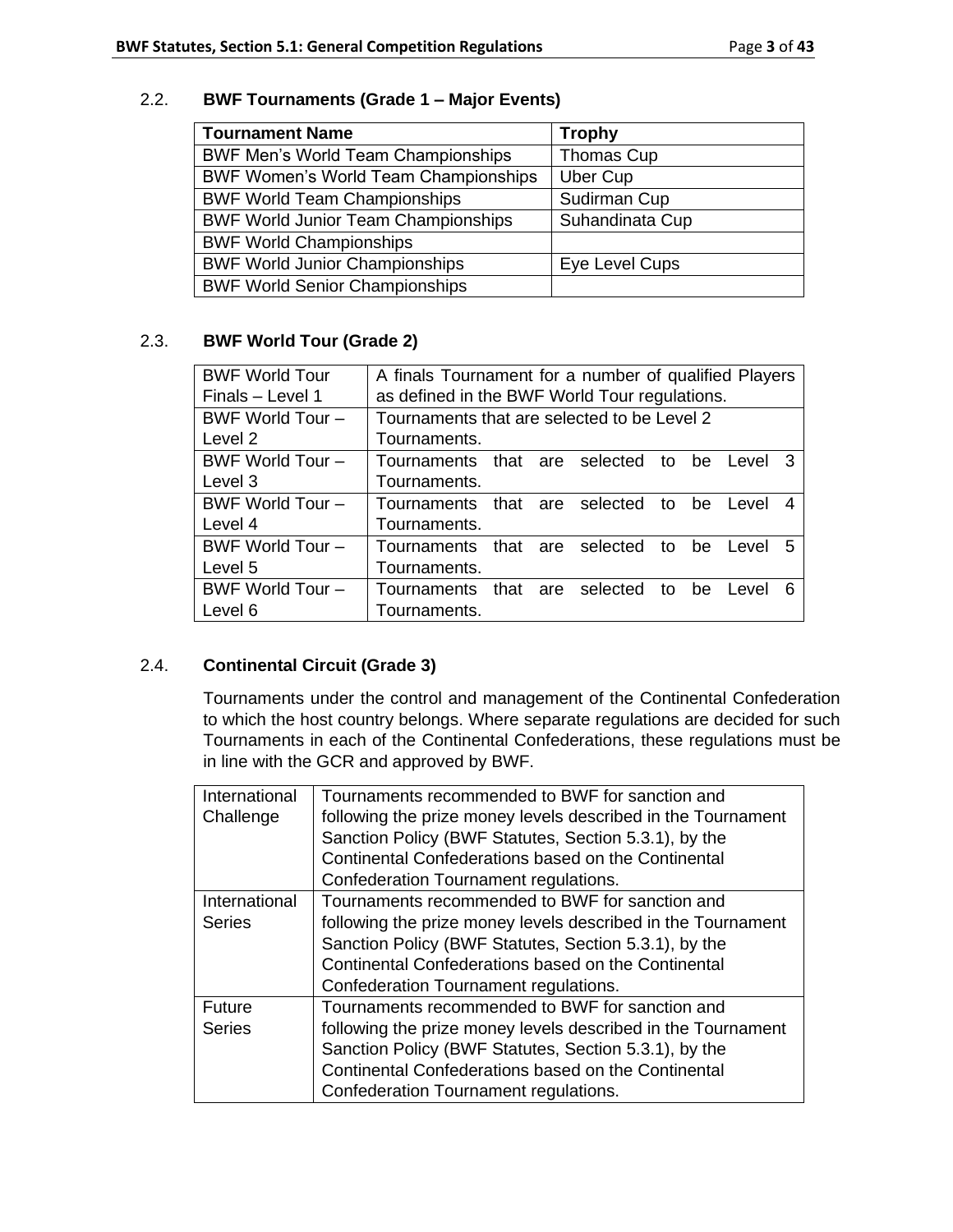### 2.5. **Continental Championships**

Team and individual championships belonging to the respective Continental Confederation, including Continental Championships for Juniors under 19 and Seniors (over 35 years of age and above). Where separate regulations are decided for such Tournaments in each Continental Confederation, these regulations must be in line with the GCR and approved by BWF.

## 2.6. **International Multi-Sport Games and Tournaments**

Official international sporting games containing several different sports including Badminton or Tournaments organised by Multi-Sports organisations.

## 2.7. **International Junior Tournaments Under 19**

International Tournaments for Junior Players under 19 years of age under the control and management of the Continental Confederation to which the host country belongs. Where separate regulations are decided for such Tournaments in each of the Continental Confederations, these regulations must be in line with the relevant regulations in the GCR (Regulations 1 to 8) and the Junior Tournament Regulations, and approved by BWF:

- Junior International Grand Prix
- Junior International Challenge
- Junior International Series
- Junior Future Series

## 2.8. **International Invitation Tournaments, International Team Ties and Exhibition Matches**

Any international Tournament, International Team Ties or matches under the jurisdiction of a Member accepting entries by invitation from top-ranked Players from other Members.

2.8.1. "Top-ranked" shall be defined as "contained in the first 50 places in any of the five World Ranking lists valid three months before the Tournament or match".

## 2.9. **"International Team Leagues" and "National Team Leagues with International participation" – collectively named "BWF Sanctioned Team Leagues"**

- 2.9.1. "International Team Leagues" are any international team competition organised as an International Team League by BWF, Continental Confederations or Members between teams from different Members (such as, but not limited to, club teams from different National Team Leagues or teams created with different national connections), which include participation in the International Team League of more than three Top Ranked Players from other Members; AND
- 2.9.2. "National Team Leagues with International Participation" are any national team competition organized as a National Team League between domestic teams only, by a Member, which include participation in the National Team League with International Participation of more than three Top Ranked Players from other Members.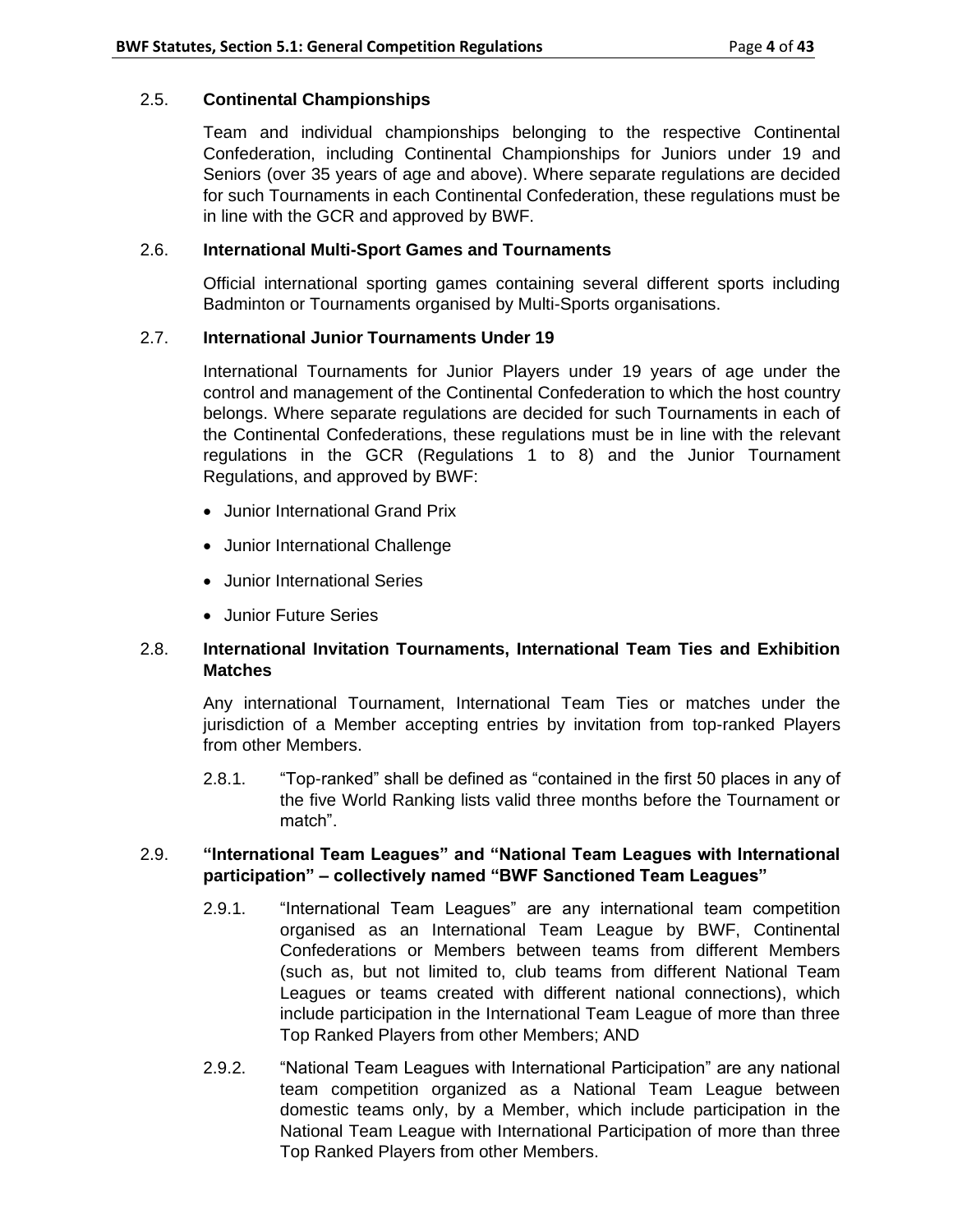2.9.3. "Top Ranked" shall be defined as "Players ranked in the first 50 places in any of the five World Ranking lists valid three months before the Tournament".

## 2.10. **National Team Leagues or Regional Team Leagues**

Any domestic team league competition or Regional Team League, which does not meet the definition of a "BWF Sanctioned Team League.

## 2.11. **International Seniors' Tournaments**

Any Tournament intending by its title or promotion to attract an international entry and limiting entries to Players over certain age limits.

## 2.12. **National Tournaments**

Any Tournament of whatever nature (with or without prize money) in which entries are restricted to Players being citizens of, or resident in, the country concerned according to regulations adopted by the Member Association in question.

## 2.13. **Other Tournaments**

Any Tournament not falling into one of the categories defined in Regulations 2.2 to 2.12.

# **3. SANCTION**

# 3.1. **Nature, Scope and Purpose**

Regulation 3 on Sanctions has been adopted in recognition of the following fundamental sporting imperatives:

- 3.1.1. The governance of the sport of Badminton is organised in a pyramid structure, with BWF as the sole and exclusive international governing body, one Continental Confederation recognised as the sole and exclusive governing body for each continent, and one Member recognised and admitted into membership of BWF as the sole and exclusive national governing body for each country where the sport is played.
- 3.1.2. This pyramid governance structure is necessary to protect and promote the sport, for a number of reasons. In particular:
	- 3.1.2.1. The pyramid governance structure is vital to the regulatory integrity of the sport, enabling BWF, the Continental Confederations and the Members to ensure the uniform application of rules protecting the sport and its stakeholders throughout the sport, wherever it is played, and to hold all participants accountable under those rules -- including antidoping rules and other rules and regulations designed to protect participants and/or to preserve the integrity of the sport -- in a fair and transparent fashion.
	- 3.1.2.2. The pyramid governance structure is also vital to the proper organisation and conduct of the sporting calendar. BWF, the Continental Confederations and the Members have the right and the responsibility to maintain and control the sporting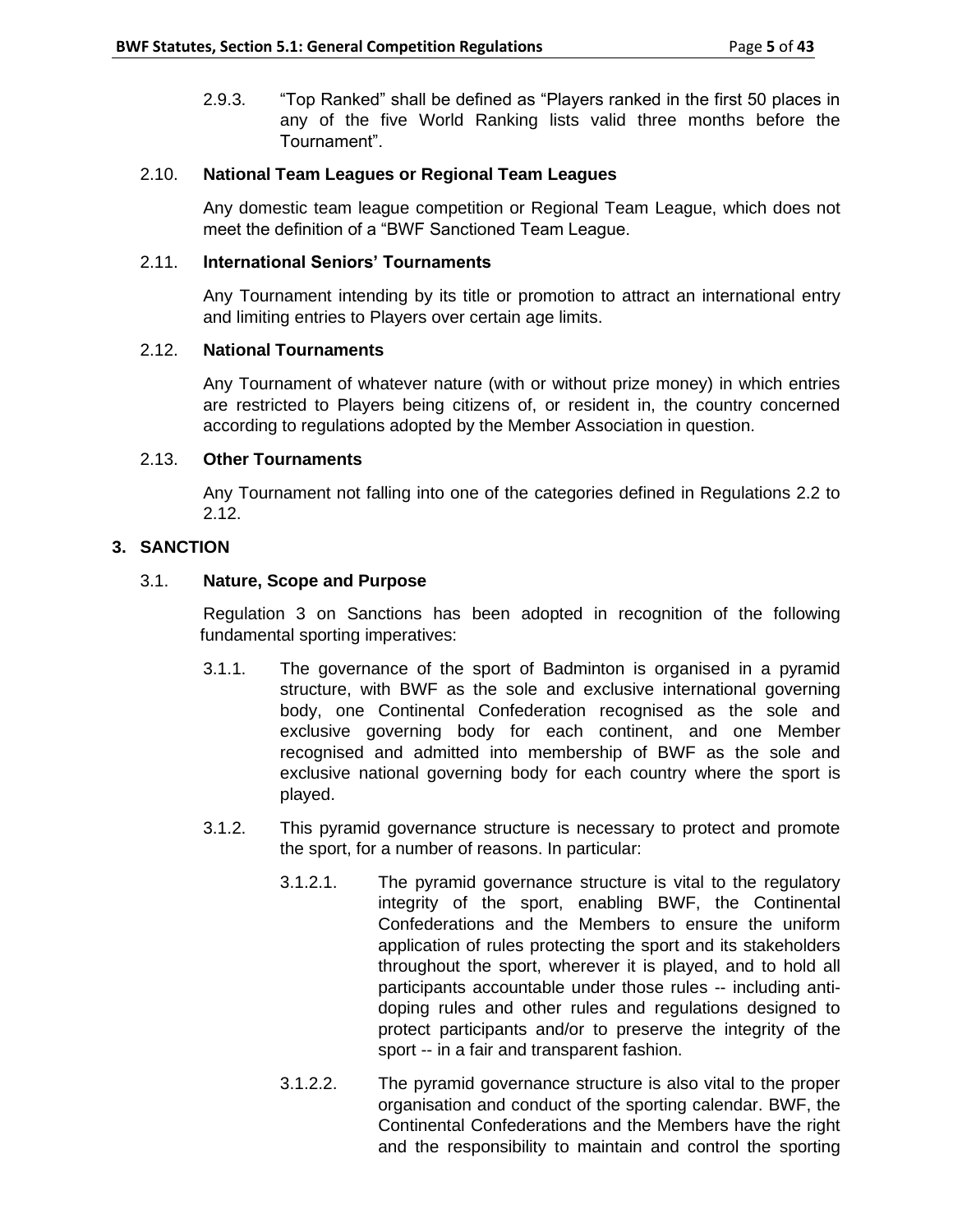calendar so as to ensure that events are organised and staged in a coordinated fashion that does not undermine but rather promotes and furthers the development of the sport as a whole.

- 3.1.2.3. BWF seeks insofar as practicable to avoid fixture clashes so as to ensure that its Members have Players fully available for the preparatory periods spent in the lead-up to BWF Sanctioned Tournaments, and throughout the BWF Sanctioned Tournaments themselves.
- 3.1.3. Unsanctioned Tournaments threaten to undermine these fundamental sporting imperatives.
	- 3.1.3.1. They are not developed as an integrated and coordinated part of the official sporting calendar, in furtherance of the best interests of the sport as a whole. Instead they cut across that calendar and the imperatives it is designed to protect, including potentially clashing with BWF Sanctioned Tournaments and thereby creating potential conflicts between different stakeholders that could be very damaging to the sport.
	- 3.1.3.2. They fall outside the jurisdiction of BWF, the Continental Confederations and Members, and so the organisers of and participants in unsanctioned Tournaments are not properly accountable for compliance with the rules and regulations of the sport. This poses a significant risk to the sport, because the public is unlikely to appreciate fully the distinction between unsanctioned Tournaments and BWF Sanctioned Tournaments, and so if problems occur in unsanctioned Tournaments the reputation of the entire sport will suffer, and public confidence in the ability of BWF, the Continental Confederations and Members to maintain the integrity of the sport will be undermined.
- 3.1.4. This Regulation 3 therefore:
	- 3.1.4.1. confirms the right and responsibility of BWF, the Continental Confederations and the Members to maintain and control the official sporting calendar of Tournaments; and
	- 3.1.4.2. penalise any Player or other individual who participates in any capacity in an unsanctioned event as per Regulation 3.5.
	- 3.1.4.3. require a Member:
		- 3.1.4.3.1. not to participate in unsanctioned Tournaments; and
		- 3.1.4.3.2. to prohibit participation by Players and other organisations and individuals under its jurisdiction in unsanctioned Tournaments, and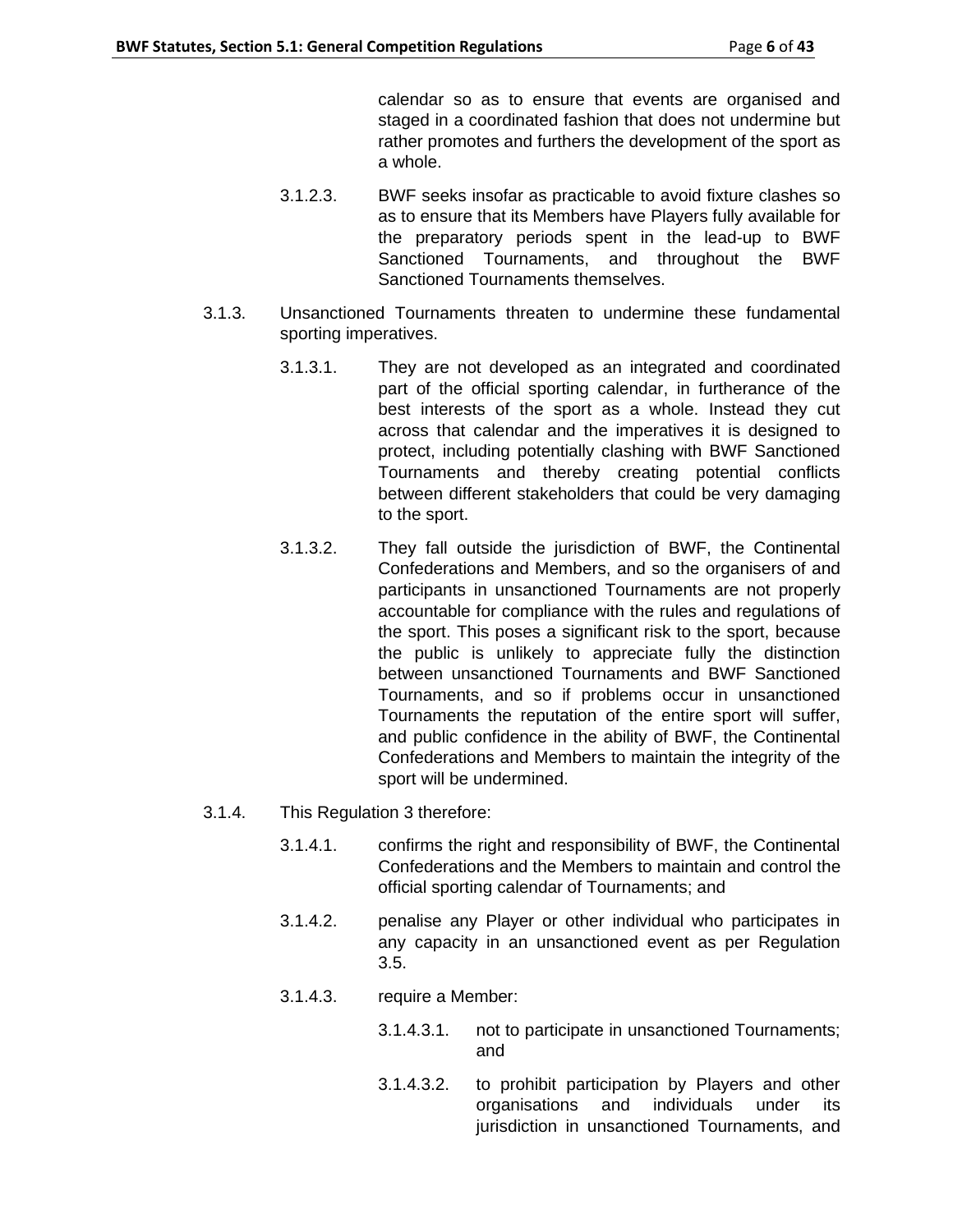to take disciplinary action against anyone that breaches that prohibition.

## 3.2. **Sanction of Tournaments**

- 3.2.1. For Tournaments owned by the BWF as defined in Regulation 2.2 the BWF will grant sanction and decide the time and location of the Tournament.
- 3.2.2. For all Tournaments and competitive matches defined in Regulations 2.3 to 2.9, the Member or Continental Confederation must apply for and receive the sanction of the BWF. The BWF shall grant sanction to the Tournament in line with the Tournament Sanction Policy (BWF Statutes, Section 5.3.1).
- 3.2.3. Tournaments defined in Regulations 2.2 to 2.9 shall collectively be called BWF Sanctioned Tournaments.
- 3.2.4. For International Multi-Sports Games and Tournaments as defined under Regulation 2.6, BWF may accept sanction applications directly from the Multi-Sports Games owner or the NOC of the country where the International Multi-Sports Games and Tournaments are hosted

## 3.2.5. **Applying for sanction**

- 3.2.5.1. Applications may be granted on a conditional basis. In particular (but without limitation), BWF may specify that particular Tournaments must be played in accordance with and subject to BWF compliant codes of conduct, anticorruption rules, anti-doping rules and/or other rules or regulations. It shall be the responsibility of the Continental Confederation and/or Member organising the Tournament to ensure compliance with that requirement.
- 3.2.5.2. Any sanction granted under this Regulation 3 shall amount solely to recognition of the Tournament as a BWF Sanctioned Tournament and shall not amount to or be construed as approval by BWF of any of the safety or security or other arrangements for the BWF Sanctioned Tournament. Instead, those arrangements shall remain the sole responsibility of the BWF Sanctioned Tournament organiser.
- 3.2.5.3. Members and/or Continental Confederations should not issue any formal invitations to participate in the Tournament unless and until all necessary sanctions have been granted and any relevant conditions have been satisfied.
- 3.2.6. When considering whether or not to sanction a Tournament, BWF shall consider, without limitation, the following:
	- 3.2.6.1. Whether the organiser of the proposed Tournament has made a binding, unqualified and unconditional commitment to stage the Tournament in accordance with and subject to all applicable BWF regulations;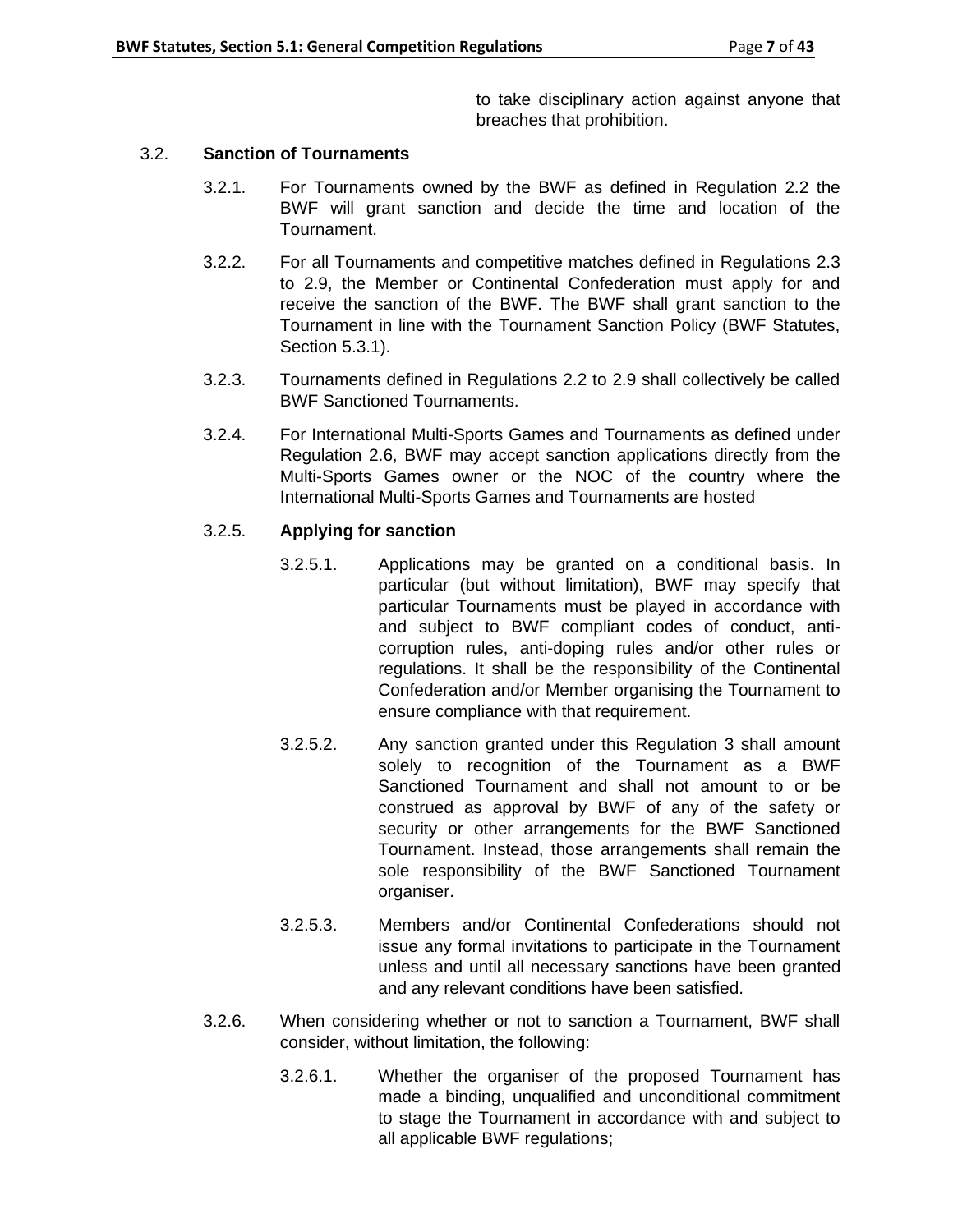- 3.2.6.2. Whether that commitment will be enforceable against the Tournament organiser, i.e., whether the Tournament organiser will be transparent and accountable to the BWF as regards its application and enforcement of those regulations in relation to all organisations and individuals participating in the Tournament;
- 3.2.6.3. The maintenance and promotion of the health, safety and welfare of Players and by ensuring the safety and suitability of the venue(s) intended to be used for the proposed Tournament;
- 3.2.6.4. The extent to which the proposed Tournament may be accommodated within the existing calendar of Tournaments without conflicting with or otherwise compromising (i) Tournaments already in the calendar, and/or (ii) agreements to which the BWF and/or one or more Continental Confederations or Members is a party;
- 3.2.6.5. The extent to which the proposed Tournament would have any meaningful role in the promotion and development of the sport or any other charitable or benevolent purpose;
- 3.2.6.6. Any previous decision(s) by BWF regarding recognition or otherwise of any similar Tournament;
- 3.2.6.7. The degree to which the proposed Tournament does or does not further the objectives of BWF; and
- 3.2.6.8. any other factors that BWF consider relevant.
- 3.2.7. For all Grade 2 and 3 BWF Sanctioned Tournaments (as defined under Regulations 2.3 and 2.4) which offer prize money, the BWF shall, at the time of sanction of the Tournament, seek confirmation of the total prize money for each BWF Sanctioned Tournament.
- 3.2.8. Once a Tournament has been sanctioned as a BWF Sanctioned Tournament by BWF as per this Regulation 3.2 and included in the BWF international calendar, any changes to the date(s), venue(s), participants and/or format of that BWF Sanctioned Tournament requires the approval of BWF.

# 3.3. **Sanction fees**

- 3.3.1. All Grade 2 BWF Sanctioned Tournaments shall pay a sanction fee to BWF at the rate of 10 per cent of the total prize fund up to and including the first US\$ 500,000 and a lower rate of five per cent for prize money in excess of US\$ 500,000. Such fee shall be additional to the prize fund.
- 3.3.2. All Grade 3 BWF Sanctioned Tournaments shall pay a sanction fee to the Continental Confederation as defined by the Continental Confederation. Such fee shall be additional to the prize fund.
- 3.3.3. The BWF may approach Members and make any additional financial arrangements as it may decide.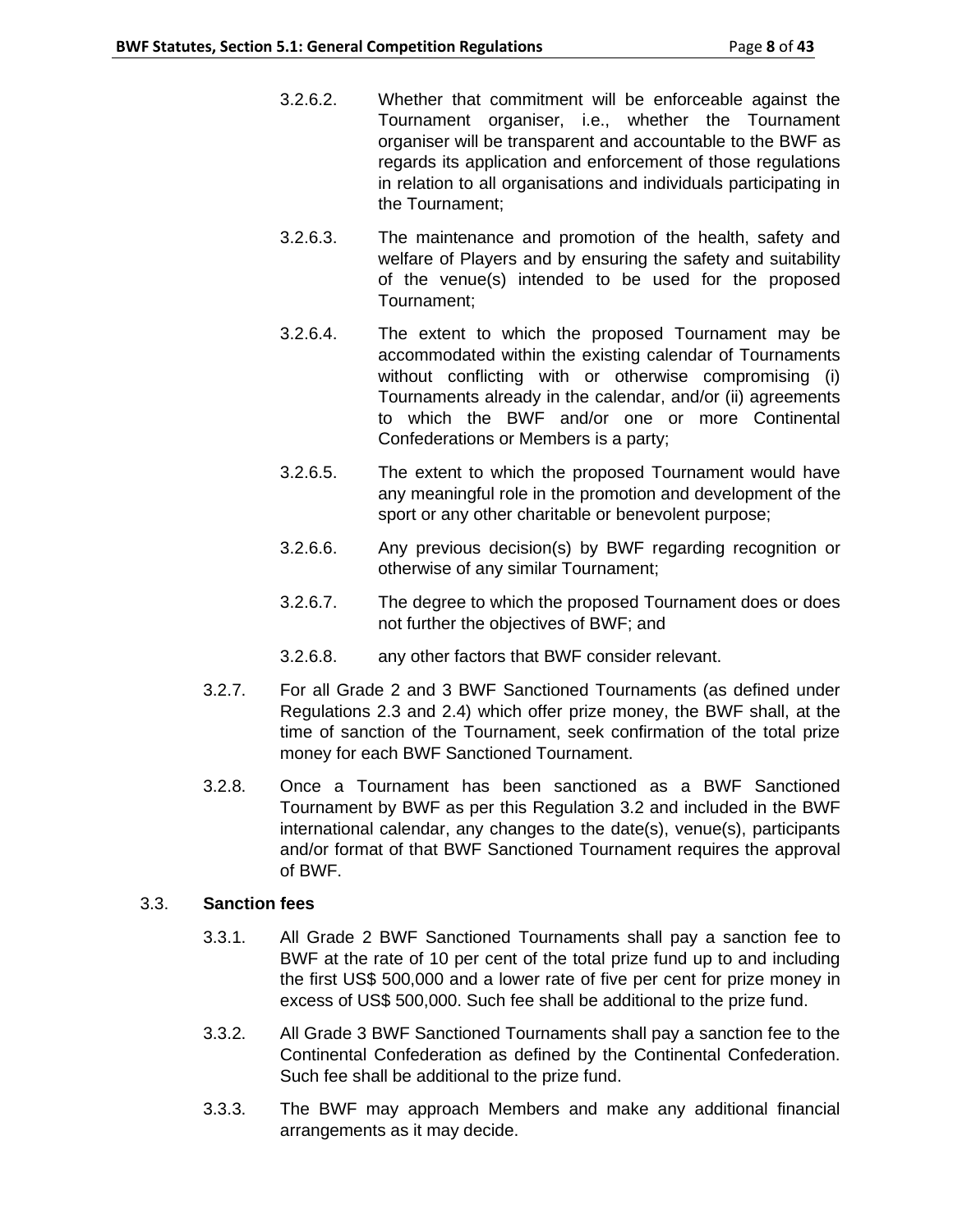### 3.4. **Fees for postponement, cancellation or changed prize money**

- 3.4.1. If, fewer than 120 days before the date of the Tournament, any Grade 2 or 3 BWF Sanctioned Tournament offering prize money is cancelled, postponed or the prize money as confirmed according to Regulation 3.2.7 is reduced, the organiser shall pay the BWF a fee equivalent to 20% of the total prize money. The BWF may also withdraw sanction for the Tournament in question and for future Tournaments. The organisers shall have the liberty to increase the confirmed prize money at any time, however there shall not be any change in the grade or level of Tournament sanctioned earlier.
- 3.4.2. Fewer than 15 days before the date of the Tournament, any Grade 2 or 3 BWF Sanctioned Tournament offering prize money is cancelled, postponed or the prize money as confirmed according to Regulation 3.2.7 is reduced, the matter shall be referred to BWF for further penalties. The BWF shall, in addition to the fees as stated in Regulation 3.4.1, consider imposing penalties which may include monetary penalty and / or future withdrawing or not granting sanction of Tournaments to that Member.
- 3.4.3. Where, however, the BWF is satisfied that the Tournament cancellation or postponement was outside the control of the organisers due to force majeure (e.g. civil disturbance, natural disaster), the fees set out in Regulations 3.4.1 and 3.4.2 may be waived (to be determined by BWF in its sole discretion).
- 3.4.4. The BWF reserves the right to have or not to have jurisdiction in connection with any Tournament promoted directly or indirectly by unaffiliated organisations.
- 3.4.5. BWF is not liable for any claims, actions, damages, costs or expenses of any nature whatsoever, including but not limited to injury or loss to person or property, arising out of or in any way related, directly or indirectly, to a particular BWF Sanctioned Tournament. It is recommended that the Member and/or Tournament organisers purchase proper insurance to cover their potential legal liability.

### 3.5. **Unsanctioned Tournaments and restrictions**

- 3.5.1. Members shall allow Players under their jurisdiction to compete only in Tournaments sanctioned by the BWF or one of its Members.
- 3.5.2. No Player shall participate in a Tournament or exhibition matches which are promoted or organised by an individual or company (or other organisation) unless it has been sanctioned by the Member concerned (for domestic Tournaments) or the BWF (for international Tournaments) in accordance with Regulation 3.2.
- 3.5.3. Any Player who infringes this regulation shall be liable for a suspension or a penalty as stipulated in Table of Offences and Penalties (BWF Statutes, Section 2.5). During any period of ineligibility, the relevant Member may not select the ineligible Player to participate in any capacity in any BWF Sanctioned Tournament and any selection made despite this prohibition may be declined by BWF.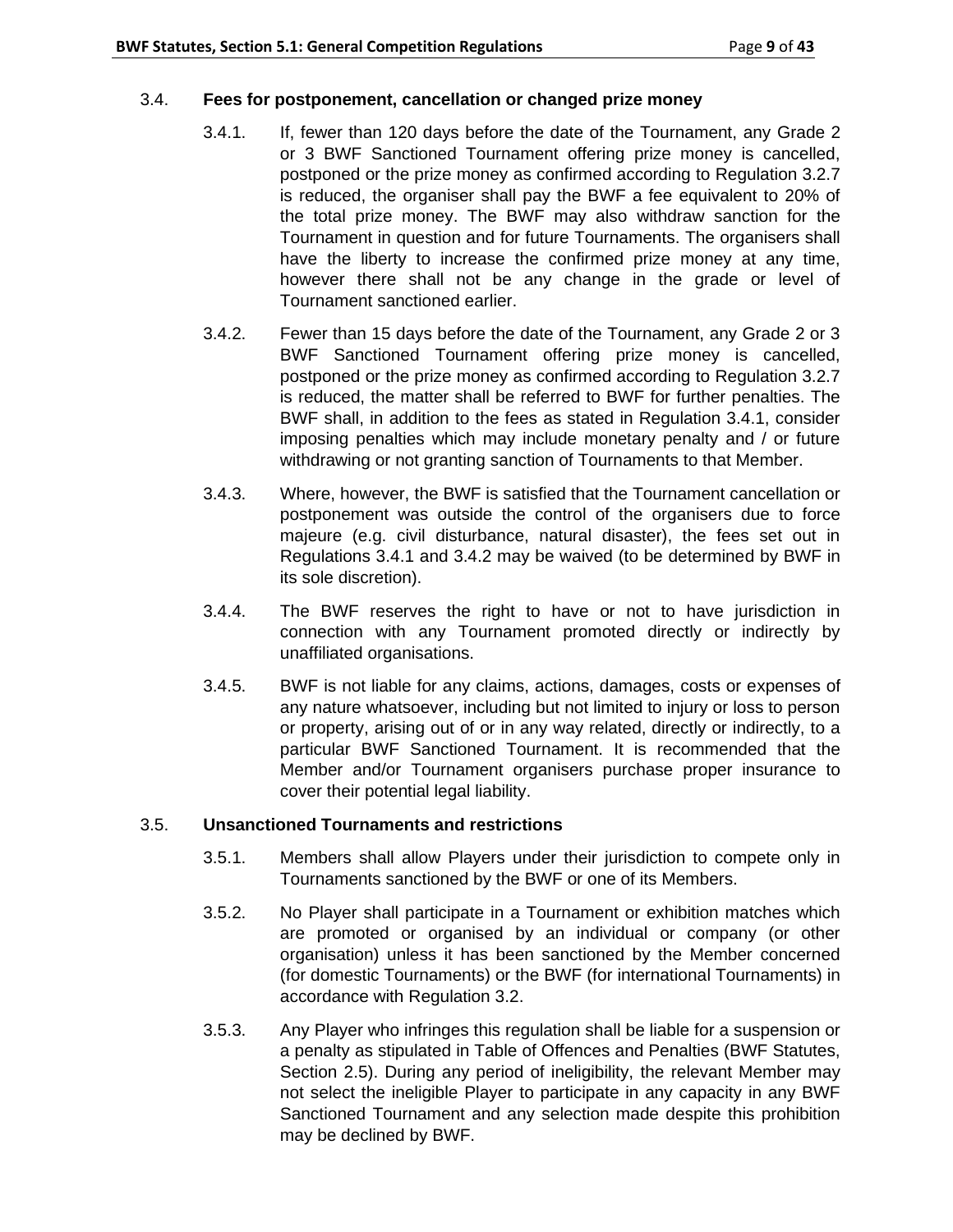- 3.5.4. A Member must, to the greatest extent permitted by applicable law:
	- 3.5.4.1. not participate in any way in any unsanctioned Tournament;
	- 3.5.4.2. prohibit the participation by organisations, Players, technical officials, umpires, coaching or management staff, and other individuals under its jurisdiction in any unsanctioned Tournament;
	- 3.5.4.3. take prompt and effective disciplinary action against any organisation, Player, technical official, umpire, coaching or management staff, or other individual under its jurisdiction who fails to comply with the Regulation 3.5.4.2;
	- 3.5.4.4. recognise and give effect within its own jurisdiction to any restriction, exclusion or ineligibility imposed on an organisation or individual by another Member for failure to comply with the Regulation 3.5.4.2 prohibition; and
	- 3.5.4.5. make it a condition of eligibility for any organisation or individual from another Member wishing to participate in any Tournament played under its jurisdiction that the organisation or individual in question has not participated in any unsanctioned Tournament in the twelve months prior to the Tournament in question.
- 3.5.5. BWF shall have the right to impose such sanctions on Members in breach of Regulation 3.5 as it shall see fit in all of the circumstances of the case at hand, including reprimand or fine and/or suspension or withholding of grants or subsidies from Members, exclude teams from one or more Tournaments and remove or deny accreditation to officers or other representatives of the relevant Member.
- 3.5.6. The BWF has power to vary the requirement of Regulation 3.5 at its sole discretion, provided an application giving reasons is made.

### **4. TOURNAMENT AND PLAYER RIGHTS/OBLIGATIONS**

### **Tournaments**

- 4.1. It is a condition of sanction that ownership of BWF Sanctioned Tournament Rights shall be determined by the BWF in its sole discretion.
- 4.2. The ownership of the BWF Sanctioned Tournament Rights is as follows:
	- 4.2.1. The BWF Sanctioned Tournament Rights shall automatically vest in the BWF.
	- 4.2.2. It is the intention of BWF that the ownership of the BWF Sanctioned Tournament Rights shall subsequently be shared as follows:

| Tournament<br>defined<br>in GCR | Grade of<br>Tournament | Ownership of BWF Sanctioned Tournament<br>Rights owned by and the extent of ownership |
|---------------------------------|------------------------|---------------------------------------------------------------------------------------|
| 2.2                             | Grade 1                | Determined by the BWF regulations /<br>contracts associated with each Tournament.     |
| 2.3                             | Grade 2                | Retained by BWF as per BWF World Tour                                                 |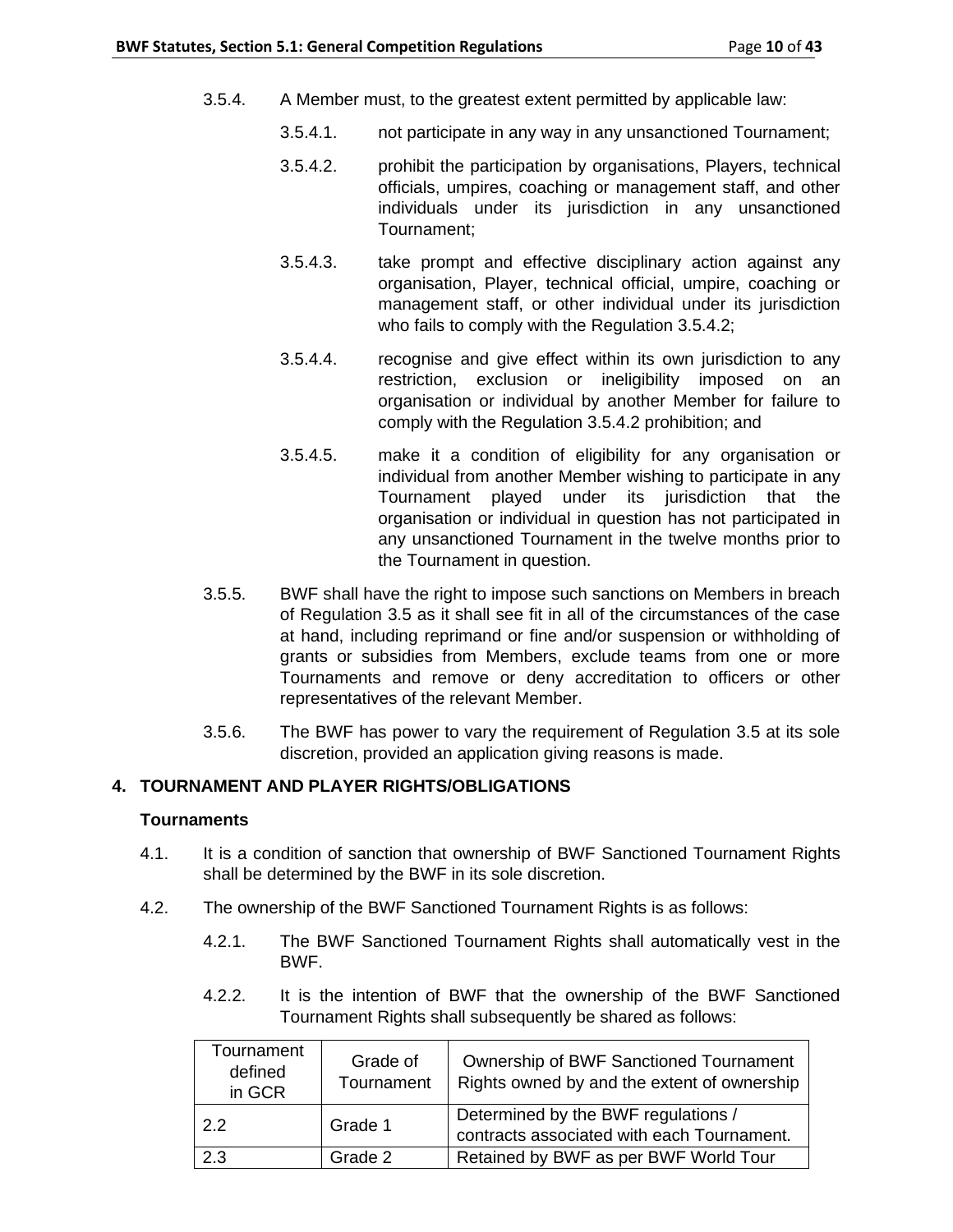|                |               | host contract.                                                                    |  |
|----------------|---------------|-----------------------------------------------------------------------------------|--|
| 2.4            | Grade 3       | All rights granted to the Continental<br>Confederation who will share it with the |  |
|                |               | promoting Member in accordance with the                                           |  |
|                |               | regulations for the Continental Tournaments                                       |  |
|                |               | as approved by the BWF, except for                                                |  |
|                |               | purposes retained by BWF under the GCR.                                           |  |
|                | Continental   | All rights granted to the Continental                                             |  |
| 2.5            | Championship  | Confederation, except for purposes retained                                       |  |
|                | S             | by BWF under the GCR.                                                             |  |
| 2.6            | Multi-sport   | All rights retained by BWF and may be                                             |  |
|                | Games         | granted at its sole discretion.                                                   |  |
|                |               | All rights granted to the Continental                                             |  |
|                |               | Confederation who will share it with the                                          |  |
|                | International | promoting Member in accordance with the                                           |  |
| 2.7            | Junior        | regulations for the Continental Junior                                            |  |
|                | Tournaments   | Tournaments as approved by the BWF,                                               |  |
|                |               | except for purposes retained by BWF under<br>the GCR.                             |  |
|                |               | International Team Leagues: All rights                                            |  |
|                |               | retained by BWF and may be granted at its                                         |  |
| 2.9            | <b>BWF</b>    | sole discretion.                                                                  |  |
|                | Sanctioned    |                                                                                   |  |
|                | Team          | National Team Leagues with International                                          |  |
|                | Leagues       | participation: All rights granted to the                                          |  |
|                |               | promoting Member, except for purposes                                             |  |
|                |               | retained by BWF under the GCR.                                                    |  |
|                | Other         | All rights granted to the promoting Member,                                       |  |
| 2.8, 2.10-2.12 | international | except for purposes retained by BWF under                                         |  |
|                | Tournaments   | the GCR.                                                                          |  |

- 4.2.3. Members should note that the split of ownership of the BWF Sanctioned Tournament Rights as set out in Regulation 4.2.2 is subject to change as BWF formulates the relevant contracts and BWF shall provide Members with reasonable notice of any such changes.
- 4.3. All rights in respect of the Tournaments relating to betting or games of chance to be licensed to betting companies (including but not limited to media rights and data rights including results/scores) ("**Tournament Betting Rights**") shall vest in BWF. BWF shall be entitled to sublicense the Tournament Betting Rights in respect of Grade 3 Tournaments only to Continental Confederations.
- 4.4. The BWF always retains the right to publish results and reports from the BWF Sanctioned Tournaments, on the Internet and elsewhere, and to do so at times determined solely by the BWF. All results data from any BWF Sanctioned Tournament will be owned by BWF and can be used freely by the BWF for any purpose. The promoting Member can use data on a non-exclusive basis from its own Tournament only.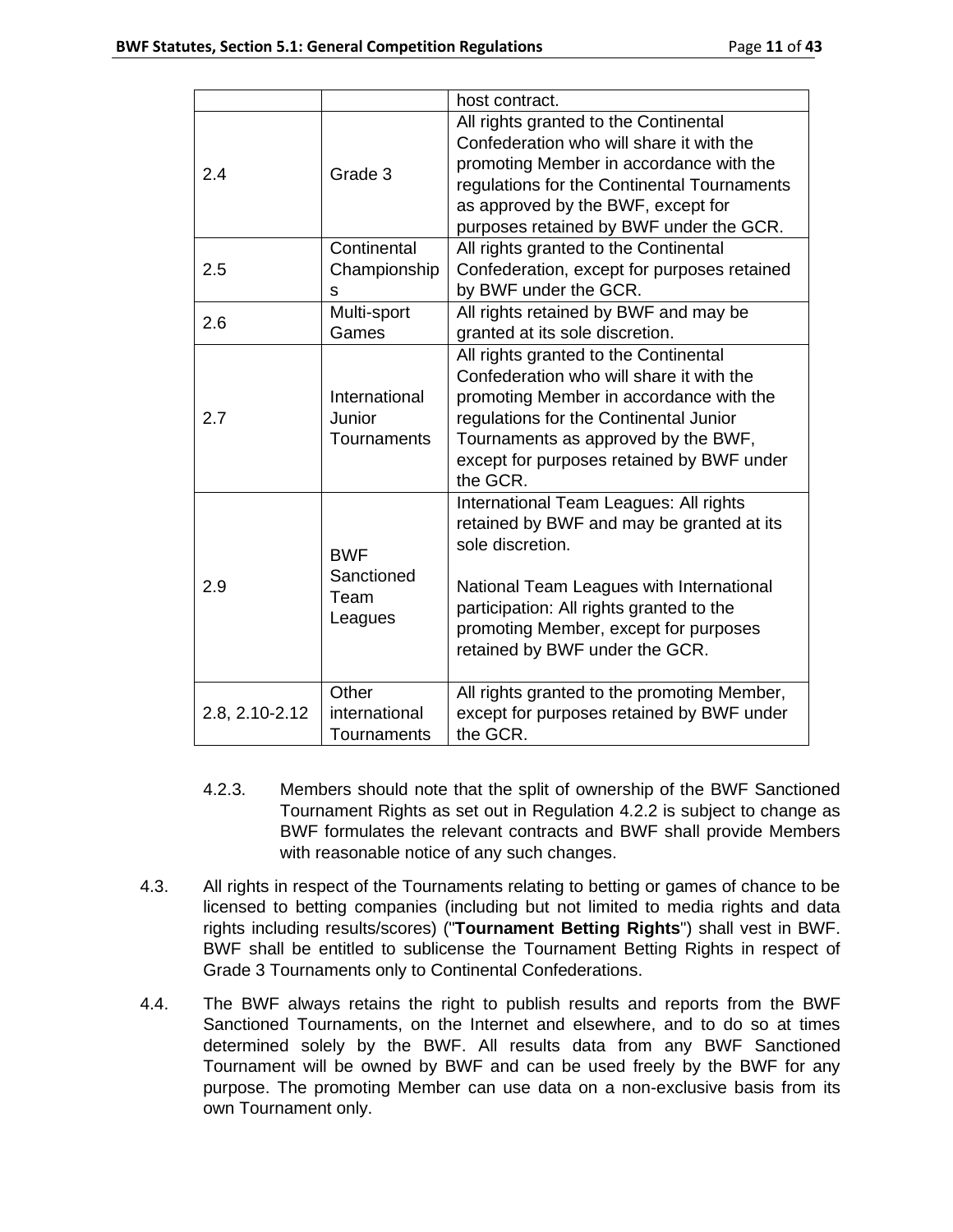4.5. BWF is also entitled to use Tournament images, logos and other identifications for the purpose of producing and promoting Badminton Gaming. For each gaming concept for Badminton Gaming purposes, BWF is only permitted to use Tournaments collectively, (collectively being defined as a minimum of five Tournaments).

### **Participants in BWF Sanctioned Tournaments**

- 4.6. All Participants (including Players, team officials, technical officials etc., see definition of Participants) involved in BWF Sanctioned Tournaments shall be bound by the BWF Statutes, including the GCR and other regulations relevant to their participation in BWF Sanctioned Tournaments).
- 4.7. By entering a BWF Sanctioned Tournament a Participant (and in particular a Player) without further need to seek consent of the Participant or Member concerned, grants and assigns to the BWF and the organisers of the BWF Sanctioned Tournaments and any third parties authorised by BWF in connection with the BWF Sanctioned Tournaments, the right in perpetuity to use the Participant's name, performance, likeness, voice, and biographical information, and all data of any nature pertaining to a Participant's participation in any and all content and formats (including without limitation, live feeds, pictures, photographs, video recordings, sound recordings, footage, visual or other representations of data, and/or any form of digital image or other representation (the "Materials") and through any media or technology whether now existing or created in the future during and after the BWF Sanctioned Tournaments for the full period of any rights therein and thereafter in a commercial or non-commercial manner (and otherwise in relation to the advertisement and promotion of the BWF Sanctioned Tournaments) and BWF, the organisers of all BWF Sanctioned Tournaments and third parties authorised by BWF in connection with the BWF Sanctioned Tournaments shall have the right to use and edit the same in any manner including combining them with other images, video recordings and/or statements. Any such Materials can be distributed by BWF, the organisers of all BWF Sanctioned Tournament or any third parties authorised by BWF in connection with the BWF Sanctioned Tournaments (including but not limited to photographers) in any and all territories.
- 4.8. BWF shall be the exclusive owner of the Materials, including the entire copyright in such Materials and Participants agree that any broadcast, telecast, publication, or other exploitation of the Materials or any rights therein will not entitle them (or their heirs, devisees, executors, administrators, legal representatives or assignees) to receive any form of compensation or consideration. Participants waive any and all so-called "moral rights" in connection with the Materials. If Participants are deemed by any applicable law to own any rights in and to the Materials, Participants shall irrevocably and unconditionally assign to BWF, with full title guarantee for all purposes, applications and fields of use (including by way of present assignment of existing and future copyright) all rights in the Materials and Participants shall execute such documents and do such things as BWF may consider appropriate to give further effect to Regulations 4.7 and 4.8 within seven (7) days of any request therefor from the BWF. Nothing in this section shall permit the BWF, or the Tournaments to use a Participants name, performance, likeness, voice or biography on any product, service or clothing, or in any manner that solely constitutes a direct endorsement of any product, service or company.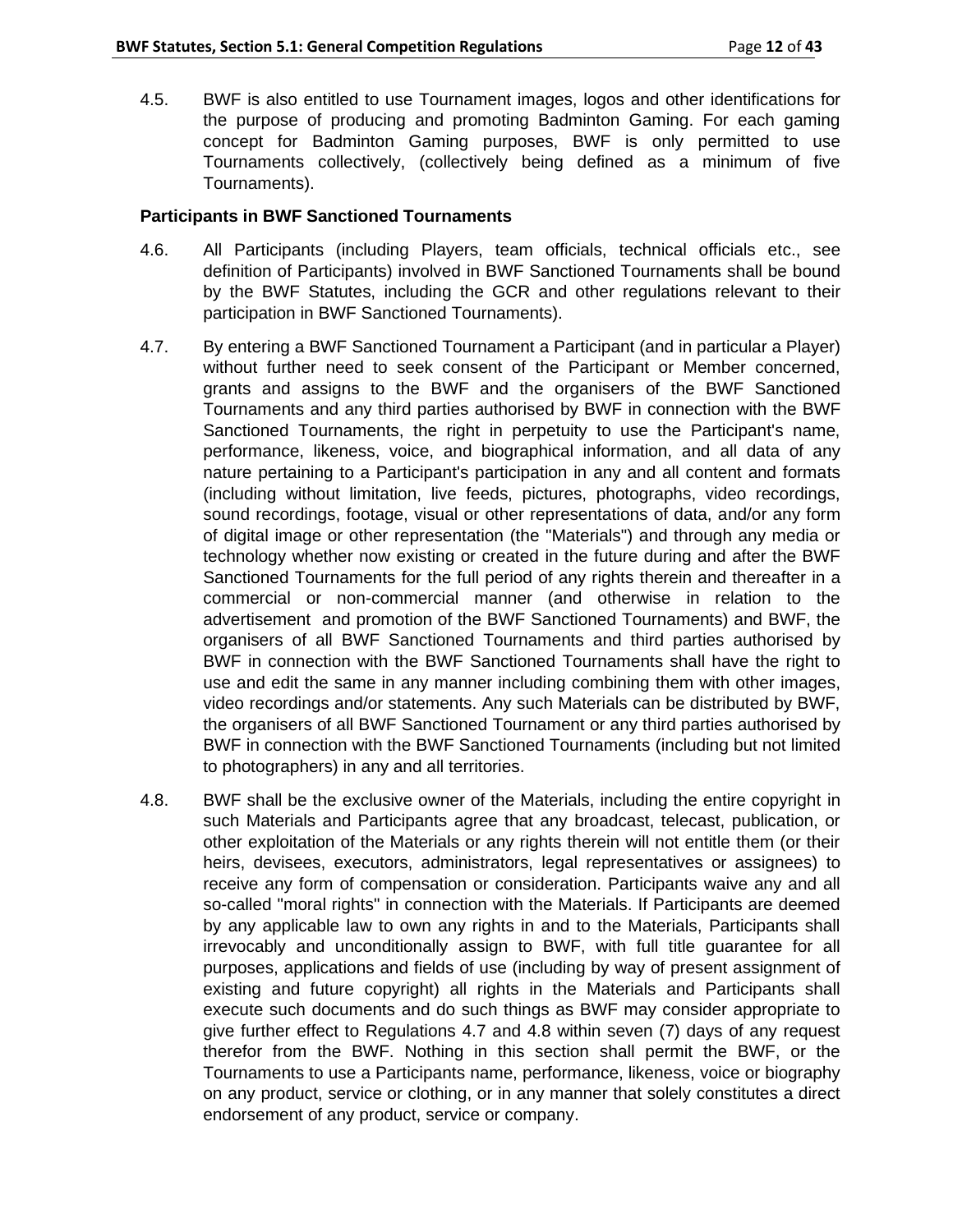- 4.9. If for legal reasons use of a Participants (in particular a Player's) image as per Regulations 4.7 and 4.8 above or other rights requires the consent of the Participant concerned (or if a written assignment or waiver is legally required to give effect to the provisions of Regulations 4.7 and 4.8), the relevant Member must ensure that such consent, written assignment or waiver is obtained before entering the Player or applying for accreditation for other Participants. By entering the Player in a Tournament, the Member accepts responsibility that the Player commits to the obligations in the BWF Statutes, including the GCR. The user of photographs or other such images of Player(s) assumes sole legal liability for its use.
- 4.10. BWF shall process the personal data of all Participants involved in BWF Sanctioned Tournaments for the purpose of operating the Tournaments, World Rankings and similar areas, including monitoring and investigating anti-doping rule violations or illegal/irregular betting activities committed or suspected to be committed by any such Participant in the BWF Sanctioned Tournaments. In this connection, Members shall assist BWF by taking all steps necessary to provide fair processing information and procure any necessary consents from all Participants within their jurisdiction (including in particular Players, coaches, team officials and technical officials) prior to commencement of the BWF Sanctioned Tournaments.
- 4.11. BWF shall have the right to process the personal data, including to share and disclose the personal data of any Participant where involvement in anti-doping rule violations or irregular/ illegal betting is being investigated in BWF Sanctioned Tournaments, to any relevant authority. BWF shall furthermore have the right to process the personal data, including to share and disclose the data of any Player for the purpose of operating the World Ranking, promoting the Tournaments and badminton in general and any other relevant purpose connected to the operation of BWF and the Tournaments.
- 4.12. For Player's ranked number 100 or above in any Event on the World Ranking, such Players must sign the BWF Players Undertaking to retain the status as a Registered Player for Entry.
- 4.13. For BWF Sanctioned Tournaments in Grade 1 and Grade 2 the Players must follow the Player Commitment Regulations (BWF Statutes, Section 5.3.6).

### **BWF**

4.14. BWF staff and BWF council members have a right to be accredited (with accreditation level as requested by BWF) and attend any BWF Sanctioned Tournament.

### **5. JURISDICTION, PLAYER ENTRY REGISTRATION AND PENALTY**

5.1. A Player comes under the jurisdiction of all Members to which the Player is directly or indirectly affiliated.

### 5.2. **Duration of Jurisdiction**

- 5.2.1. A Player comes under continued jurisdiction of a Member for a period of twelve months after ceasing to reside in the country of that Member.
- 5.2.2. After the twelve-month period stipulated in Regulation 5.2.1 above, jurisdiction to that Member shall lapse unless the Player implicitly (e.g. by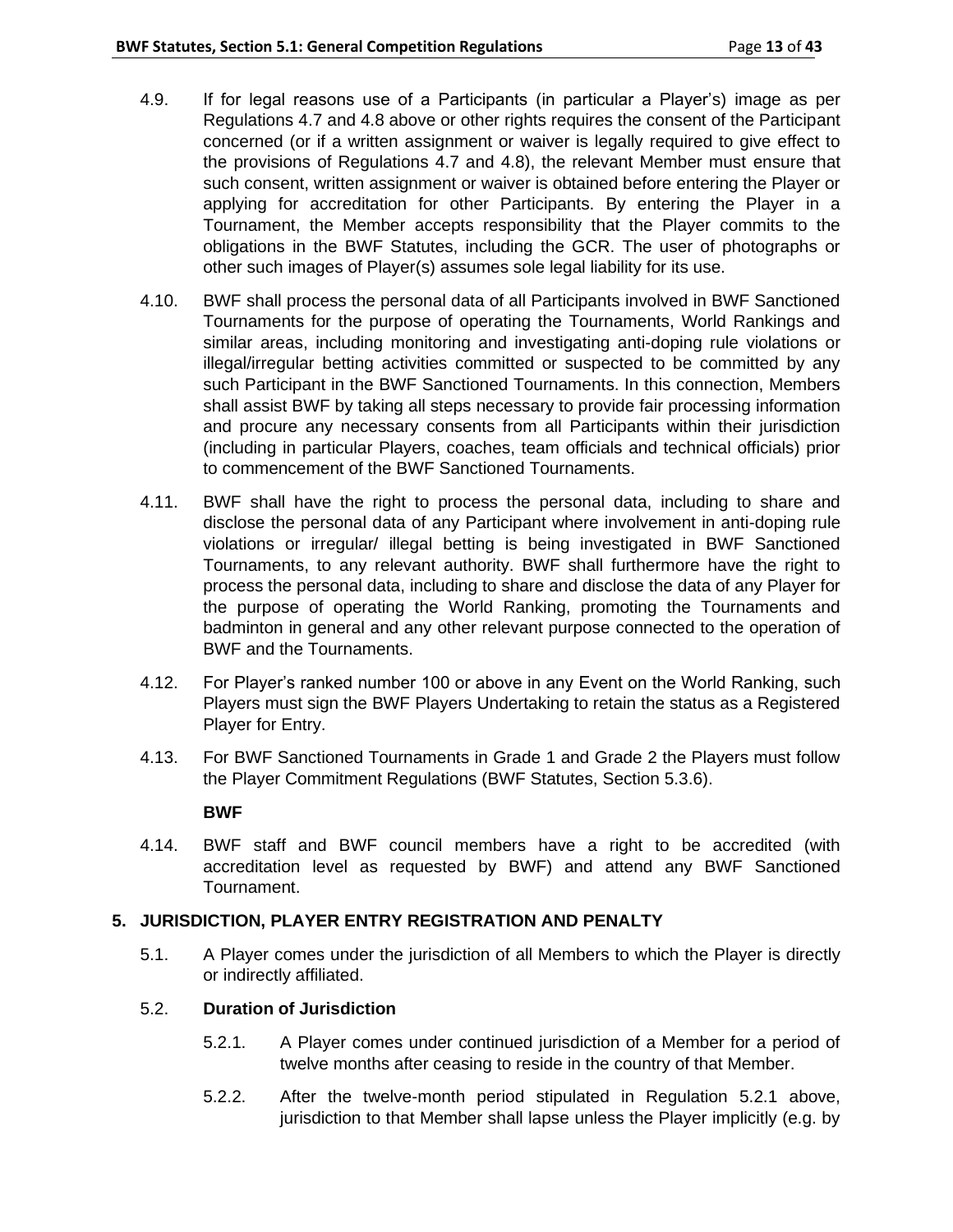participation in the Member's activities) continues to accept that jurisdiction, or explicitly declares a wish to accept that jurisdiction.

- 5.2.3. A Player who represents a Member (the qualifications for which are set out in Regulation 6.3) automatically comes under the jurisdiction of that Member for twelve months thereafter.
- 5.3. Where a penalty is imposed by a Member or other national judicial body (e.g. NADO or similar) following fair procedures, which affects a Player's participation in a Tournament outside of the jurisdiction of the Member concerned, then such penalty shall be notified immediately to the BWF, who shall implement such penalty and notify all Members of such penalty. BWF shall have the power to refer such a penalty to a BWF Judicial Body with the purpose of reviewing the penalty and potentially to amend such penalty if deemed necessary by the BWF Judicial Body.
- 5.4. Where penalties imposed by a Member affect a Player who comes under the jurisdiction of more than one Member, the BWF shall have power to receive representations and to amend such penalties, if deemed necessary.
- 5.5. Where a penalty is imposed by BWF or CAS that affects a Player's participation in national or international Tournaments then such penalty shall be notified to the Member of the Player, who shall ensure the implementation of such penalty. Such penalties imposed by the BWF shall also be notified to all other Members.

# 5.6. **Registration for Entry and Player Movement**

- 5.6.1. Entry into a Tournament can only be done by the Member where the Player is registered with BWF as a Registered Player for Entry. The eligible Member to enter a Registered Player for Entry is the Member country shown for the Player on the World Ranking and/or World Junior Ranking unless no Tournaments has been played.
- 5.6.2. Any Players not being a Registered Player for Entry with a Member must be registered with and approved by BWF as a Registered Player for Entry by a Member having jurisdiction over the Player, before entry into any BWF Sanctioned Tournament is possible.
- 5.6.3. A Player can be registered with any Member, but only one Member at any time as a Registered Player for Entry and the Member can thereby enter the Player in BWF Sanctioned Tournaments. A Player may also transfer registration of where the Player is registered as a Registered Player for Entry from one Member to another on the condition that BWF have been informed in the format required by BWF (Player Transfer Form) and subject to Regulations 5.6.4, 5.6.5 and 5.6.6.
- 5.6.4. Regulation 5.6.3 applies except:
	- 5.6.4.1. until and unless another Member objects;
	- 5.6.4.2. for Tournaments under the International Representation regulations (Regulation 6);
- 5.6.5. A Member can object as per Regulation 5.6.4.1 in the following way:
	- 5.6.5.1. a Member can object or refuse to sign the Player Transfer Form (Regulation 5.6.3) if it has been registered with BWF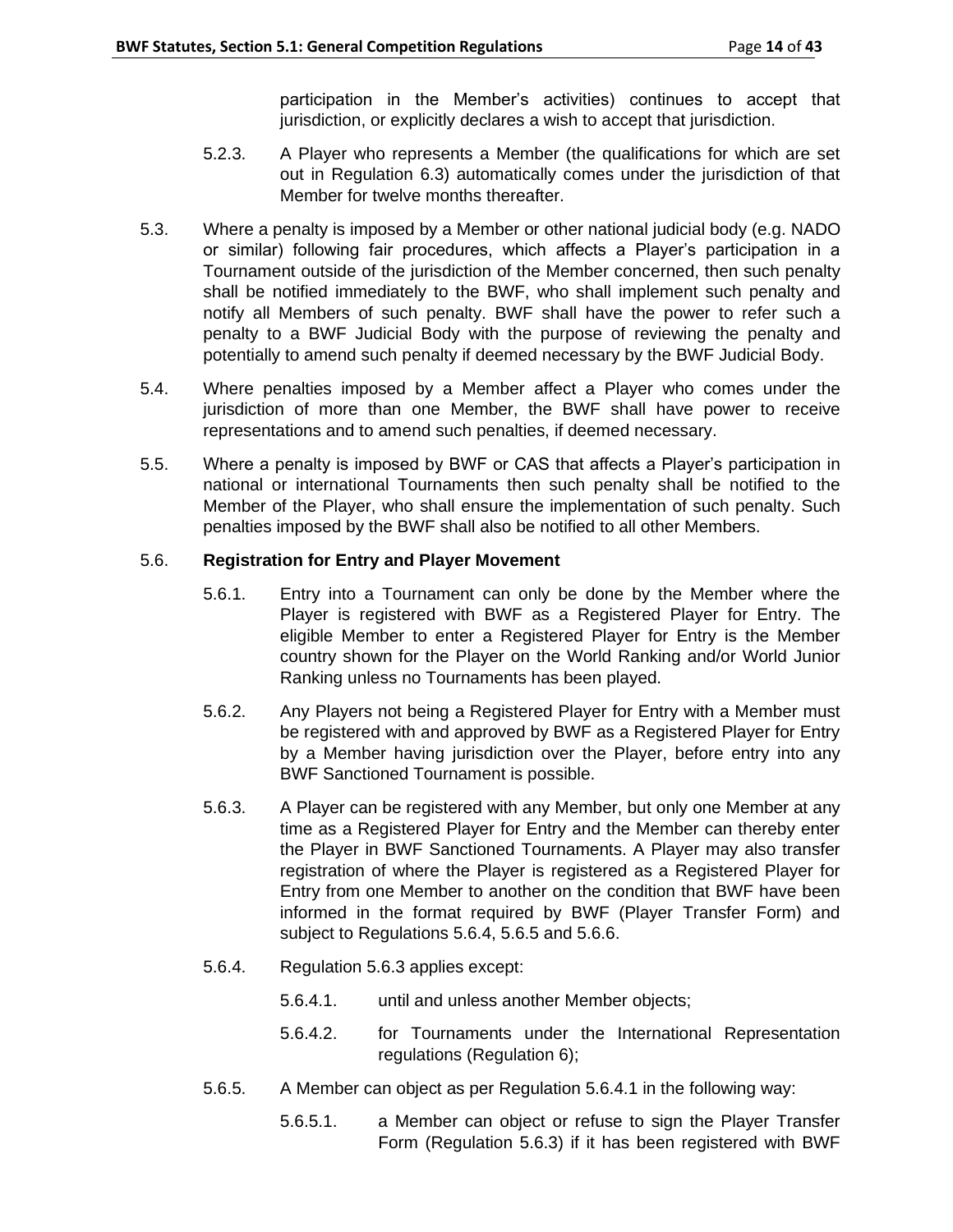as the Member eligible to enter the Player. In such a case, the Player will be ineligible to enter BWF Sanctioned Tournaments for a period of maximum three months after which the Player can transfer to another Member, or

- 5.6.5.2. a Member can object, but must produce evidence that the Player concerned was under contract to it or one of its regional associations or clubs. In this case:
	- The BWF will review the contract and consider the Player's observations before deciding if the contract is enforceable.
	- If the contract is accepted as enforceable, the Player will be barred from entry to BWF Sanctioned Tournaments for the period specified in the contract (or until the terms of the contract have been adhered to, if the contract provides for possible Player movement). However, the maximum period of ineligibility to enter BWF Sanctioned Tournaments will be 12 months, regardless of the contract's provisions. The Player will hereafter be able to transfer to another Member. The 12 months period is calculated from the date at which the transfer request was made to the Member.
- 5.6.6. From the time of the first registration or transfer of a registration of a Player, the Player cannot transfer registration to another Member for at least three months.
- 5.6.7. Where a penalty is imposed on a Member which prevents Players from participating in BWF Sanctioned Tournaments, the BWF may allow Players from this Member to participate under a "Neutral BWF Nationality Flag" under such conditions as decided by the BWF. For the purpose of these regulations (e.g. in connection with national separation rules) if two or more Players from the same Member is entered under a "Neutral BWF Nationality Flag", then these Players will be treated as coming from the same Member. Other entries of Players under a "Neutral BWF Nationality Flag", but coming from different Members will be considered as entries from different Members.

The BWF may also allow Players classified as refugees or stateless persons, as defined by the United Nations Refugee Agency (UNHCR), to participate under a "Neutral BWF Nationality Flag" under such conditions as decided by the BWF.

# 5.7. **Deregistration**

# 5.7.1. **Purpose**

Registered Players for Entry may at any time renounce to such status by submitting a deregistration notice in the form required by the BWF. Deregistration shall be effective once such notice has been received by the BWF.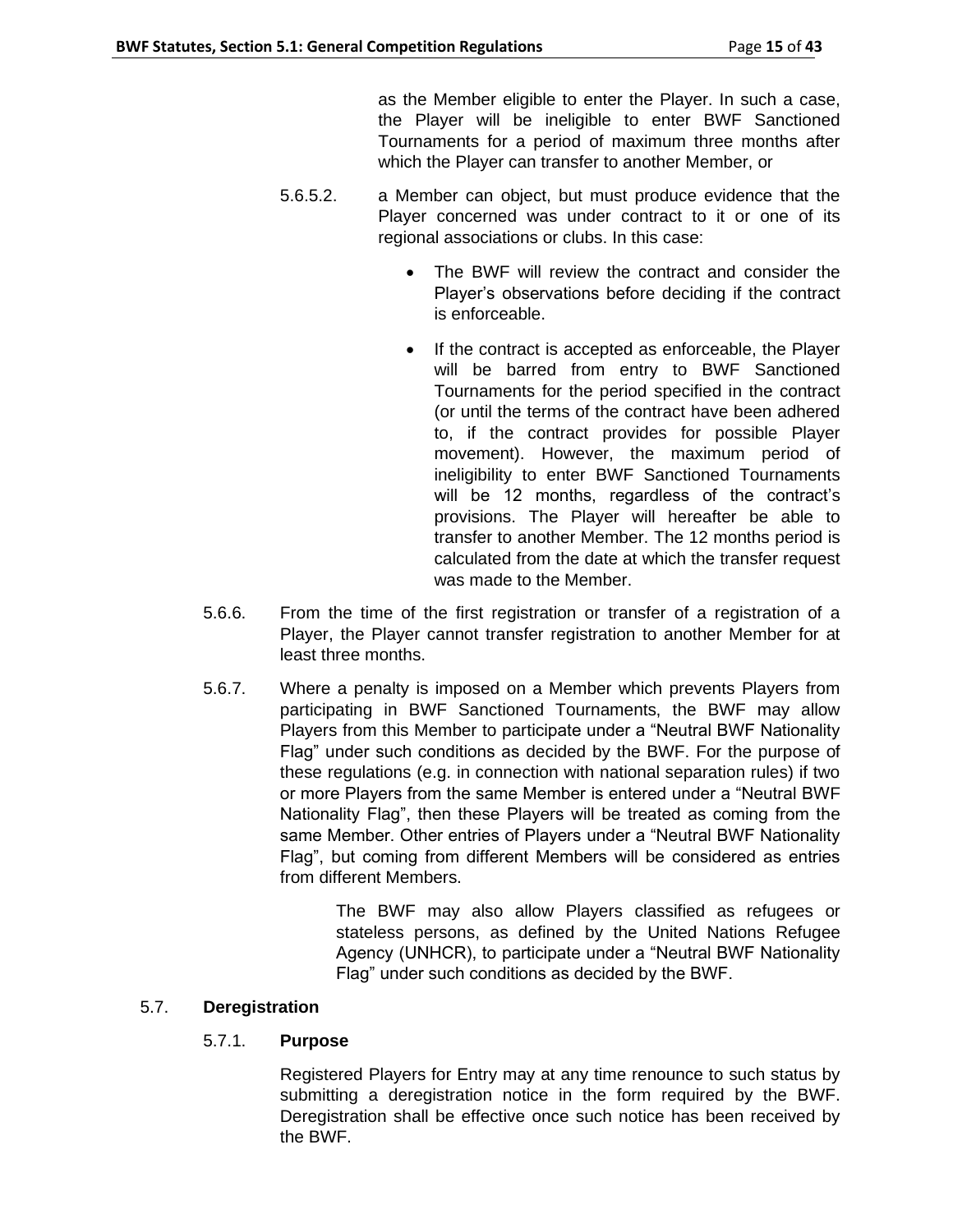## 5.7.2. **Automatic Effect**

Registered Players for Entry shall also be automatically deregistered after 104 weeks not participating in BWF sanctioned Tournaments.

## 5.7.3. **Consequences**

Players who deregister shall:

- 5.7.3.1. Cease to be considered as Registered Players for Entry by any Member.
- 5.7.3.2. Continue to be bound by BWF Statutes.

## 5.7.4. **Return to Competition**

Players who wish to return to competition after deregistration shall:

- 5.7.4.1. Give a notice period of three months to the BWF.
- 5.7.4.2. Be considered for inclusion in the BWF Registered Testing Pool or the Testing Pool; and
- 5.7.4.3. If such return is earlier than 12 months after deregistration:
	- 5.7.4.3.1. Pay any fines that would have applied as a result of their absence from Tournaments as per the Player Commitment Regulations (BWF Statutes, Section 5.3.6) as if they had been a Registered Player for Entry.
	- 5.7.4.3.2. If they want to be registered to a Member other than where they were last registered, obtain consent of the Member where they were last registered in the format required by BWF (Player Transfer Form).

### 5.8. **Retirement**

# 5.8.1. **Purpose**

Players may at any time retire from all involvement in badminton competitions under the framework of the BWF by submitting a retirement notice in the format required by the BWF. Retirement shall be effective once such notice has been received by the BWF.

## 5.8.2. **Consequences**

Players who retire are no longer bound by the BWF Statutes, except as otherwise stated in the BWF Judicial Procedures in relation to potential breaches that happened while they were Covered Persons.

### 5.8.3. **Return to Competition**

Players who wish to return to competition after retirement shall:

5.8.3.1. Give notice to the BWF as per article 5.7 of the BWF Anti-Doping Regulations (BWF Statutes, Section 2.3); and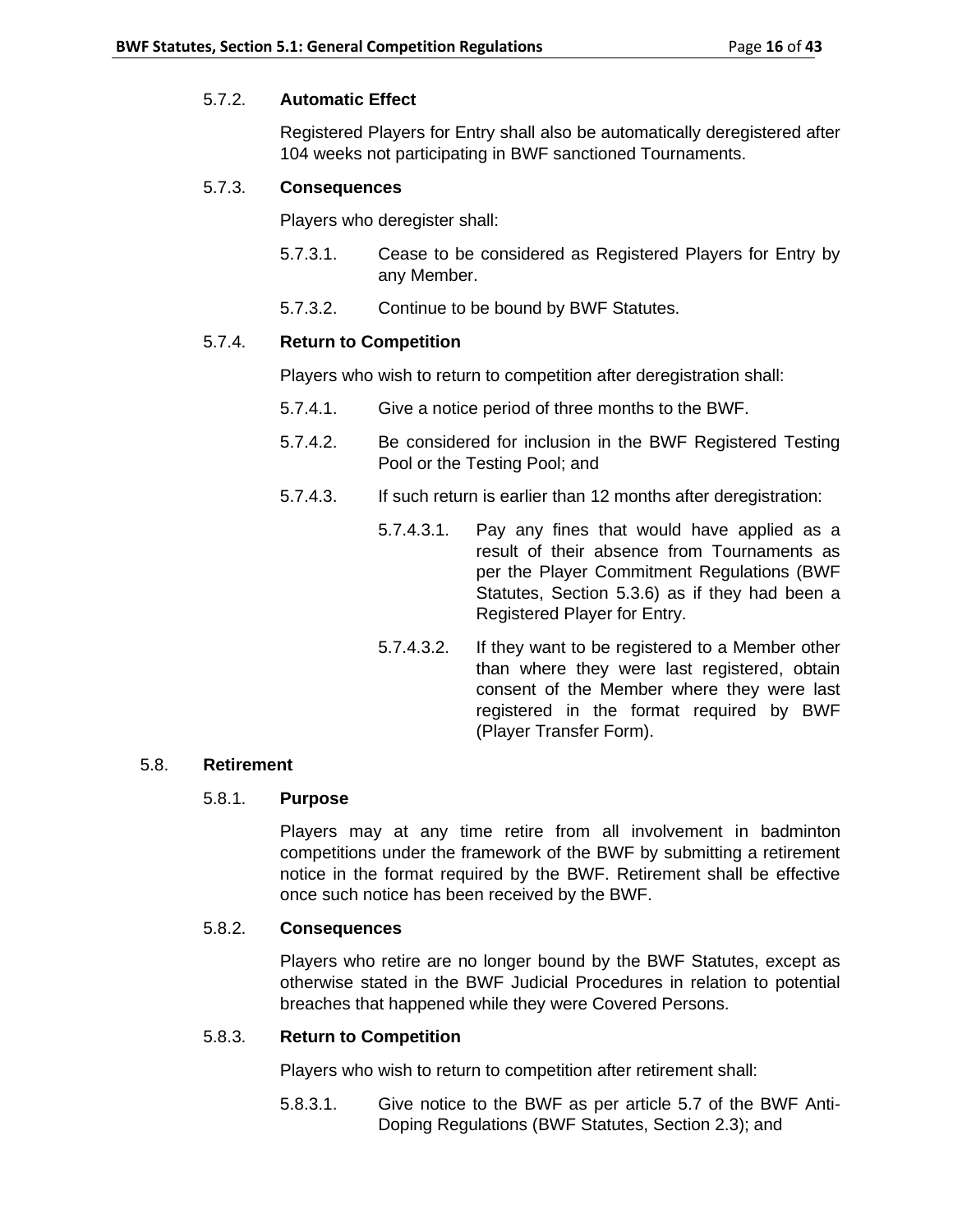5.8.3.2. Comply with the requirements applicable to return to competition after deregistration (Regulation 5.7.4).

## **6. INTERNATIONAL REPRESENTATION\***

- 6.1. Representing a Member is defined as accepting a nomination to be part of that Member's national team and having competed in any BWF Sanctioned Tournament where the competition is between national teams. However, playing as an individual in a Tournament does not count as representation, unless the Tournament has been specifically nominated by the BWF (Regulation 6.1.2).
	- 6.1.1. Tournaments between teams counting as International Representation include:
		- BWF Men's World Team Championships
		- BWF Women's World Team Championships
		- BWF World Team Championships
		- BWF World Junior Team Championships
		- Continental Men's Team Championships
		- Continental Women's Team Championships
		- Continental Mixed Team Championships
		- Continental Junior Team Championships
		- Continental Multisport Games Team Championships
		- Commonwealth Games Team Championships
	- 6.1.2. Currently, the BWF has also specified the following Tournaments counting as International Representation:
		- BWF World Championships
		- BWF World Junior Championships
		- Olympic Games
		- Youth Olympic Games
		- Continental Multisport Games
		- Commonwealth Games
		- Continental Individual Championships
		- Continental Junior Championships
- 6.2. Where Players in a doubles pair are from different Members it shall count as international representation for each Player.
- 6.3. A Player shall be qualified to represent a Member providing the Player is in good standing with that Member and satisfies Regulation 6.3.1.1 and either paragraph 6.3.1.1 a), b), c) or d):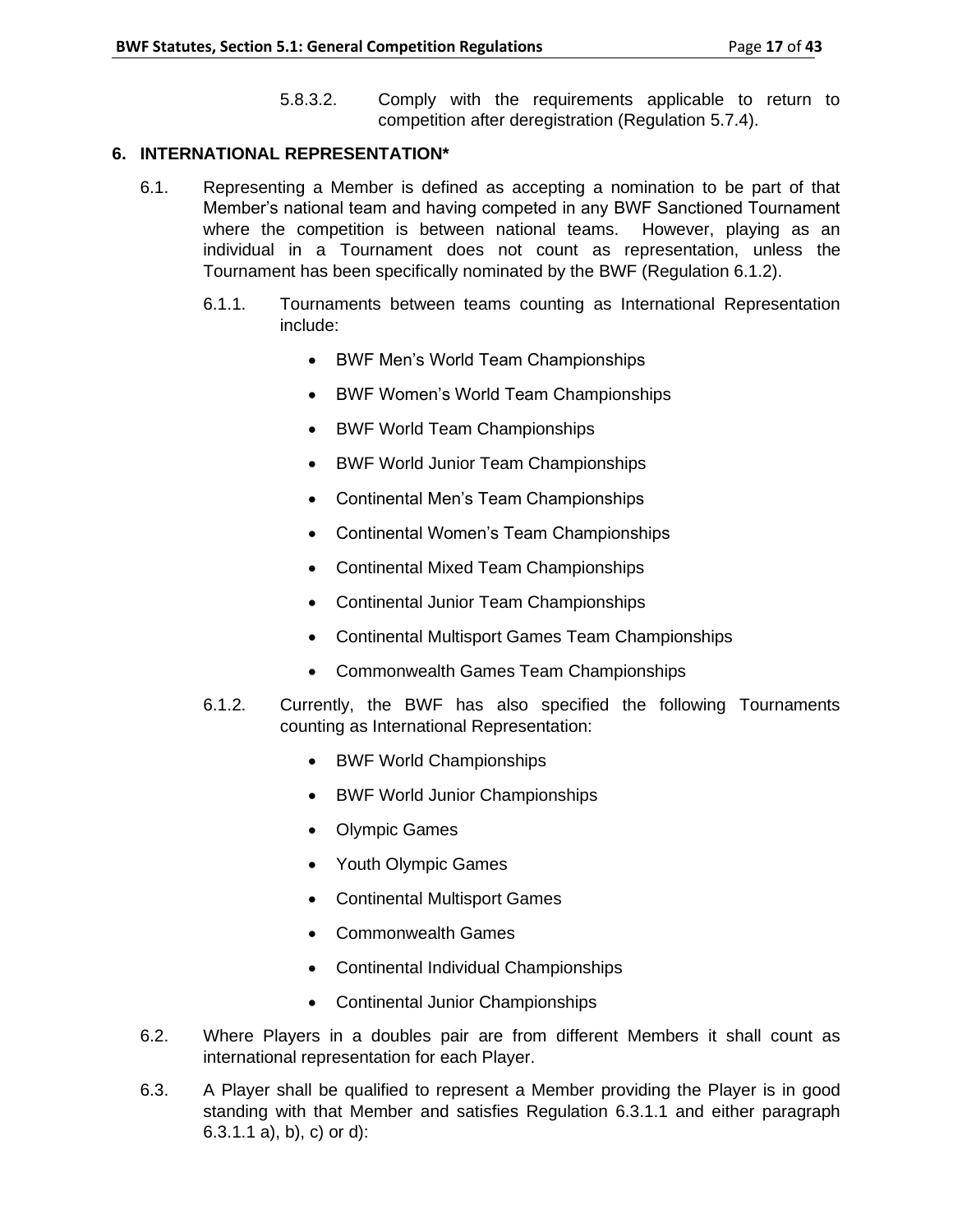- 6.3.1. Holds a passport in one of the following ways:
	- 6.3.1.1. Has not represented any other Member for three years immediately preceding the date of the Tournament, and either:
		- a. Holds a passport of a country whose territory the Member has jurisdiction over; or
		- b. Holds a passport of a country, where such passport is the generally accepted passport of the territory the Member has jurisdiction over (e.g. Players from New Caledonia holding a French passport); or
		- c. A Player who is a national of two or more countries at the same time may represent either one of them, as the Player may elect. However, after having represented one country the Player may not represent another country unless the Player meets the conditions set forth in Regulation 6.3.1.1 that apply to Players who have changed their nationality or acquired a new nationality; or
		- d. Has been registered under that Member as a "Registered Player for Entry" (Member name shown for the Player on the World Ranking and/or World Junior Ranking) for a period of minimum 3 years immediately preceding the date of the Tournament.
- 6.4. A Player shall be deemed to have represented a Member once the Player has participated for that Member (i.e. having played in a match) in a Tournament under Regulations 6.1.1 and 6.1.2.
- 6.5. If a Player has represented a Member and such Member is subsequently divided into two or more Members or is absorbed by another Member, either politically or by recognition of the BWF, such Player shall, for the purposes of these regulations, be deemed from the date of such alteration not to have represented any Member.
- 6.6. Notwithstanding the foregoing regulations, in the case of any officially-recognised competitive multi-sport international games in which Badminton is included, the qualifications for the representation of a Member shall be in full accordance with the conditions laid down by such a multi-sport international games.

# **7. ONLINE ENTRIES AND CONTROL OF ENTRIES**

- 7.1. Procedure for sending entries:
	- 7.1.1. For BWF Sanctioned Tournaments, as defined in Regulations 2.2 to 2.5 and 2.7, an entry of Player / pair must be made by the Member under which the Player is registered to be entered as a Registered Player for Entry by midnight local time of the BWF Headquarters on the closing date (see Section 5.3.2 of the BWF Statutes for closing dates timeline for different Grades and Levels of Tournaments) in the manner specified by the BWF. The Member submitting the entries shall specify their National ranking order.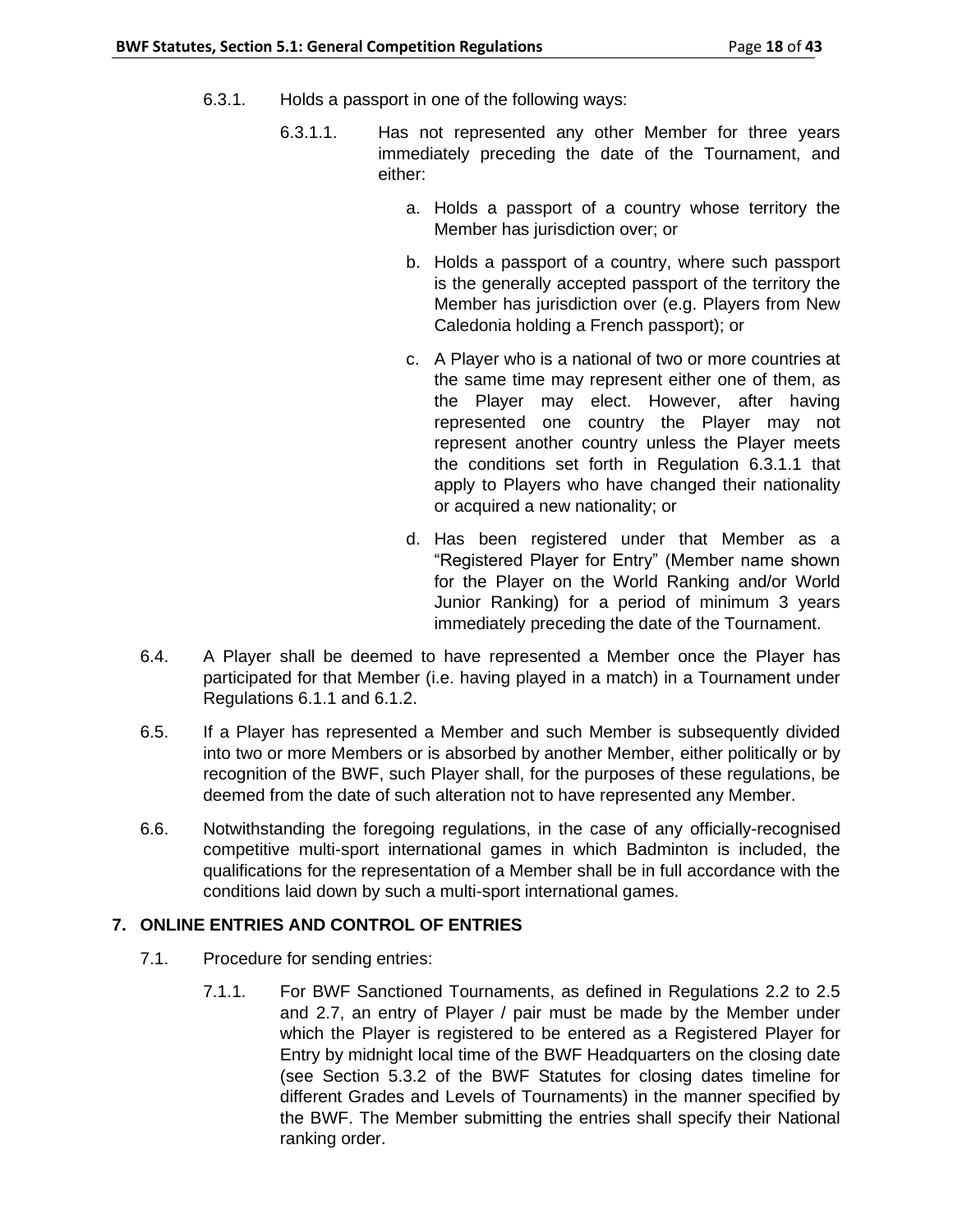- 7.1.2. Where the entries are sent using the BWF online entry system, after the closing date, the BWF Online Entry System will send an Entry Confirmation to all participating Members confirming the receipt of final entries. This confirmation is the conclusive evidence of receipt of entries before the deadline. The Members shall contact BWF immediately if such confirmation is not received by Wednesday by noon BWF Headquarters time (+08.00 GMT) following close of entries. Any objection to the entries should be notified to BWF. Following the close of entries if no objection is received by BWF by Thursday 23.59 hours BWF Headquarters time (+08.00 GMT) the entries shall be deemed to be correct. No complaints / objections shall be entertained thereafter.
- 7.2. Where the entries are not sent using the BWF online entry system it is the responsibility of the Tournament organiser to acknowledge receipt of the entries of the Player / pair and any subsequent amendment prior to the closing date for entries. It is the responsibility of the Member to ensure that confirmation of acceptance is received.
- 7.3. For team Tournaments, specific regulations for team entry may apply as defined by BWF, Continental Confederation or the Tournament organiser.
- 7.4. No Member shall, for any Tournament directly or indirectly promoted by it, accept entries from any other Member on behalf of any Players who:
	- 7.4.1. are not under the jurisdiction of a Member of the BWF; or
	- 7.4.2. have been declared not in good standing with that Member.
- 7.5. Players must be permitted to be entered in BWF Sanctioned Tournaments for which they are qualified and no restriction in this respect by the Member having received sanction shall be allowed, provided the Players comply with qualification standards and procedures set by BWF, Continental Confederations and/or Members where the Player is a Registered Player for Entry.
- 7.6. For BWF Sanctioned Tournaments, a Player shall not have his / her entry refused for reasons of gender, sexual orientation, race, religion or politics.
	- 7.6.1. Tournament organisers may limit the number of entries from a country, where the BWF, Continental Confederations and / or Members are allowed to set qualification standards and procedures for entry of Players (Regulation 5.6); and may limit the number of total entries accepted into a Tournament to accommodate the size of the Tournament (Regulations 13.1 and 13.8).
	- 7.6.2. Refusal of entries by a Tournament organiser for any reason other than that there are too many entries to be accommodated (Regulations 12.1 and 12.5) requires the specific written permission of the BWF.
- 7.7. No Player / pair shall enter or be entered in two BWF Sanctioned Tournaments counting for World Ranking and World Junior Ranking in the same Week (the Week of a Tournament is considered as being only the Week where the finals of the Tournament takes place) except:
	- 7.7.1. as provided in Regulation 7.9;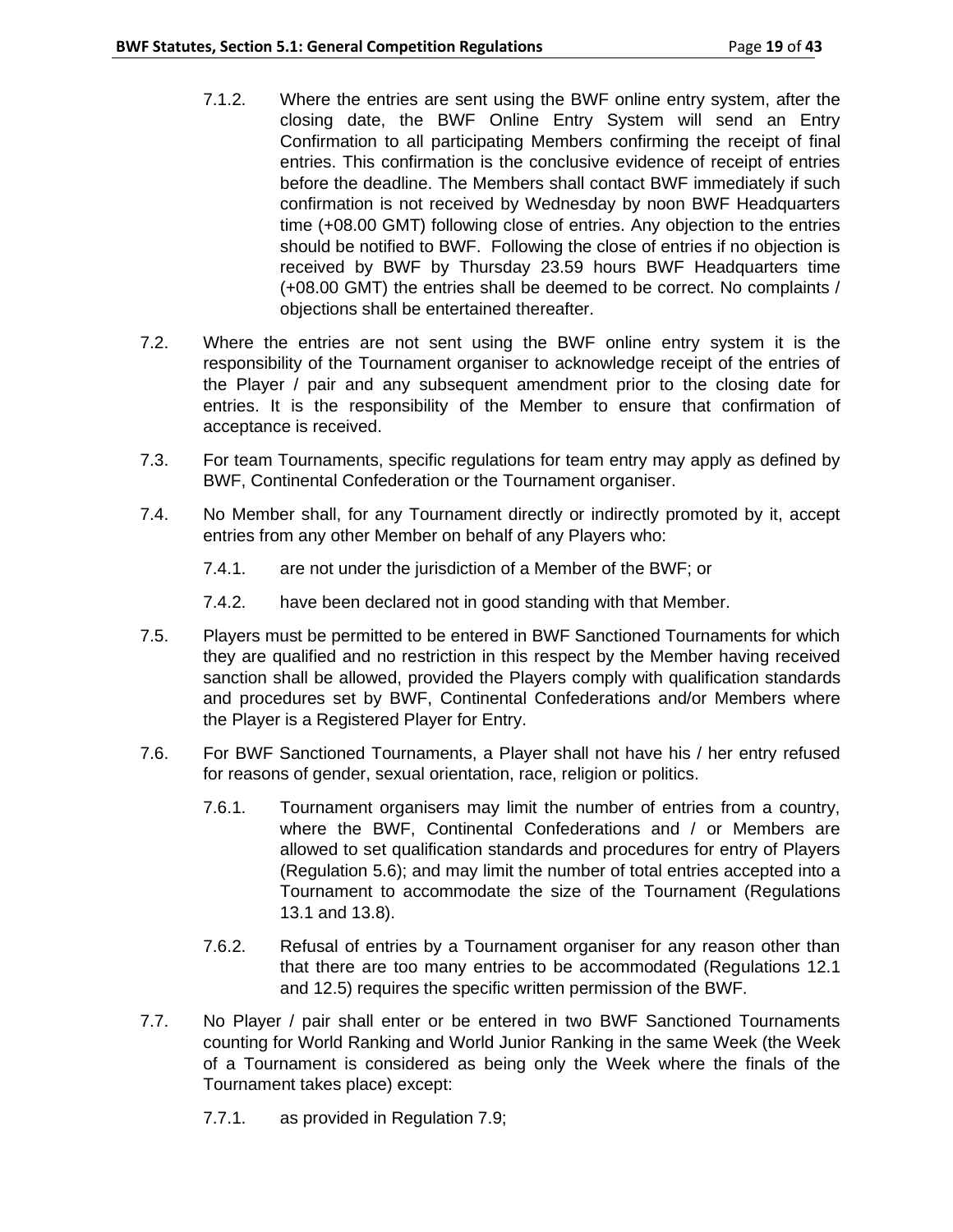- 7.7.2. when being qualified/nominated for BWF World Tour Finals, BWF World Team Championships, BWF World Men's & Women's Team Championships, BWF World Junior Team Championships, Continental Mixed Team Championship, Continental Men's and Women's Team Championship and Continental Junior Team Championships.
	- 7.7.2.1. Where a Player is entered into a Tournament and being qualified/nominated for another Tournament according to Regulation 7.7.2, the player may only play in one of these tournaments during the same Week, except as provided in Regulation 7.7.3.
- 7.7.3. Where a combination of the following continental tournaments is played in the same Week:
	- 7.7.3.1. Continental Individual Championship and Continental Mixed Team Championship;
	- 7.7.3.2. Continental Individual Championships and Continental Men's and Women's Team Championship;
	- 7.7.3.3. Continental Mixed Team Championship and Continental Men's and Women's Team Championship; and
	- 7.7.3.4. Continental Junior Individual and Continental Junior Team Championships.
- 7.7.4. A Player is deemed to have entered, for the purpose of this regulation, if the entry has been made and not been withdrawn by the Member, by midnight local time of the BWF Headquarters on the closing date. Any subsequent withdrawal by a Player / pair accepted in the main or qualifying draw of the Tournament will not allow the Player / pair to enter in any other Tournament with overlapping dates. If discovered pretournament, the Player / pair will not be permitted to play in any of the Tournaments in that Week. If discovered after the Tournament, the penalty will be loss of any world ranking points earned by the Player / pair in those Tournaments.
- 7.8. A Player / pair may withdraw from a Tournament with an earlier closing date if they are not accepted into the main or qualifying lists and enter another Tournament with a later closing date.
- 7.9. In making or authorising entries, the Member concerned is reconfirming its acceptance, and acceptance by the Players being entered, of the BWF's regulations and Disciplinary processes.
- 7.10. No alterations, except withdrawal, can be made to the entry list after the close of entries until the draw has been made.
- 7.11. In Grade 2 (except Level 1-4), Grade 3, and International Junior Tournaments, if the host Member does not have an entry in the main draw in an Event they may elect to include a host wildcard entry in that Event. Wildcards will not win World Ranking points or World Junior Ranking points unless they win a match. A walkover does not count as winning a match.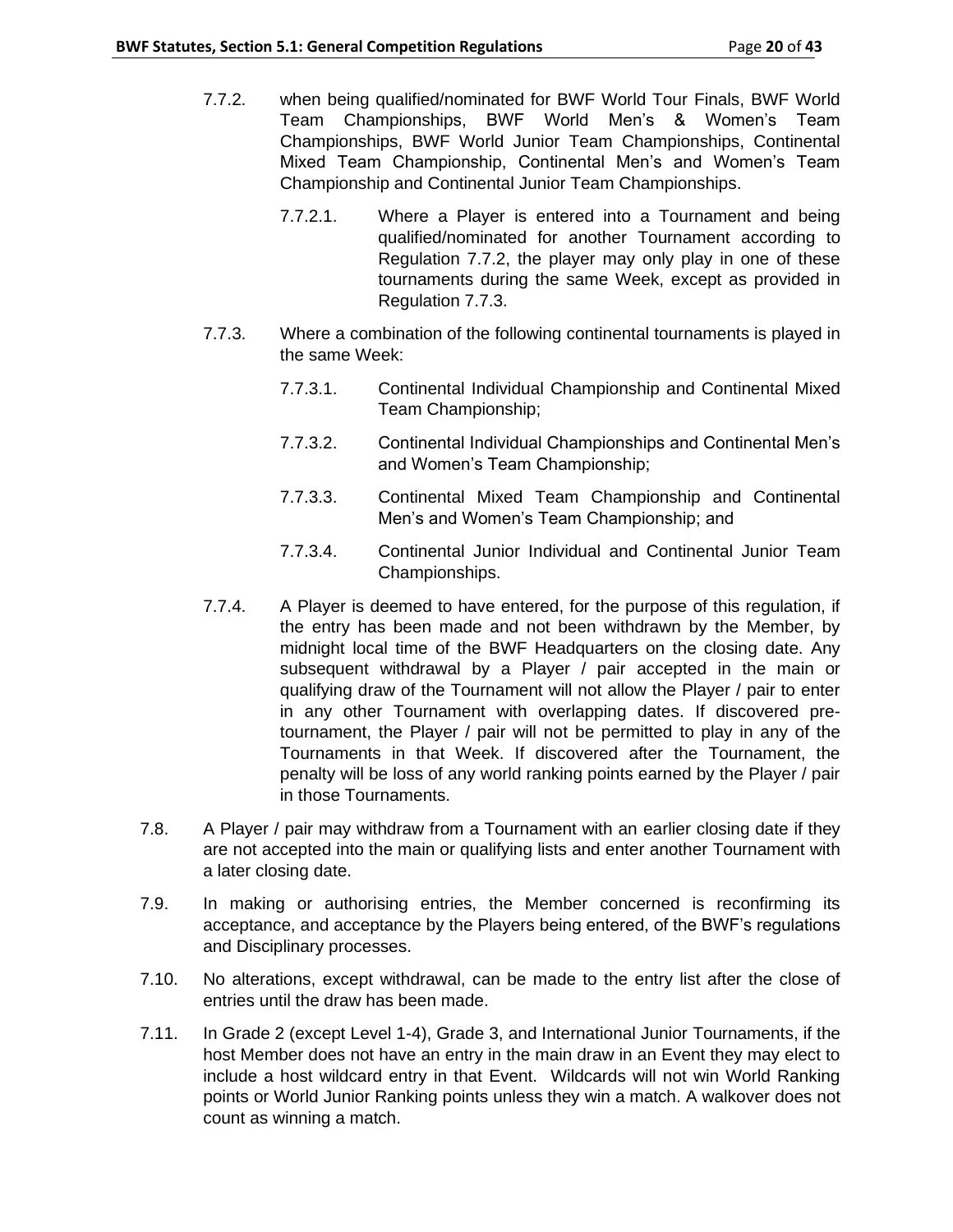The wildcard, if eligible, will be the highest ranked player/pair entered from the host Association, in each event, if applicable. This can include the highest ranked pair where one player is from the host Member and the other player is from another Member.

The host Association must confirm with BWF before publication of the first MQ report, which eligible players/pairs entered (if any) will be chosen as wildcards.

If the host Association declines to choose the highest ranked eligible player/pair entered by the host Association, no other wildcards will be granted in that event.

Once designated as a wildcard, the player/pair remains a wildcard throughout the tournament.

# **8. PLAYER AGE LIMITS IN TOURNAMENTS**

- 8.1. For BWF Junior Tournaments, all Players must remain under 19 years of age throughout the calendar year in which the Tournament is held. It is recommended that for all other junior Tournaments, all Players should remain under 19 years of age throughout the calendar year in which the Tournament is held.
- 8.2. It is recommended that senior age groups should commence at 35 years of age. Further groups should be considered at five-year intervals. Groups would therefore be 35 and over, 40 and over, 45 and over, etc. In any seniors' competitions, Players are eligible provided they are 35, 40, 45, etc., years of age or more throughout the calendar year in which the Tournament is held.

# **9. MEMBERS' RESPONSIBILITIES FOR TOURNAMENTS AND PLAYERS**

- 9.1. Each Member shall be responsible for the conduct of all Tournaments held under its jurisdiction and in particular for ensuring compliance by the Tournament organisers with all the relevant Tournament regulations in BWF Sanctioned Tournaments.
- 9.2. Each Member shall be responsible for the control and management of all Players under its jurisdiction.
	- 9.2.1. To be eligible to enter and compete in Tournaments, all Players must be in good standing with their Member. A Member may declare a Player under its jurisdiction to be ineligible to compete, but the reasons for such declaration and the period of ineligibility must be reported to the BWF.
	- 9.2.2. Members shall have full responsibility for any support (financial or otherwise) received by Players under their jurisdiction for the purposes of preparation and competition.
	- 9.2.3. Members shall accept and deal with all prizes paid in cash under Regulations 27.2 and 27.3.
	- 9.2.4. Members shall also supervise or administer any sponsorship, contractual or other arrangements entered into, or involving Players under their jurisdiction.
	- 9.2.5. Members shall ensure that Players adhere to all regulations of the BWF, including the Players' Code of Conduct (BWF Statutes, Section 2.2.4) and Players Commitment Regulations (BWF Statutes, Section 5.3.6).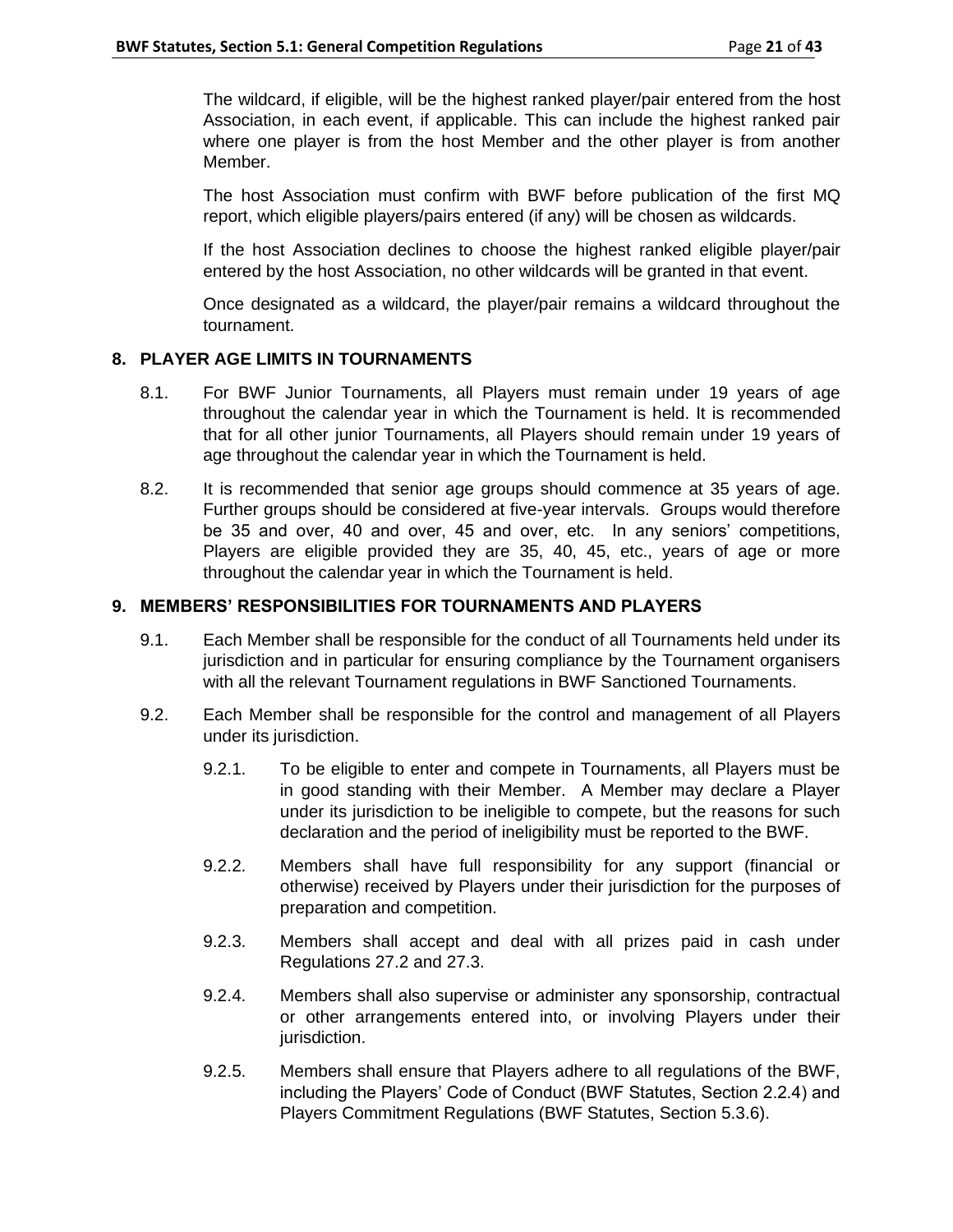- 9.3. A Member shall be responsible for the management and control of all coaches and team officials under its jurisdiction at any Tournament.
	- 9.3.1. For all Grade 1 and 2 BWF Sanctioned Tournaments, every Member shall appoint a Team Manager before the Tournament.
		- 9.3.1.1. In default of such appointment, the Players present at the Tournament shall choose their own Team Manager.
	- 9.3.2. From the time of arrival at the venue, the Team Manager shall assume all administrative and other responsibilities on behalf of the relevant Member and all the Players and team officials in connection with the conduct of the Tournament.
	- 9.3.3. For all Grade 1 and 2 Tournaments the Team Manager must attend any briefing meeting called by the Referee and / or by the Committee of Management. Where there is a failure to comply, Regulation 31 shall be applied.
	- 9.3.4. Members shall ensure that their coaches and team officials adhere to the Coaches and Educators Code of Conduct (BWF Statutes, Section 2.2.6).

## **10. INVITATIONS AND TOURNAMENT PROSPECTUS**

- 10.1. Members organising Tournaments must issue an invitation (i.e. Tournament Prospectus) to Members within the deadline as per the Time Lines for Tournaments (BWF Statutes, Section 5.3.2), which includes as a minimum the following information:
	- 10.1.1. Name of Tournament organiser, telephone and e-mail address;
	- 10.1.2. Venue: full name and address of the Tournament venue;
	- 10.1.3. Key Dates dates of the Tournament, closing date for entries, M&Q release date, draw date, date for withdrawal without penalty, ranking dates to be used for M&Q and seeding (main and qualifying draws) & draws;
	- 10.1.4. Link for online entry;
	- 10.1.5. Entry fees and the process for payment of the entry fees;
	- 10.1.6. Draw sizes;
	- 10.1.7. Prize money, including the distribution break down and any withholding tax;
	- 10.1.8. Provisional schedule;
	- 10.1.9. Availability of practice facilities duration and available timing;
	- 10.1.10. Make reference to clothing and advertising regulations;
	- 10.1.11. Hotel booking and payment procedure;
	- 10.1.12. Visa support letter request process and any special information;
	- 10.1.13. Transportation information from point of arrival and between official hotels and venue;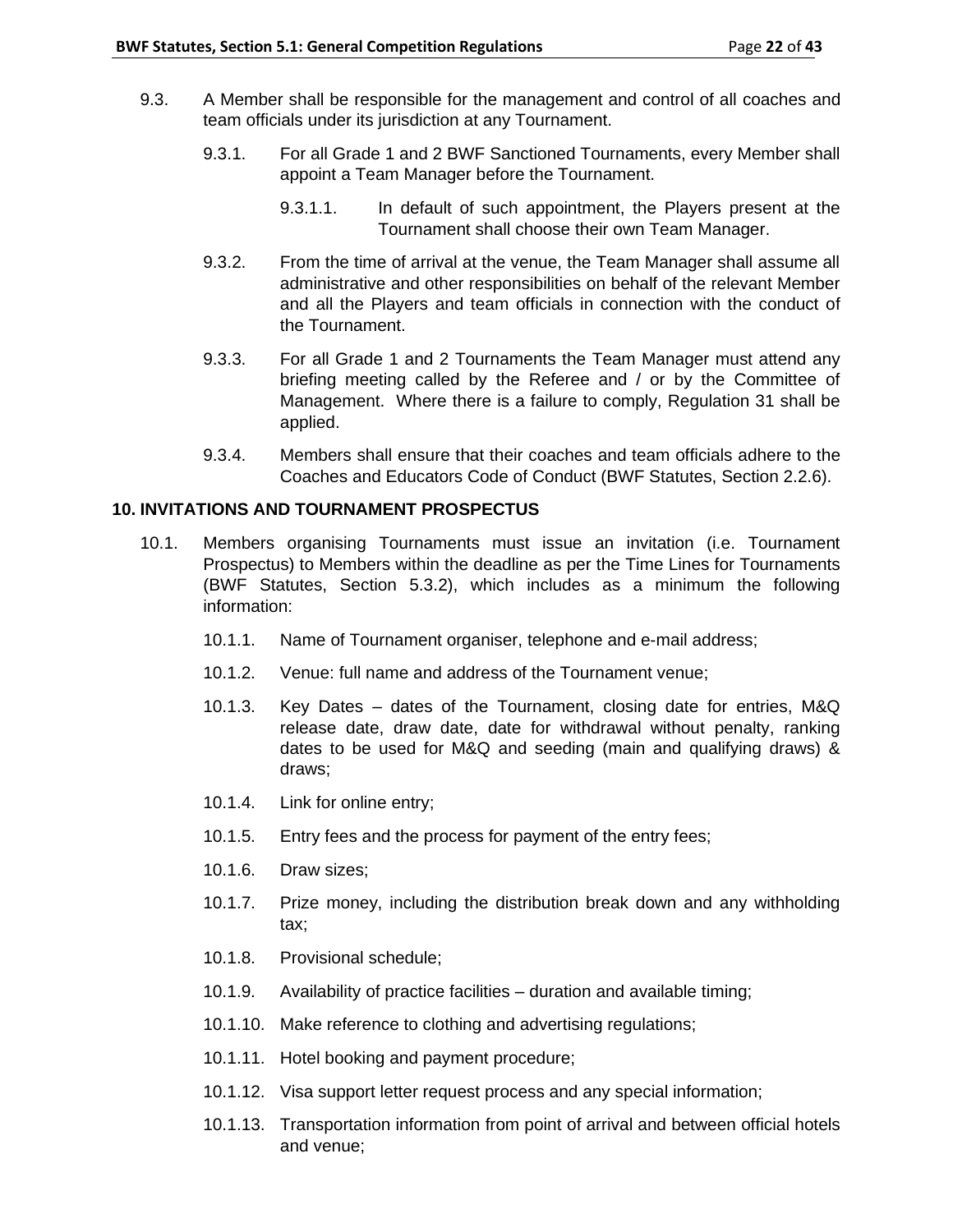- 10.1.14. Name and email address for Referees; and
- 10.1.15. Shuttle brand and model.
- 10.2. The Tournament Organiser is obligated to provide all possible appropriate and timely assistance to Members and Players to obtain visas to enter the Member country where the Tournament is hosted.

## **11. THE DRAW**

- 11.1. The draw for all knock-out Tournaments shall be made in the manner set out below.
	- 11.1.1. In all Grade 1 and 2 BWF Sanctioned Tournaments, the seeding shall be done by the BWF.
	- 11.1.2. In all Grade 3 BWF Sanctioned Tournaments and Continental Championships, the seeding shall be done by the Continental Confederation to which the host country belongs.
	- 11.1.3. In all Multi-sport games requiring sanction by the BWF, the seeding shall be done by the BWF or the Continental Confederation as decided by BWF.
- 11.2. The draw shall be done by the organisation doing the seeding (Regulations 11.1.1, 11.1.2 and 11.1.3), as per the timelines specified in the Time Lines for Tournaments (BWF Statutes, Section 5.3.2). The draw must be published as soon as possible after it is done, but in all cases not later than 24 hours after the draw has been made. The qualifying rounds, if any, count as part of the Tournament for these purposes. The draw should not be published until it has been approved by the Referee.
- 11.3. Any Player participating in two matches is entitled to a minimum interval of 60 minutes between them.
- 11.4. The draw shall be conducted as follows:
	- 11.4.1. When the number of playing units is 4, 8, 16, 32, 64, 128 or any higher power of 2, they shall meet in pairs in the order drawn, as in Diagram 1 (Technical Diagrams and Tables (BWF Statutes, Section 5.3.8)) for eight playing units.
	- 11.4.2. When the number of playing units is not a power of 2, there shall be byes in the first round. The number of byes shall be equal to the difference between the next higher power of 2 and the number of playing units, (e. g. with 17 playing units, there are  $32-17 = 15$  byes).
	- 11.4.3. The byes shall be placed as in the Technical Diagrams and Tables (BWF Statutes, Section 5.3.8), Tables 1 to 7 and Diagram 2.
- 11.5. The seeding of the draw at all BWF Sanctioned Tournaments shall be done using the World Ranking for Grade 1, 2 and 3 as published on the reference date (Time Lines for Tournaments (BWF Statutes, Section 5.3.2)) even if results are missing. In each Event, the entry which is ranked highest shall be seeded number 1, and the next highest number 2, and so on until all seeds required by Regulation 11.7 are decided.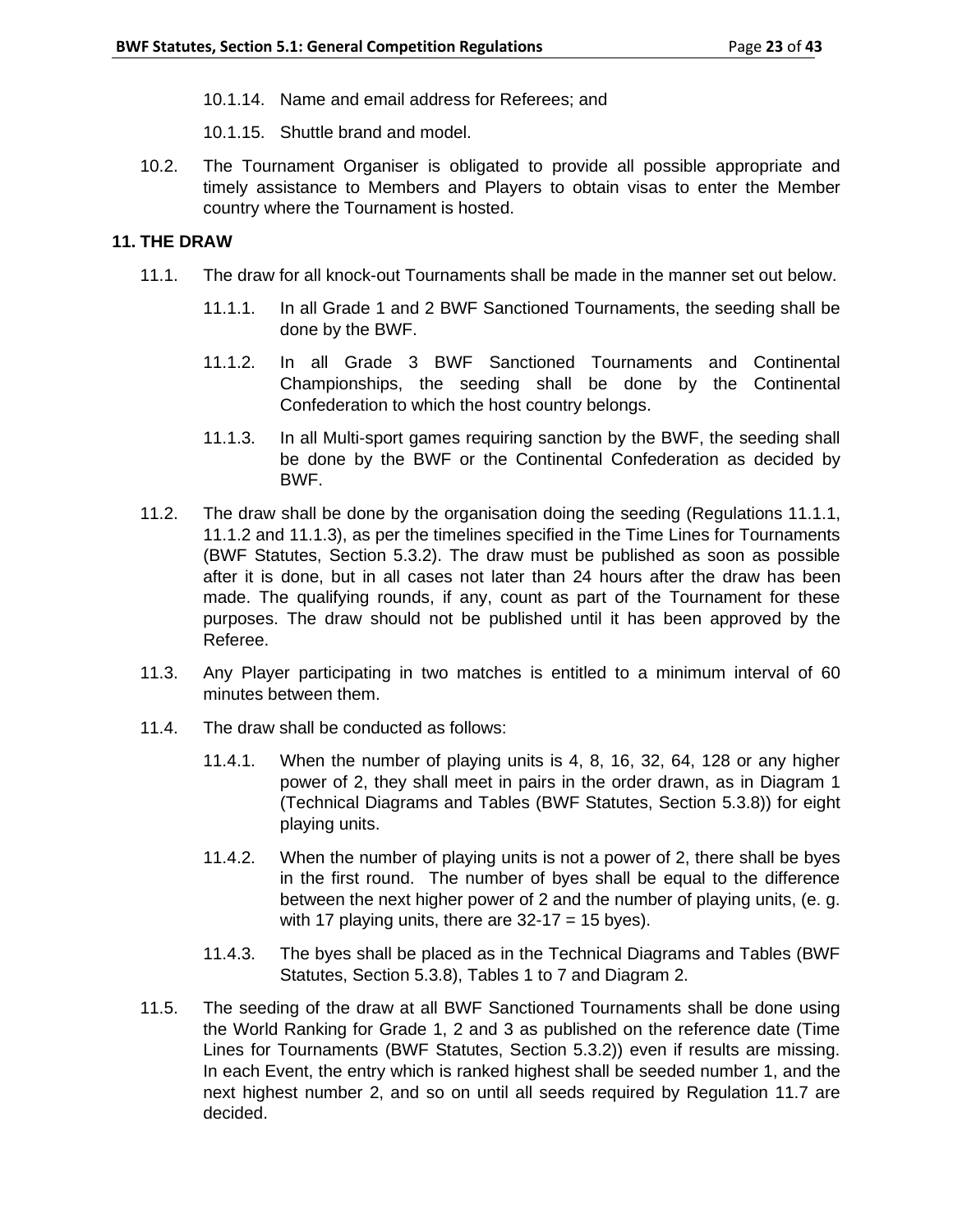- 11.6. Before implementing Regulation 11.5 in doubles Events in which the BWF or Continental Confederations do the seeding, the World Ranking of each pair shall be modified for seeding purposes when Regulation 11.6.1 or 11.6.2 applies. (For explanation please refer to the Explanation of Adjusted & Notional Ranking (BWF Statutes, Section 5.3.3.4)).
	- 11.6.1. If two Players do not have a World Ranking as a pair but the Players have a World Ranking with other partners, a notional ranking is calculated for the pair. An average (the "notional" average) is taken of the best average points scored by each of the two Players with other partners. This notional average is converted into the total notional points for the pair by multiplying by 10 and taking 80%. The notional points are used to determine a notional ranking.
		- 11.6.1.1. Where two Players are paired together in a BWF sanctioned team Tournament, and play at least one match, that pair would be eligible for notional ranking after three months, as per the normal regulations for a notional ranking.
	- 11.6.2. If the two Players have a World Ranking as a pair but have competed in fewer than eight Tournaments that count for World Ranking points in the 52-week period, an adjusted ranking is produced by taking the pair's World Ranking points and adjusting as follows:

| <b>Number of</b><br><b>Tournaments played</b> | <b>Adjust by</b><br>multiplying |
|-----------------------------------------------|---------------------------------|
| in                                            | by:                             |
|                                               | 10/5                            |
| 2                                             | 10/5                            |
| 3                                             | $\frac{10}{5}$                  |
|                                               | $\overline{10}/_5$              |
| 5                                             | $\sqrt{10}/5$                   |
| 6                                             | $\sqrt[10]{6}$                  |
|                                               | 10 <sub>1</sub>                 |

- 11.6.3. The resulting notional ranking as in Regulation 11.6.1 or adjusted ranking as in Regulation 11.6.2 is used to determine the seeding position.
- 11.6.4. A pair may have a seeding from one to four on the basis of any World Ranking but a seeding no higher than five based on any notional ranking and / or adjusted ranking. This only applies in the main draw. However, if the number of Players / pairs having world ranking is less than the permissible number of seeding places, the remaining seeding places can be based on the notional or adjusted world ranking.
- 11.7. To seek even strength throughout the draw, the draw may be seeded or arranged subject to the following restrictions:
	- 11.7.1. A maximum of 16 seeds if there are 64 or more entries;

A maximum of eight seeds if there are 32 to 63 entries;

A maximum of four seeds if there are 16 to 31 entries; or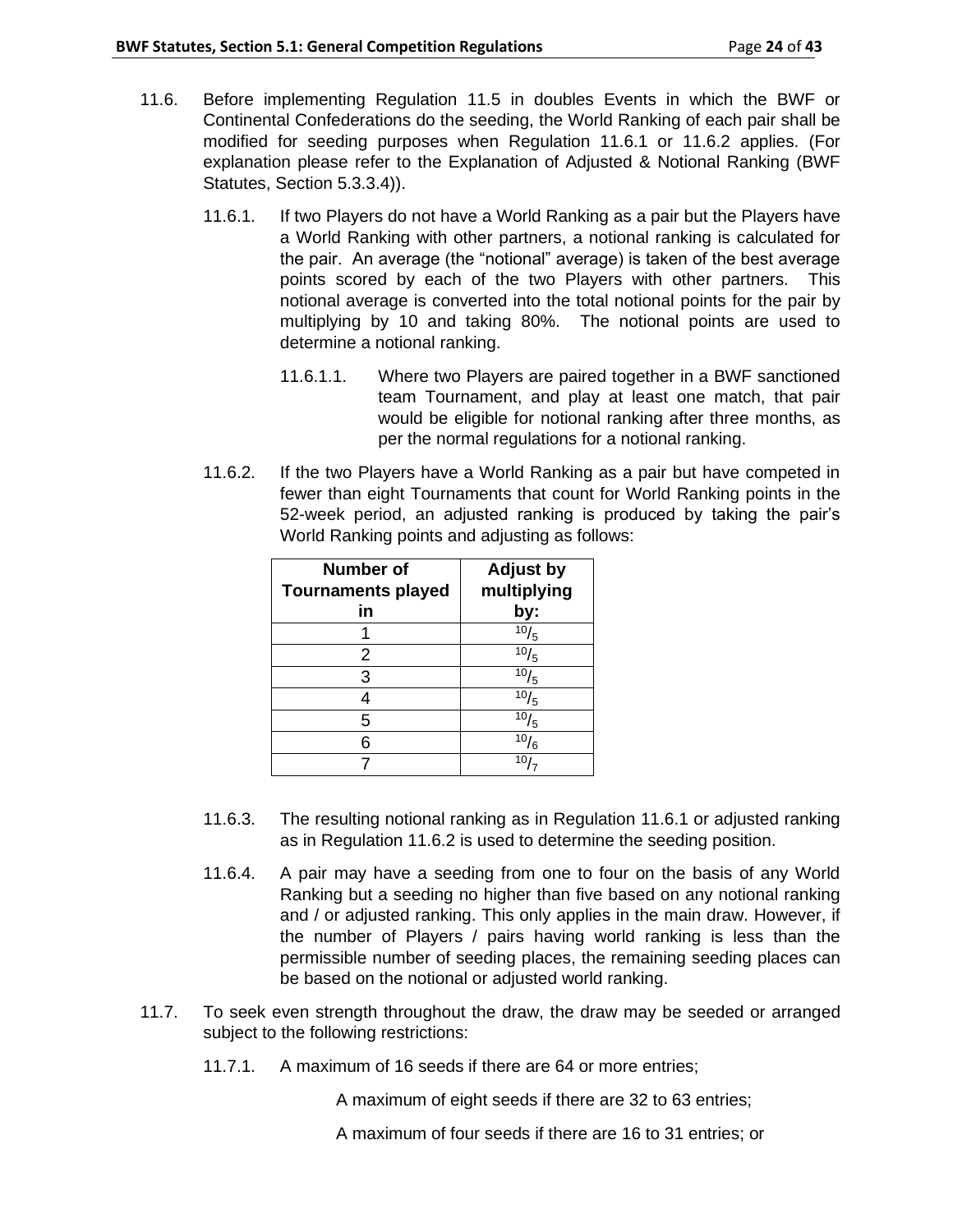Two seeds if there are less than 16 entries.

See draw structures in the Technical Diagrams and Tables (BWF Statutes, Section 5.3.8), Table 1-6.

- 11.7.2. The seeded entries shall be selected as the highest ranked in the Event at that time.
- 11.8. The top two seeded entries shall be dealt with as follows:
	- 11.8.1. number 1 placed at the top of the draw; and
	- 11.8.2. number 2 placed at the bottom of the draw.
	- 11.8.3. Seeded entries shall be placed as detailed in the example draw in Diagram 2. Seeded entries in the top of the draw are placed at the top half of their sections (e.g. eighths or sixteenths), and in the bottom half of the draw at the bottom of their sections.
- 11.9. Placing of byes and seeds in a draw shall be done in accordance with the Diagram in Technical Diagrams and Tables (BWF Statutes, Section 5.3.8), Diagram 2 (Sheets 1-4).
- 11.10. The other seeds shall be dealt with having regard to the requirements of Regulation 11.11
	- 11.10.1. Numbers 3 and 4 drawn by lot to the remaining two quarters of the draw.
	- 11.10.2. Numbers 5 to 8 drawn by lot to the remaining eighths of the draw.
	- 11.10.3. Numbers 9 to 16 drawn by lot to the remaining sixteenths of the draw.

# 11.11. **Separation of Entries**

- 11.11.1. For Grade 3 the first and second ranked entries in either the final seeding report and/or the final M&Q report from any one Member shall be drawn by lot in opposite halves of the draw;
- 11.11.2. wherever possible, entries from any one Member shall not meet in the first round.
- 11.12. For the purposes of Regulation 11.11, a qualifying entry or a pair from two different Members shall be regarded as not coming from any particular Member.
- 11.13. The places allocated for any qualifying Players / pairs in the main draw shall be drawn by lot, shall not be placed, and shall not be artificially separated. The main draw shall be made and published before play begins in the qualifying rounds.
- 11.14. Where the draw is done under Regulation 11.13, entry separation (as in Regulation 11.11) shall be ignored.
- 11.15. Where the draw is done under Regulation 11.14, entry separation (as in Regulation 11.12) shall not apply.

# **12. QUALIFYING**

### **Principle of qualifying**

12.1. Where entries exceed places in the main draw, the Tournament organisers are required to play qualifying rounds, as provided for in Regulations 12.2 to 12.5.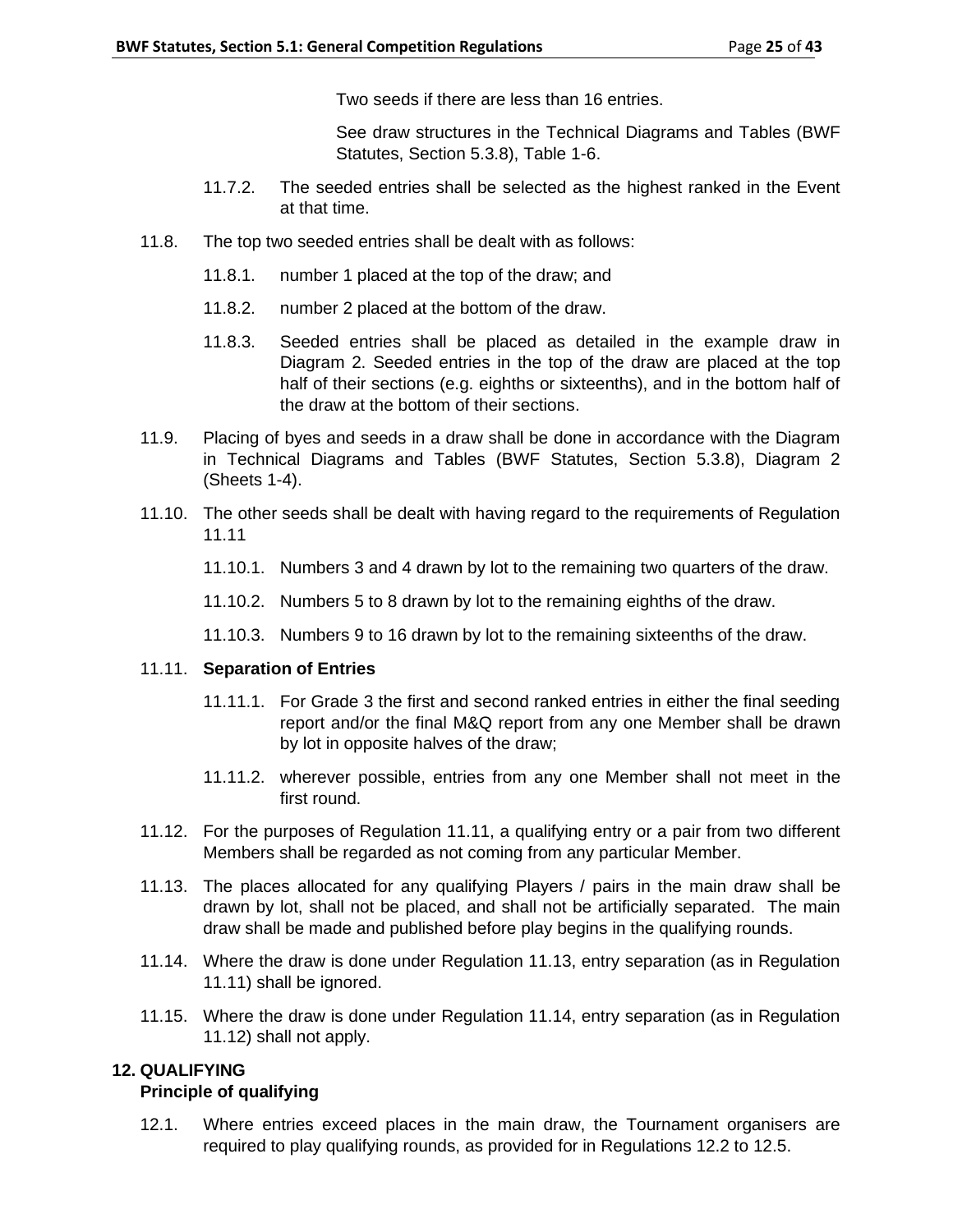# **Determination of main draw, qualifying draw or reserve list for entries received**

12.2. The World Ranking shall be used to determine the Players / pairs whose entries can be accepted in the main draw, with the principles of Regulations 11.7.1 and 11.7.2 used to modify the World Ranking regardless of whether or not a pair has competed during the ranking period.

# **Qualifying draw**

- 12.2.1. The Players or pairs not directly in the main draw shall play for a limited number of places and there shall be one place for each eight places in the main draw.
- 12.2.2. In Grade 3 the Players or pairs not directly in the main draw shall play for a limited number of places and there shall be one place for each four places in the main draw.
- 12.2.3. The draw for the qualifying competition shall be done in accordance with Regulation 11.
- 12.3. Any seeding in the qualifying draw shall be done in accordance with Regulation 11.
- 12.4. In Grade 3 it is recommended where as far as possible, the first and second ranked entries in either the final seeding report and/or the final M&Q report from any one Member shall be drawn by lot into different qualifying sections, and wherever possible, entries from any one Member shall not meet in the first round.

## **Excess entries for the qualifying draw**

- 12.5. If more Players / pairs enter than the Tournament organisers can accept even in the qualifying draw, the World Ranking (as modified using the principles explained in Regulations 11.5 and 11.6) shall be used to determine the Players / pairs whose entries can be accepted into the qualifying draw, and which entries will be on the reserve list and are to fill any subsequent vacancies that may arise.
	- 12.5.1. If there are more Players / pairs that have the same rank than the available places in the qualifying draw, the selection of entries shall be done by drawing lots (Regulation 12.5.2).
	- 12.5.2. After taking entries into the qualifying draw based on the World Ranking and Adjusted and Notional Rankings (Regulation 11.6), as specified in Section 5.3.3.4 of the BWF Statutes and there are vacancies in the draw to be filled by entries without a World Ranking or Adjusted and Notional Rankings (Regulation 11.7), they shall first be drawn by nationality of such entries and then the entry with the highest national ranking from that country shall fill the vacancy.

# **13. WITHDRAWALS AND PROMOTIONS**

- 13.1. Where Players or pairs withdraw their entry from the main competition, the Referee shall fill the vacancies from the entries in the qualifying rounds or from the reserve list if there is no qualifying draw.
	- 13.1.1. In Events with a qualifying competition, the Referee shall promote entries from the qualifying draw until play has started in that main draw, provided these entries have not yet lost a match, even stopping a match in progress if required.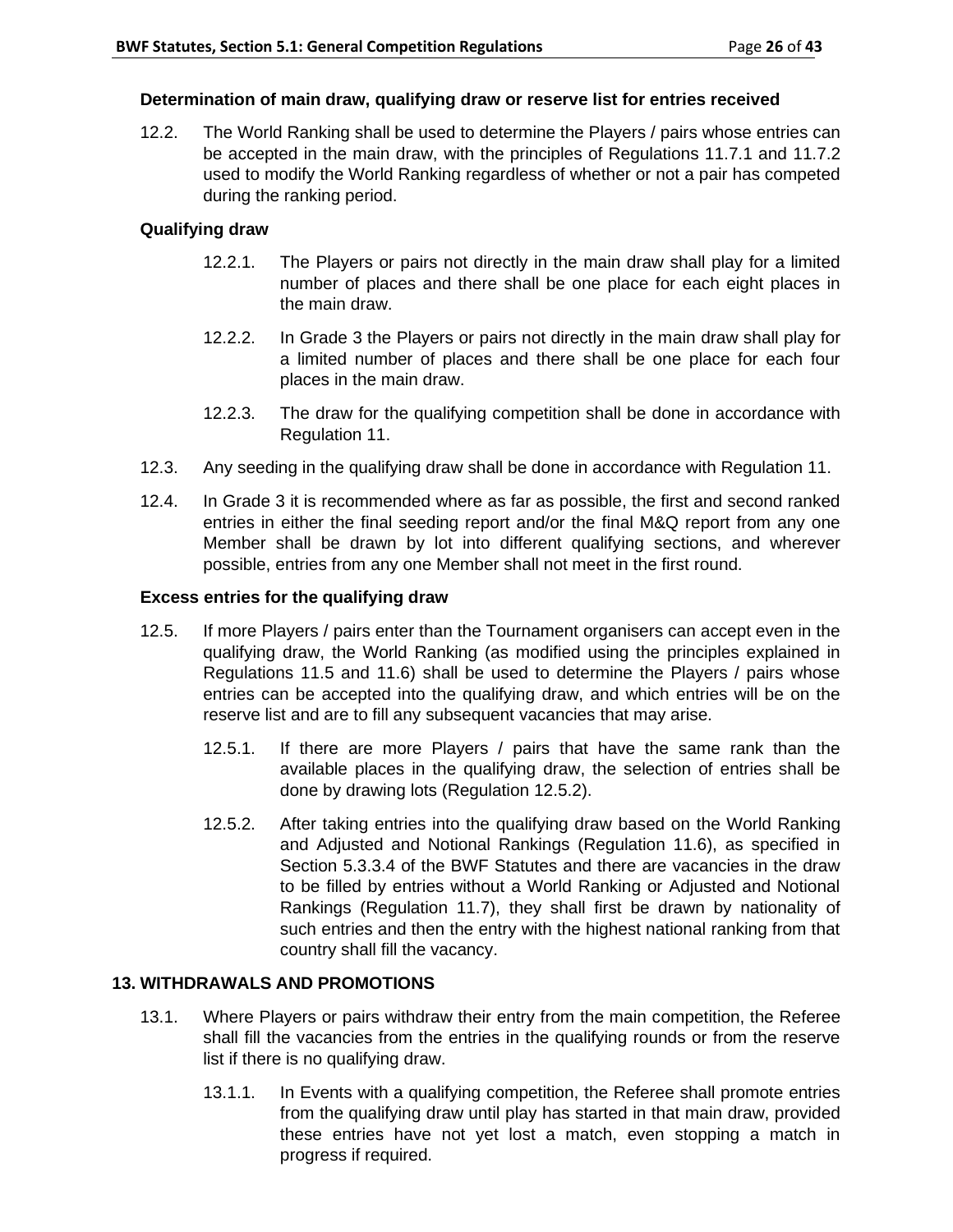- 13.1.2. In Events without a qualifying competition, the Referee shall promote entries from the reserve list, until the order of play for the first day(s) has been published.
- 13.2. In Events with a qualifying competition, if a vacancy arises in the main draw before the Event has started, the highest-ranked entry not accepted in the main draw (as described in Regulation 12.5) and which has not yet lost a match in the qualifying draw can be placed in the vacancy. If a vacancy arises in the qualifying draw, the highest-ranked entry on the reserve list and available (as described in Regulation 12.5) can be placed in the vacancy. Where more than one vacancy arises, the relevant places shall be filled by drawing lots.
	- 13.2.1. In Events without a qualifying competition, if a vacancy arises in the main draw before the order of play for the first day(s) has been published, the highest-ranked entry on the reserve list and available (as described in Regulation 12.5) can be placed in the vacancy. Where more than one vacancy arises, the relevant places shall be filled by drawing lots.
- 13.3. The withdrawals reported until the draw is made shall be considered while preparing the draw by amending the list of participants of the main and the qualifying draw as well as of any reserve list.
- 13.4. The withdrawals reported during the period from the draw until the team managers' meeting shall be dealt with in the team managers' meeting according to Regulation 13.2. The organisers shall inform the next eligible Players about their inclusion in the main / qualifying draw.
- 13.5. The withdrawals reported after the team managers' meeting shall be dealt with by the Referee as and when they arise (as in Regulation 13.2).
- 13.6. Where vacancies are filled under Regulation 13.2, entry separation (as in Regulation 11.11) shall be ignored.

# **14. WITHDRAWAL FEES**

- 14.1. It is a condition of entry to a BWF Sanctioned Tournament that the Tournament organisers must be notified by the Member entering the Player of any withdrawal of a Player / pair or team from the Tournament or any Event thereof.
	- 14.1.1. Where such withdrawal is made no later than the Monday immediately preceding the draw no penalty is involved.
	- 14.1.2. Any withdrawal after the Monday immediately preceding the draw for any reason whatsoever, renders the Member concerned liable to a withdrawal fee, due to the inconvenience caused by the withdrawal, of:
		- 14.1.2.1. Grade 1 Tournaments:
			- A. Players / pairs obligated under the "Top Committed Players" regulations (BWF Statutes, Section 5.3.6) shall pay to BWF a withdrawal fee as stated in the Table of Offences and Penalties (BWF Statutes, Section 2.5).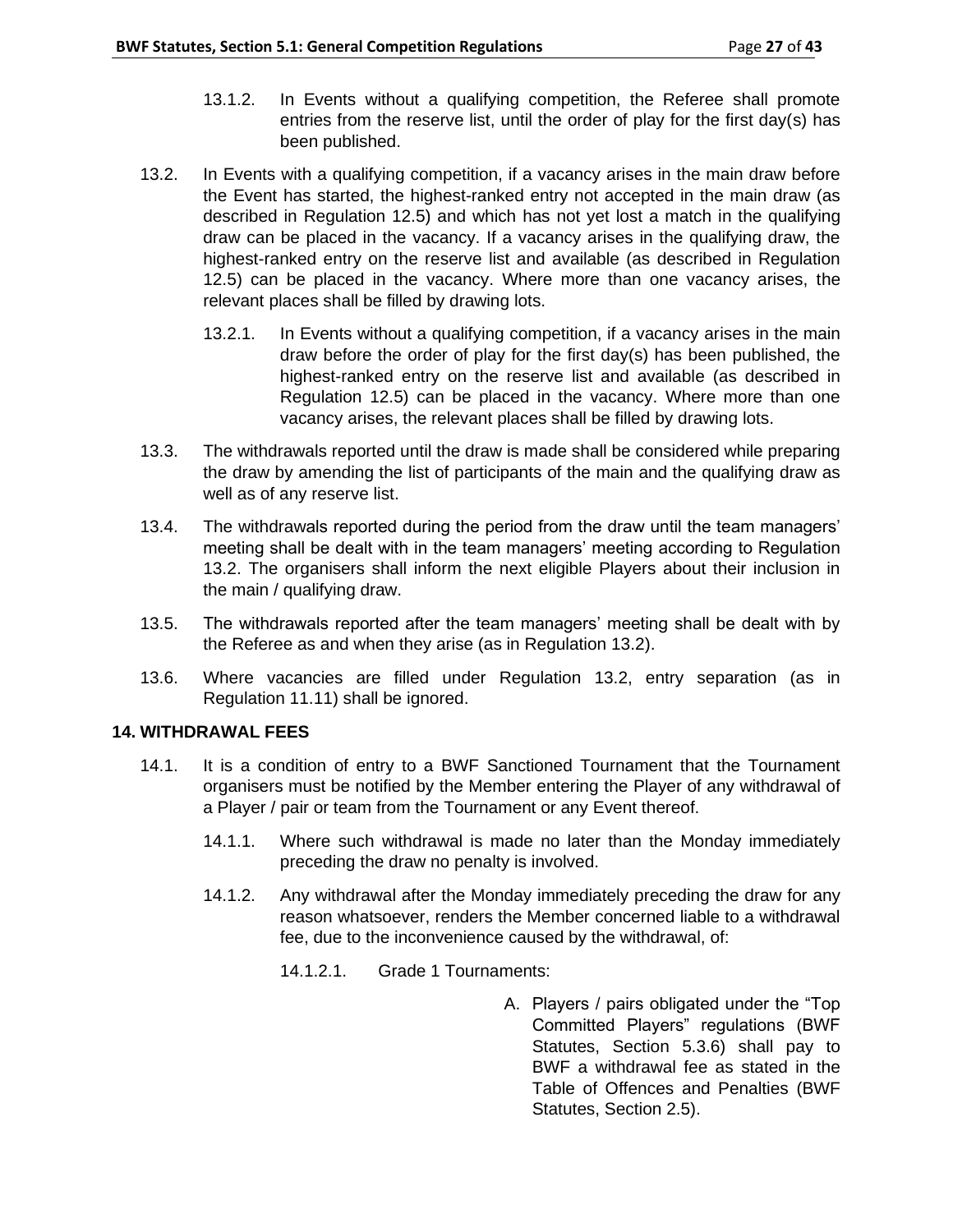- B. Other Players / pairs shall pay to BWF a withdrawal fee as stated in the Table of Offences and Penalties (BWF Statutes, Section 2.5).
- 14.1.2.2. Grade 2 Tournaments:
	- A. Players / pairs obligated under the "Top Committed Players" regulations (BWF Statutes, Section 5.3.6) shall pay to BWF a withdrawal fee as stated in the Table of Offences and Penalties (BWF Statutes, Section 2.5).
	- B. Other Players / pairs shall pay to BWF a withdrawal fee as stated in the Table of Offences and Penalties (BWF Statutes, Section 2.5).
- 14.1.2.3. Grade 3 Tournaments:
	- A. Players / pairs shall pay to the organisers, Continental Confederation and BWF a withdrawal fee as stated in the Table of Offences and Penalties (BWF Statutes, Section 2.5).
- 14.1.3. Where there is a withdrawal of 10 or more Players by one Member in any given Tournament the penalty as specified in the Table of Offences and Penalties (BWF Statutes, Section 2.5) shall apply. The BWF Disciplinary Committee will consider whether any additional penalty to that listed in Regulation 31 (Penalties) is applicable.
- 14.1.4. For the purpose of these regulations, retiring from a match in a Tournament shall not be considered to be a withdrawal, however, should a Player be entered in more than one Event, by retiring or withdrawing from that one Event, the Player must be withdrawn from all other Events in which the Player is entered. However, this Regulation 14.1.4 shall not apply to the BWF Senior Championships. This Regulation 14.1.4 also applies for Team Tournaments, where retiring or withdrawing in a tie in a Team Tournament means that the Player shall be withdrawn from all subsequent matches in that tie and cannot be substituted.

In Team Tournaments, a Player who retires or withdraws from a match can, however, participate in other matches in any future ties in that Team Tournament. However, a Player disqualified during a match of a tie shall not participate in any subsequent match of the Team Tournament.

14.1.4.1. If a Player or pair (not reported as withdrawn) fails to turn up in time for a match, the Referee may declare a 'no show' and award the match as a walk over to the opposing Player or pair.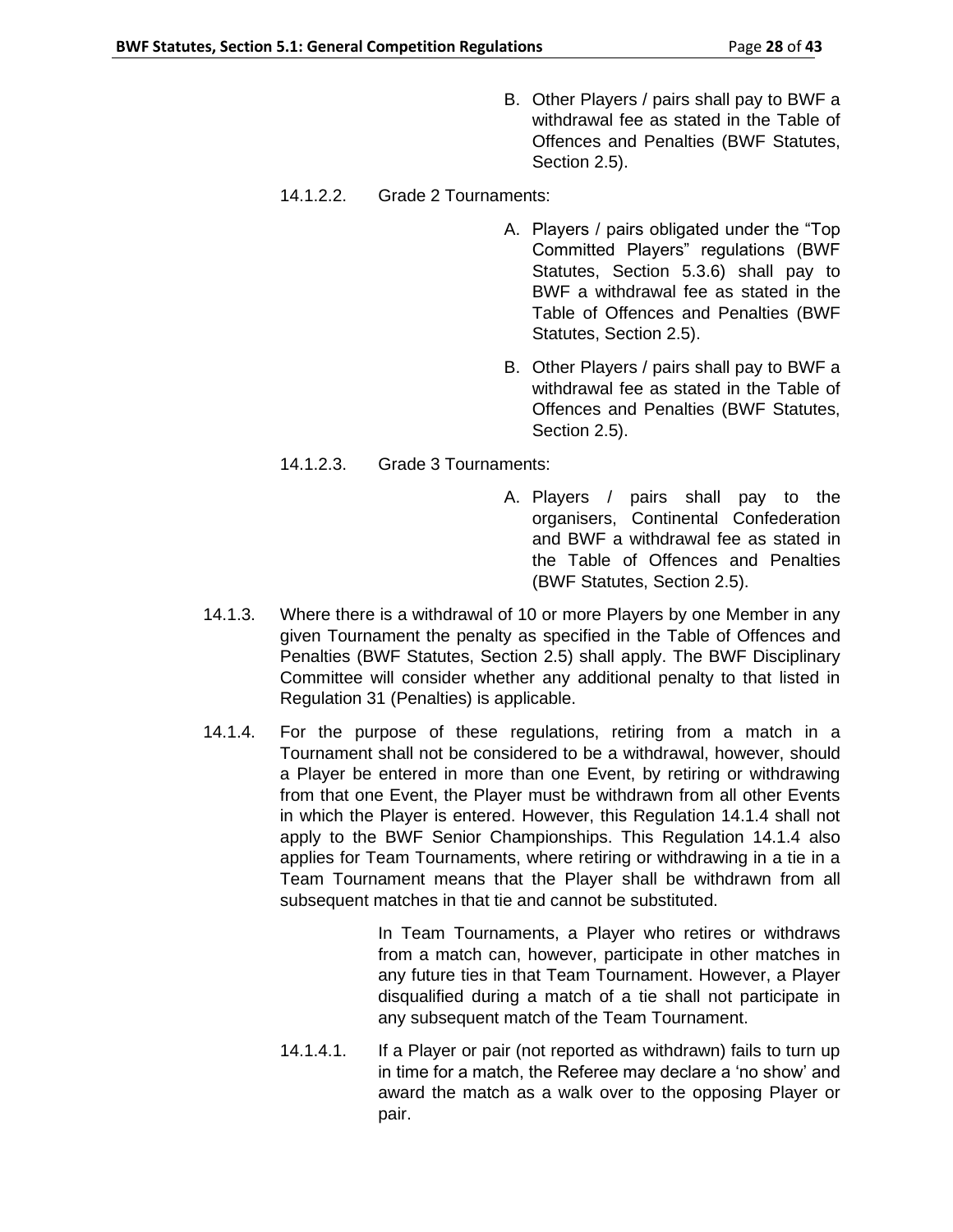- 14.1.4.2. A 'no show' for a match in a Tournament shall be treated as a withdrawal, but will carry a higher penalty than a withdrawal in addition to the existing withdrawal fee.
- 14.1.5. Responsibility for the administration of withdrawals and penalties is allocated as per the following table. All responsible organisations shall observe the same principles as the BWF.

| Tournament                     | Responsible | Other arrangements         |
|--------------------------------|-------------|----------------------------|
| Grade 1, 2, 3 and              | <b>BWF</b>  |                            |
| Continental                    |             |                            |
| Championships                  |             |                            |
| <b>Olympic Games</b>           |             | BWF and IOC responsible    |
| <b>Continental Multi-sport</b> |             | Responsibility assigned as |
| games                          |             | decided by the BWF.        |
| <b>Commonwealth Games</b>      |             | Responsibility assigned as |
|                                |             | decided by BWF.            |

- 14.1.6. The payment of withdrawal fees shall be collected by the BWF and the amount shall be forwarded to the Tournament organisers after US\$ 50 per withdrawal is retained by BWF except as follows:
	- 14.1.6.1. If the Player was entered by the Member under whose jurisdiction the competition was held, the whole payment shall be retained by the BWF.
	- 14.1.6.2. For Grade 1 Tournaments the whole withdrawal fee is retained by the BWF.
	- 14.1.6.3. For Grade 2 Tournaments US\$ 50 is retained by the BWF.
	- 14.1.6.4. For Grade 3 Tournaments US\$ 50 shall be forwarded to the Tournament organisers, US\$ 50 to the Continental Confederation and US\$ 50 retained by the BWF. If the Player was entered by the Member under whose jurisdiction the competition was held, the payment has to be equally divided between the BWF and the Continental Confederation.
- 14.2. The Referees of all BWF Sanctioned Tournaments must, immediately after the conclusion of the Tournament, advise the BWF through a withdrawal report about all Players (or teams in the case of team competitions) who withdrew from the Tournament after the date specified for withdrawals without fees, or who did not appear (no show).
- 14.3. For each Player or team in Regulation 14.2, the Referee must advise the BWF of the circumstances of the withdrawal, including whether they were notified.
- 14.4. The Member concerned will be invoiced with the fees payable by BWF.

### **15. PROMOTIONS AND REDRAWS**

15.1. In Grade 1, 2 and 3 Tournaments except Tournaments with nationally restricted entries, no alterations are permitted to the draw after the draw has been made, except redraws as in Regulation 15.3 or promotions as in Regulation 13.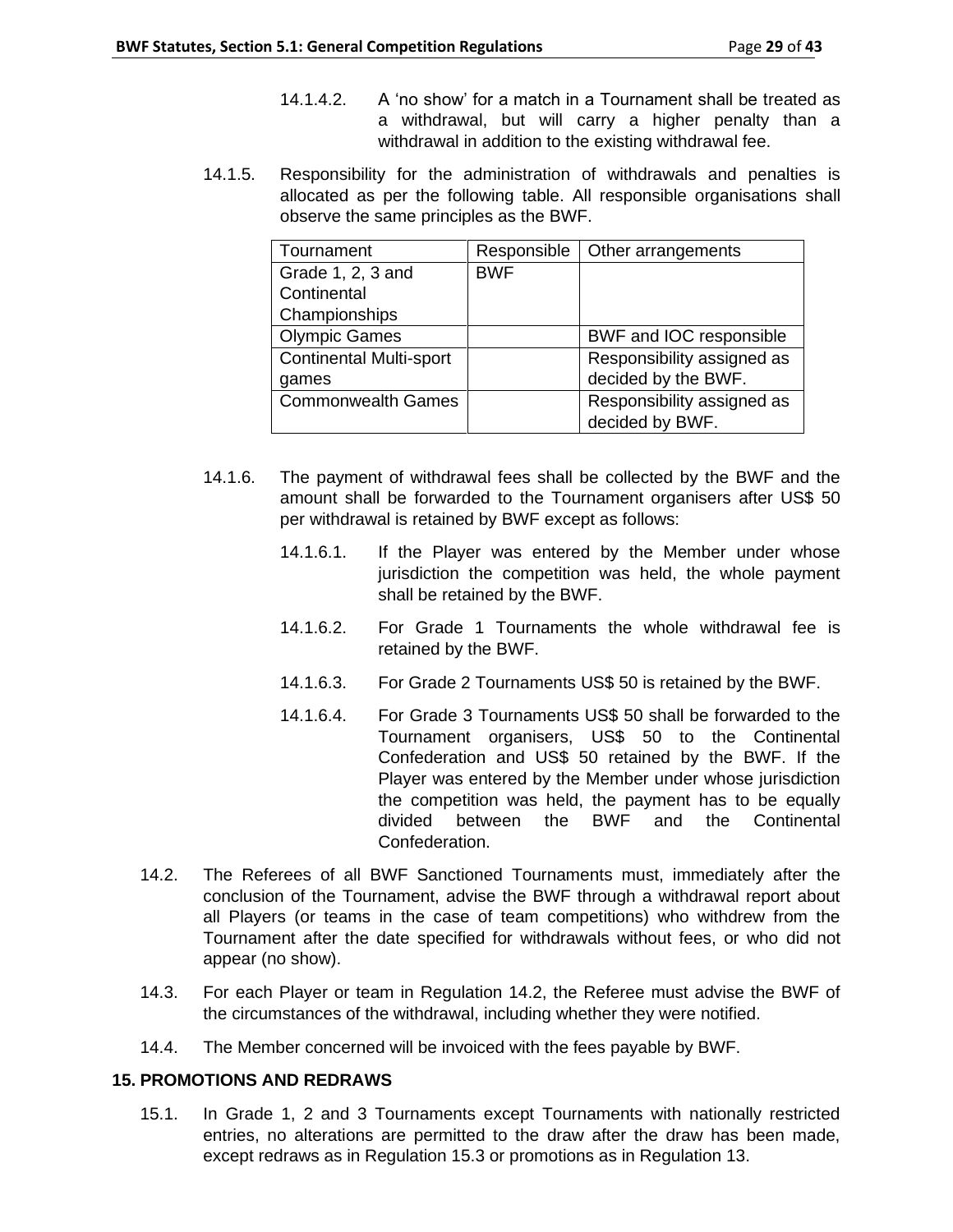- 15.2. No Player (singles) and no pair (doubles) may be moved from one draw position to another.
- 15.3. The Referee shall do a redraw only if play in that draw has not begun and either:
	- 15.3.1. an error has been made in the control of entries (Regulation 7.1) or making the draw (Regulation 11); or
	- 15.3.2. a particular qualifying draw has been rendered severely imbalanced. A qualifying draw is considered to be severely imbalanced if, after withdrawals and promotions, more than one qualifying position (e.g. Q1, Q2, etc.) will be unfilled; or
	- 15.3.3. In exceptional circumstances if a particular main draw has been rendered severely imbalanced, provided there is no qualifying.
- 15.4. A Player (singles), a Player as part of a pair (doubles), or a pair losing a match shall not play again in the same Event in the same Tournament.

### **16. RANKING IN TOURNAMENTS PLAYED IN GROUPS**

- 16.1. The ranking in Tournaments using a group system shall be determined in accordance with Regulations 16.2 to 16.3
- 16.2. In case of individual Tournaments:
	- 16.2.1. Ranking in individual Tournaments will be established by the number of matches won.
	- 16.2.2. If two Players / pairs have won the same number of matches, the winner of the match between them will be ranked higher.
	- 16.2.3. If three or more Players / pairs have won the same number of matches, ranking will be established by the difference between total games won and total games lost, with greater difference ranked higher.
		- 16.2.3.1. If this still leaves two Players / pairs equal, the winner of the match between them will be ranked higher.
	- 16.2.4. If three or more Players / pairs have won the same number of matches and are equal in the difference between total games won and total games lost, ranking will be established by the difference between total points won and total points lost, with greater difference ranked higher.
		- 16.2.4.1. If this still leaves two Players / pairs equal, the winner of the match between them will be ranked higher.
		- 16.2.4.2. If three or more Players / pairs are still equal, then ranking will be established by drawing lots.
	- 16.2.5. If illness, injury, disqualification or other unavoidable hindrance prevents a Player / pair completing all the group matches, all the results of that Player / pair shall be deleted. Retiring during a match shall be considered to be not completing all group matches.
	- 16.2.6. A Player / pair is entitled to prize money according to results actually obtained before any withdrawal due to injury.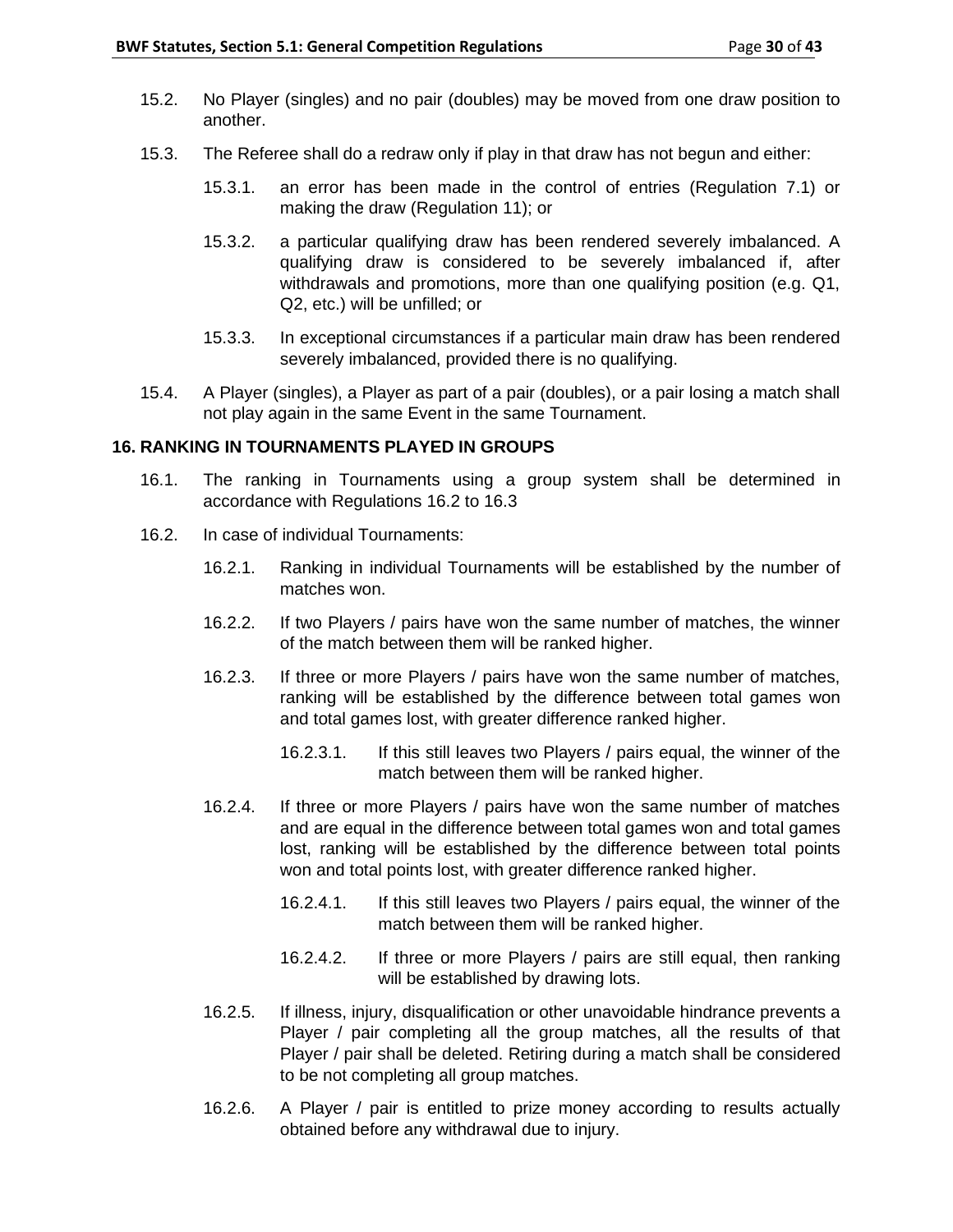### 16.3. **In case of Team Tournaments:**

- 16.3.1. Ranking will be established by the number of ties won.
- 16.3.2. If two teams have won the same number of ties, the winner of the tie between them will be ranked higher.
- 16.3.3. If three or more teams have won the same number of ties, ranking will be established by the difference between total ties won and total ties lost, with greater difference ranked higher.
	- 16.3.3.1. If this still leaves two teams equal, the winner of the tie between them will be ranked higher.
- 16.3.4. If three or more teams have won the same number of ties and are equal in the difference between total ties won and total ties lost, ranking will be established by the difference between total matches won and total matches lost, with greater difference ranked higher.
	- 16.3.4.1. If this still leaves two teams equal, the winner of the ties between them will be ranked higher.
- 16.3.5. If three or more teams have won the same number of ties and are equal in the difference between total ties won and total ties lost and are also equal in the difference between total matches won and total matches lost, ranking will be established by the difference between total games won and total games lost, with greater difference ranked higher.
	- 16.3.5.1. If this still leaves two teams equal, the winner of the tie between them will be ranked higher.
- 16.3.6. If three or more teams have won the same number of ties and are equal in the difference between total ties won and total ties lost and are equal in the difference between total matches won and total matches lost and are equal in the difference between total games won and total games lost, ranking will be established by the difference between total points won and total points lost, with greater difference ranked higher.
	- 16.3.6.1. If this still leaves two teams equal, the winner of the tie between them will be ranked higher.
	- 16.3.6.2. If three or more teams are still equal, then ranking will be established by drawing lots.
- 16.3.7. If a team is unable to complete all their group ties, all the results of that team shall be deleted.
- 16.3.8. If a team is unable to complete a match in a tie (e.g. retiring or conceding a match due to illness, injury or other unavoidable hindrance), the result of that match shall count as if completed without the conceding side scoring another point.
- 16.4. In group play, the following order is recommended:

|            |            |            | Group of $3$ Group of $4$ Group of $5$ Group of 6 |
|------------|------------|------------|---------------------------------------------------|
| $1 \vee 3$ | 1 v 4      | $1 \vee 5$ | 1 v 6                                             |
|            | $2 \vee 3$ | 2 v 4      | 2 v 4                                             |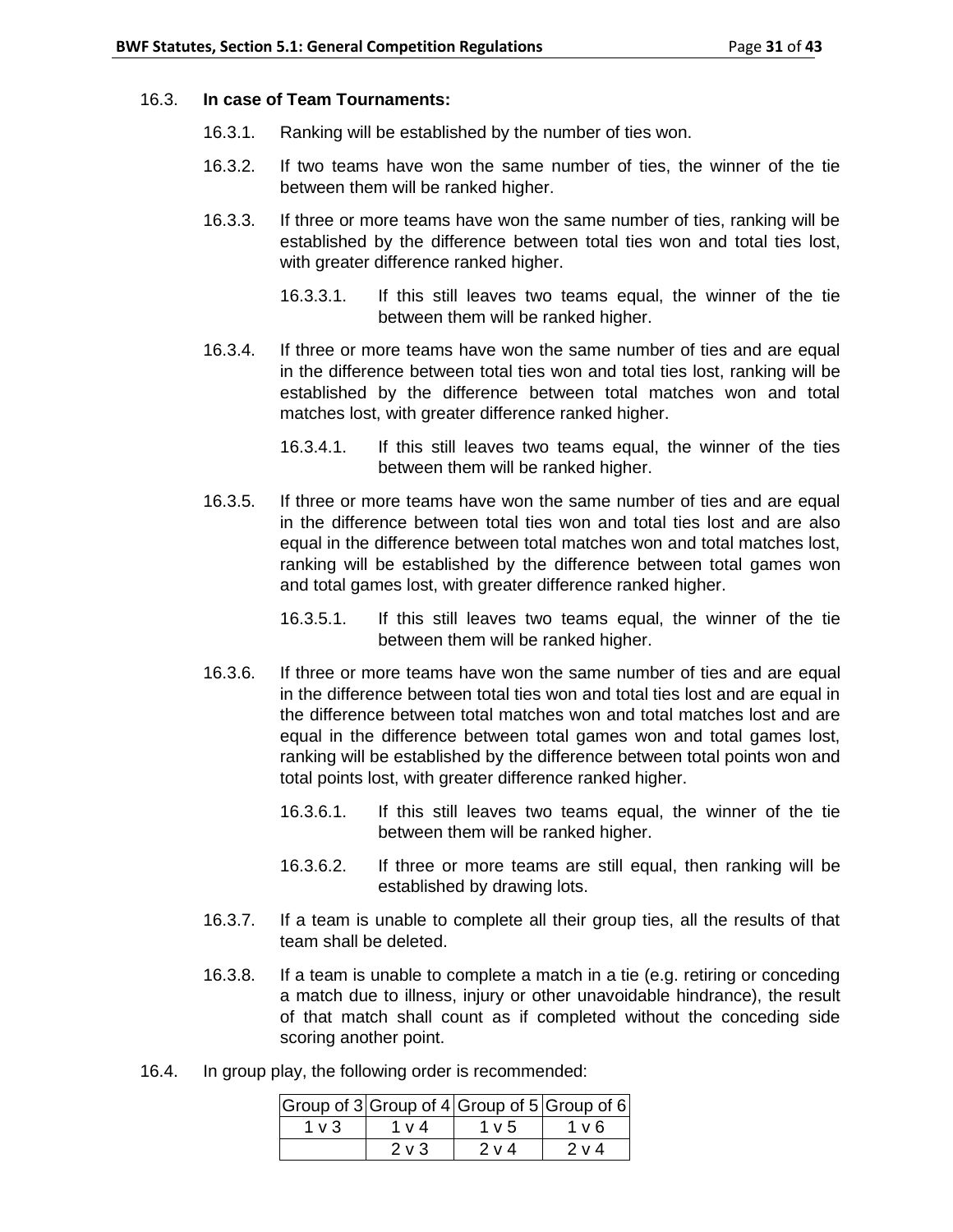| $2 \vee 3$<br>3 <sub>v</sub> 5<br>1 <sub>v</sub><br>3 <sub>v</sub> 5<br>1 <sub>v</sub><br>2 v 4<br>1 v 4<br>1 v 4<br>2 v 5<br>3 v 4<br>2 v 5<br>3 <sub>v</sub> 6<br>1 <sub>v</sub> 2<br>1 <sub>v</sub><br>1 <sub>v</sub><br>4 v 5<br>2 v 6<br>2 <sub>v</sub> 3<br>4 v 5<br>3 v 4<br>1 <sub>v</sub> 5<br>1 <sub>v</sub><br>2 <sub>v</sub><br>4 v 6<br>5 v 6<br>3 v 4<br>1 <sub>v</sub> |  |  |
|---------------------------------------------------------------------------------------------------------------------------------------------------------------------------------------------------------------------------------------------------------------------------------------------------------------------------------------------------------------------------------------|--|--|
|                                                                                                                                                                                                                                                                                                                                                                                       |  |  |
|                                                                                                                                                                                                                                                                                                                                                                                       |  |  |
|                                                                                                                                                                                                                                                                                                                                                                                       |  |  |
|                                                                                                                                                                                                                                                                                                                                                                                       |  |  |
|                                                                                                                                                                                                                                                                                                                                                                                       |  |  |
|                                                                                                                                                                                                                                                                                                                                                                                       |  |  |
|                                                                                                                                                                                                                                                                                                                                                                                       |  |  |
|                                                                                                                                                                                                                                                                                                                                                                                       |  |  |
|                                                                                                                                                                                                                                                                                                                                                                                       |  |  |
|                                                                                                                                                                                                                                                                                                                                                                                       |  |  |
|                                                                                                                                                                                                                                                                                                                                                                                       |  |  |
|                                                                                                                                                                                                                                                                                                                                                                                       |  |  |
|                                                                                                                                                                                                                                                                                                                                                                                       |  |  |
|                                                                                                                                                                                                                                                                                                                                                                                       |  |  |
|                                                                                                                                                                                                                                                                                                                                                                                       |  |  |
|                                                                                                                                                                                                                                                                                                                                                                                       |  |  |
|                                                                                                                                                                                                                                                                                                                                                                                       |  |  |

16.5. Where there are Players from the same Member in the same group the match or matches between them must be completed first irrespective of their order in the group.

## **17. MANAGEMENT OF TOURNAMENTS**

- 17.1. A Referee shall be appointed for all BWF Sanctioned Tournaments.
	- 17.1.1. The Referee shall be in overall charge of the Tournament.
	- 17.1.2. The Referee or a deputy shall always be present in the hall during the playing of matches.
- 17.2. The BWF shall appoint the Referee for all Grade 1 and 2 BWF Sanctioned Tournaments, and the Continental Confederation shall appoint the Referee for all Grade 3 BWF Sanctioned Tournaments and Continental Championships.
- 17.3. Where requested, the BWF shall appoint the Technical Delegate(s) and the Referee(s) for Multi-sport games.
- 17.4. The duties of the Referee shall include:
	- 17.4.1. ensuring that the conduct of the Tournament is in accordance with the Laws of Badminton, the regulations of the BWF and any other regulations pertinent to the particular Tournament;
	- 17.4.2. ensure that the Players are given facilities and playing conditions of adequate standard and safety, including apply the relevant requirements according to the Specifications for International Standard Facilities (BWF Statutes, Section 5.3.4).
	- 17.4.3. approval of the schedule of play and practice schedule; and
	- 17.4.4. overall control of the Tournament and ensuring that there is an adequate panel of technical officials of requisite ability and appropriate international representation.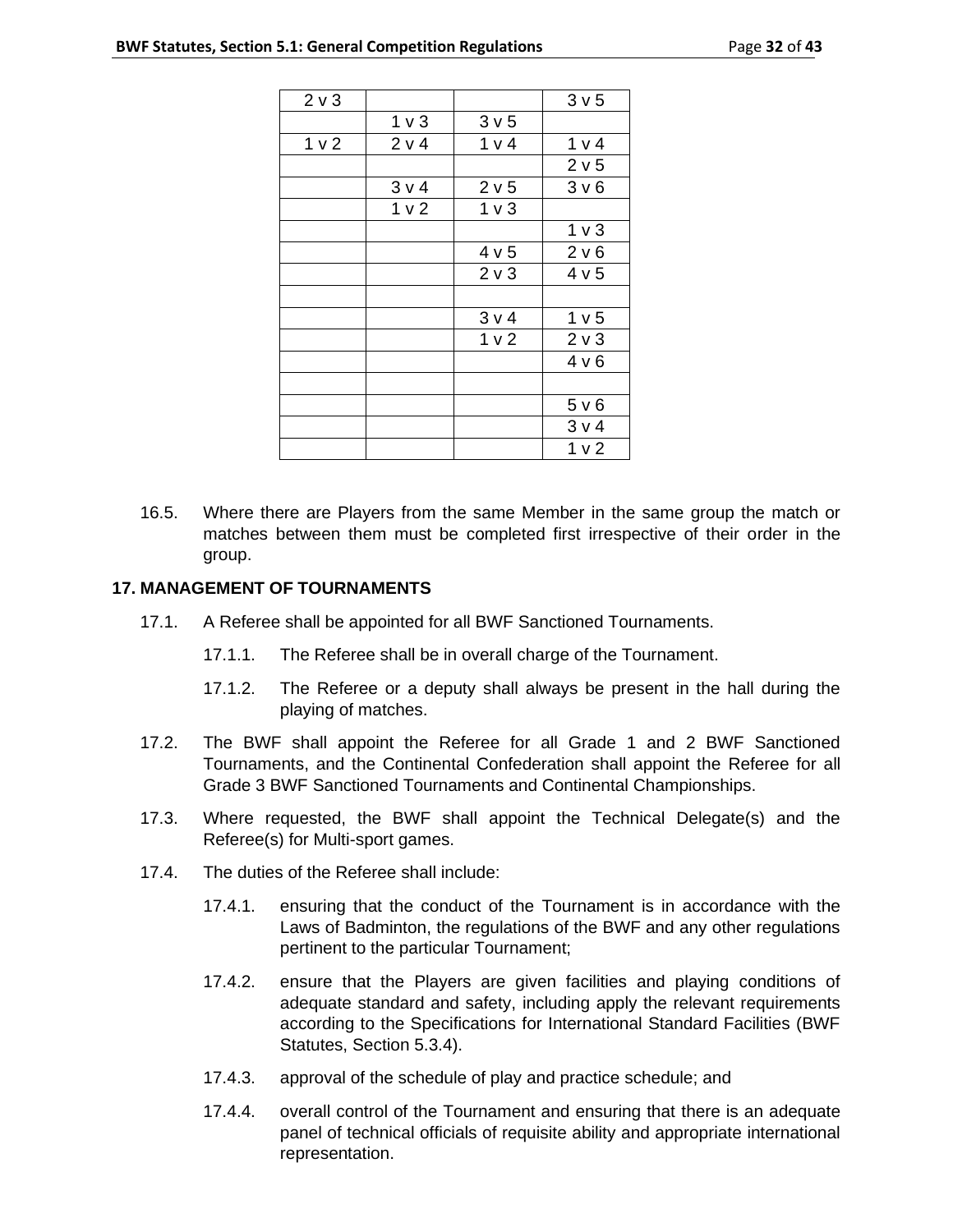- 17.4.5. There shall be no appeal against the decision of a Referee.
- 17.4.6. The Referee must submit to BWF a Referee's report, which includes a withdrawal report and any appropriate on-court/off-court penalty reports (Players, or teams in the case of team competitions, who withdrew from the Tournament after the date specified for withdrawals without fees, or who did not appear (no show)) at the latest two weeks after the last day of the Tournament.
- 17.5. At all Grade 1 and 2 Tournaments, BWF may appoint a BWF Tournament Director. The duties of the BWF Tournament Director, wherever appointed, shall include:
	- 17.5.1. to get all the information regarding the Tournament and to take any necessary actions to ensure that BWF's contractual obligations are met;
	- 17.5.2. to give advice to the organisers, ensuring the general organisation is at a desired standard;
	- 17.5.3. to ensure proper presentation of the game and co-ordination with TV, other media and publicity.
	- 17.5.4. to attend the Tournament and any associated meetings, such as publicity conferences and general social functions;
	- 17.5.5. to represent the interests of the BWF in any dispute not the direct responsibility of the Referee; and
	- 17.5.6. to support the Referee in his general duties.

# 17.6. **BWF Approved Shuttles**

17.6.1. For the BWF Sanctioned Tournaments the shuttles shall conform to the requirements specified in the Specifications for International Standard Facilities (BWF Statutes, Section 5.3.4) for the different Grades/Levels of Tournaments.

# 17.7. **Competition, Warm Up and Practice Courts**

- 17.7.1. For the BWF Sanctioned Tournaments the Competition, warm up and practice court requirements shall conform to the requirements specified in Section 5.3.4 of the BWF Statutes for the different Grades/Levels of Tournaments.
- 17.7.2. The practice schedule must be approved by the Referee in advance of the Tournament.

# **18. ADVERTISING IN THE PLAYING AREA**

- 18.1. The only allowable display of advertising in words or pictures anywhere within a two-metre clear space behind the baselines and 1.5 metre clear space from the side lines (see also Specifications for International Standard Facilities (BWF Statutes, Section 5.3.4) or over the court itself must satisfy Regulations 18.2 to 18.9.
- 18.2. Any form of advertising in the playing area must not distract Players, spectators or TV viewers, or cause any confusion with the court lines.

# **The Court**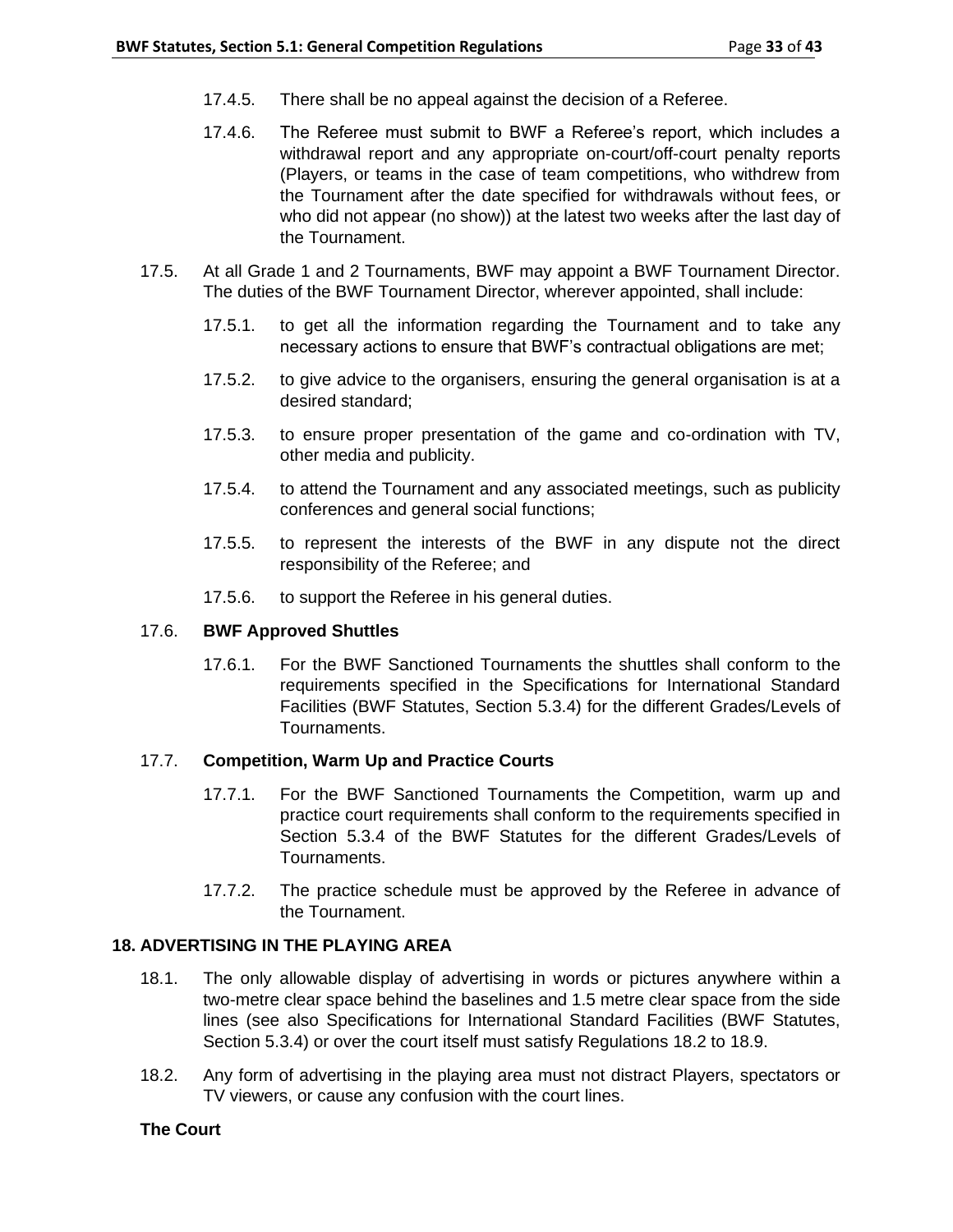- 18.3. A maximum of two identical emblems of a Tournament sponsor can be situated flush with the court surface at each end of the court. These may be situated such that these are outside each baseline at each end of the court 30 centimetres or more away and clearly separated. Each emblem can be 170 centimetres or less by 30 centimetres or less.
- 18.4. Two emblems of a Tournament sponsor can be situated flush with the court surface in the area under the net, the same distance from each of the two short service lines and from each of the side lines for singles. Each emblem can be 250 centimetres or less by 100 centimetres or less.
- 18.5. There is no restriction on the shape of the advertisement(s). No 3D advertising can be made on the surface of the court. However, non-slip materials with similar properties to the rest of the playing surface must be used to apply / display advertisements.

### **The Net**

- 18.6. No advertisement will be permitted on the net except as described in 18.7.
- 18.7. A maximum of two net supplier's emblems can appear on the net. If present, they should be placed such that there is one on each end of the net on opposite sides of the court. Each emblem must be placed on the white tape at a distance of four centimetres from the post and can be 3.5 centimetres high or less and 10 centimetres broad or less.

### 18.8. **The Posts**

18.8.1. Post Pole

Each post pole can have a maximum of two identical emblems on the pole. Each emblem must face an end of the court, be flush with the surface of the post and be 30 centimetres high or less and three centimetres broad or less.

#### 18.8.2. Base of Post

Each base of the post can have a maximum of three emblems of the same brand. These must be flush with the surface of the base of the post and be 30 centimetres high or less.

#### **Umpire's and service judge's chair**

18.9. The umpire's and service judge's chairs are permitted to have advertising.

### **19. VIRTUAL IMAGING OR ADVERTISING**

Use of any virtual imaging or advertising on the TV signal at BWF Sanctioned Tournaments is not permitted without prior written approval of the BWF except where rights are granted to Continental Confederations or other promoting organisations.

## **20. PLAYER CLOTHING AND EQUIPMENT**

20.1. For the purpose of these regulations, an article of clothing shall be defined as anything worn or carried by a Player during play, except the racket, and including, but not limited to, pullovers, shirts, shorts, skirts, socks, shoes, headbands (including headscarves and turbans), towels, wristbands, bandages and medical supports.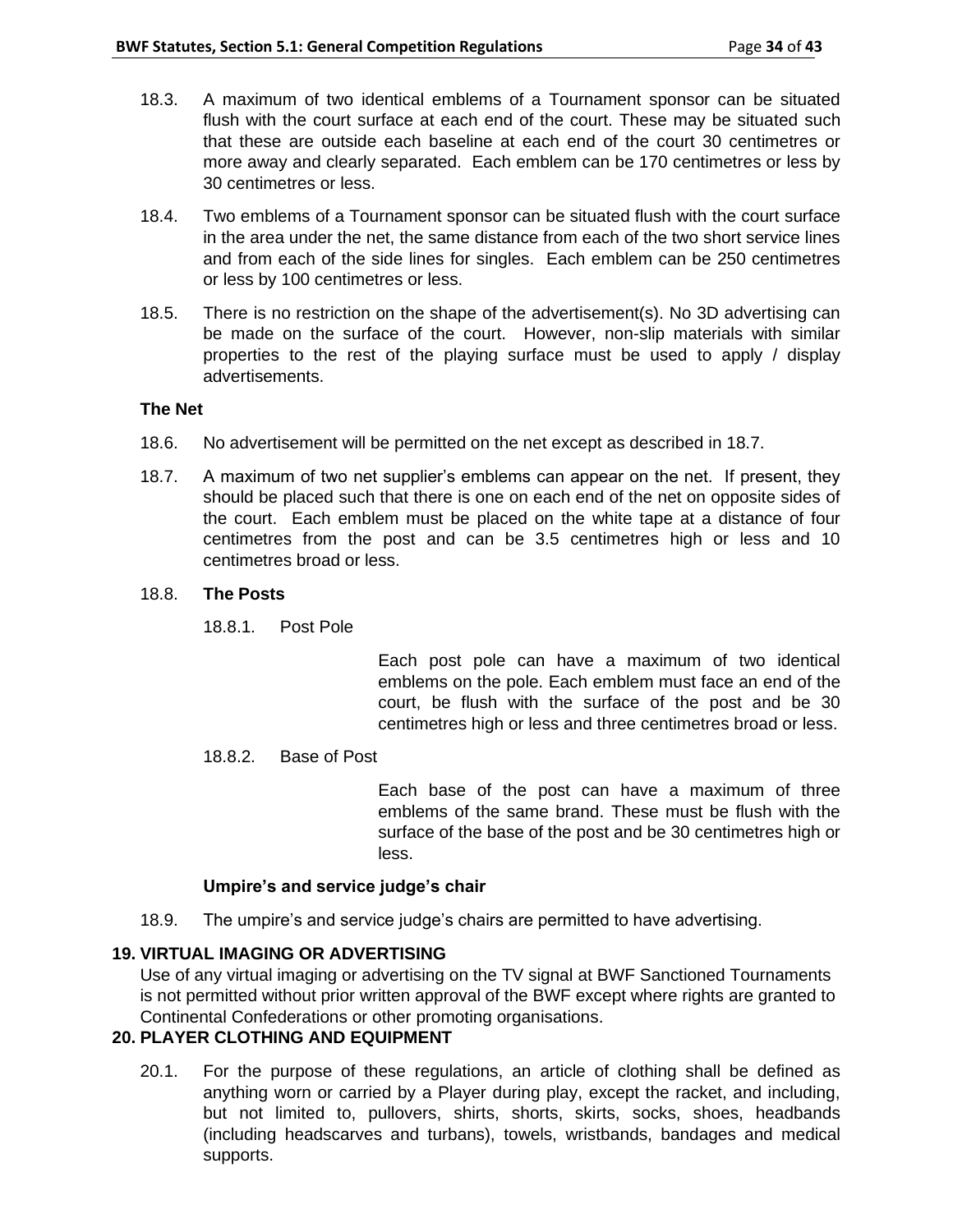- 20.2. In order to ensure attractive presentation of Badminton at Tournaments organised or sanctioned by the BWF, all clothing worn by Players shall be acceptable badminton sports clothing. It is not acceptable to tape over nor to pin on advertising nor in any other way to modify such clothing to comply with advertising or other regulations.
- 20.3. Regulations regarding advertising apply only to clothing worn during play and during prize ceremonies.
- 20.4. In applying Regulations 20 to 24 the decision of the Referee at each Tournament shall be final.

## **21. COLOUR OF PLAYERS' CLOTHING**

21.1. In all BWF Sanctioned Tournaments, including those organised by the BWF and multi-sport games, each article of clothing may be of any colour or combination of colours.

## 21.2. **Team Competitions**

In all BWF team championships (i.e. World Men's & Women's Team Championships, World Team Championships and World Junior Team Championships) Players must wear team colours. Each Player must wear the same colour and design of shirts and shorts (or equivalent articles of clothing) throughout a tie.

21.3. For all team championships, preferred colours of shirts should be registered with the BWF.

### 21.4. **Singles matches**

Each Player must wear, as far as colour and design is concerned, shirts and shorts (or equivalent articles of clothing) throughout a match in accordance with the Summary Sheet for GCR 21 & 23 (BWF Statutes, Section 5.3.7), and no change of colours is allowed.

## 21.5. **Doubles matches**

Each Player in a given pair must wear shirts and shorts (or equivalent articles of clothing) of the same colour and similar design throughout a match in accordance with the Summary Sheet for GCR 21 & 23 (BWF Statutes, Section 5.3.7). No change of colours is allowed.

21.6. In individual and team championships if the opposing Players / pairs involved in a match are not wearing significantly different coloured clothing, the Player / pair ranked lower will be required to wear clothing of a significantly different colour. Where both Players / pairs have the same or no ranking the Player or pair listed lower in the latest version of the M&Q report made for the Tournament will be required to change the colour of clothing.

### 21.7. **Television Court**

BWF may insist that Players on the television court(s) change the colour of their shirt or shorts or skirt or dress to avoid problems with the implementation of the on court virtual advertising.

### **22. DESIGNS ON PLAYERS' CLOTHING**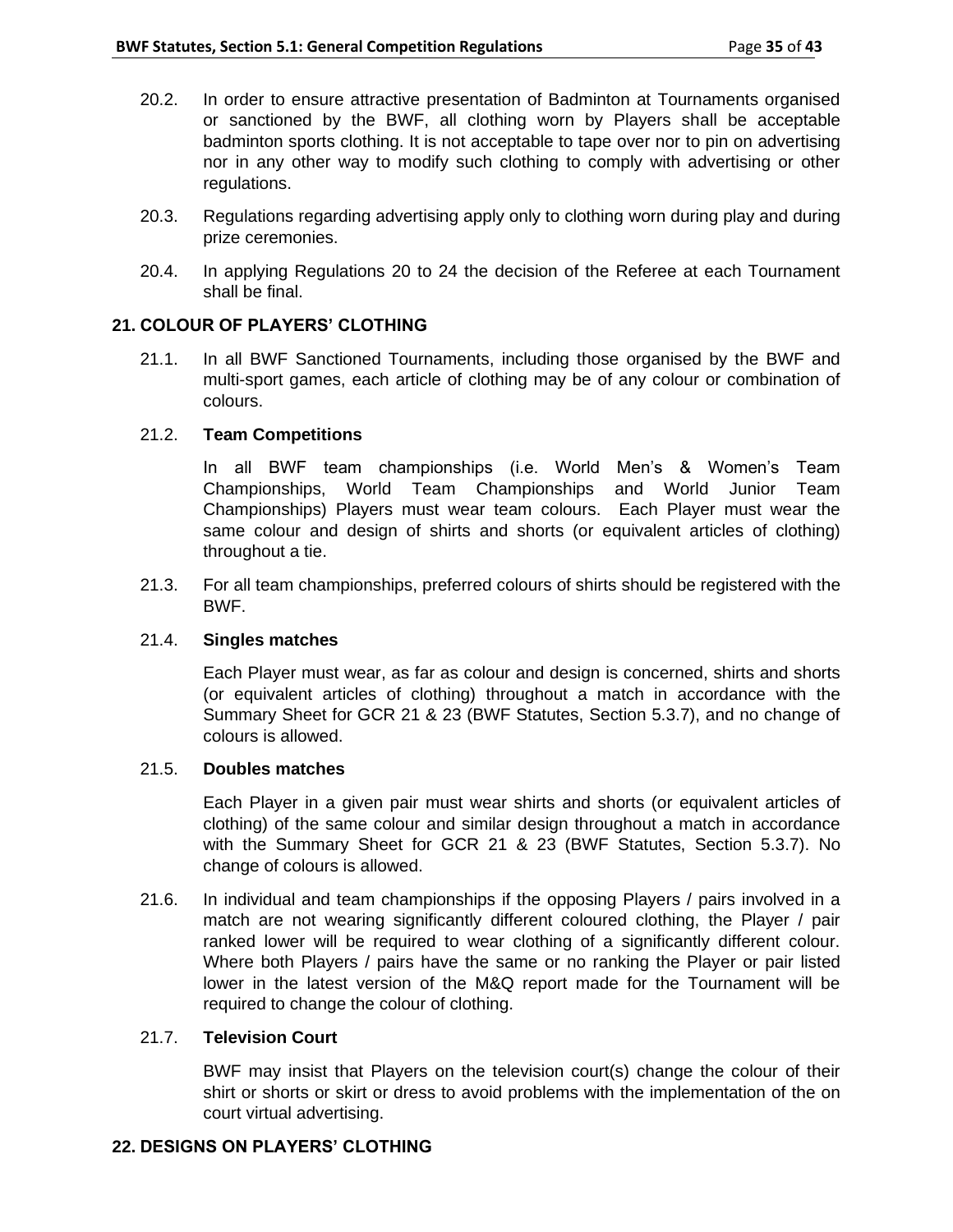- 22.1. In all BWF Sanctioned Tournaments, including those organised by the BWF and Multi-sport games, each article of clothing may only bear a design as provided in Regulations 22.2 to 22.4.
- 22.2. Designs should be abstract and devoid of advertising, representational, commercial or promotional content. Figurative and pictorial representations may be included as part of an overall abstract design. BWF are the sole arbiters of what constitutes an abstract design.
- 22.3. The front of the shirt may carry the flag along with the country name or abbreviation thereof or national emblem of the association represented not exceeding 20 square centimetres in total. The country name on its own and / or along with sponsor's name or logo shall not be permitted.
- 22.4. A design is allowed when it forms part of an advert permitted by Regulation 24 and falls wholly within the permitted dimensions.

## **23. LETTERING ON PLAYERS' CLOTHING**

- 23.1. In all BWF Sanctioned Tournaments, including those organised by the BWF itself, and Multi-sport games, each article of clothing may only have visible lettering as provided in Regulations 23.2 to 23.5.
- 23.2. Colour, style and height of lettering
	- 23.2.1. Lettering shall be in capital letters in the Roman alphabet (except as in Regulation 23.5.2), and in one single colour contrasting with that of the shirt.
	- 23.2.2. If there is a pattern on the back of the shirt, the lettering should be on a contrasting panel.
	- 23.2.3. In order that the Player's name can be seen from a distance for spectators in the stadium and television viewers, lettering must be a minimum height of six centimetres and a maximum height of 10 centimetres.
	- 23.2.4. The country name must be a height of five centimetres.
	- 23.2.5. Lettering should be horizontal, or as close to horizontal as practically possible, and placed near the top of the shirt.

### 23.3. **Player names**

Any name of a Player appearing on the back of the shirt must be in accordance with the Summary Sheet for GCR 21 & 23 (BWF Statutes, Section 5.3.7). On Player clothing the Player's name, if used, shall be identical with the name registered as the Last Name (or an abbreviation thereof) in the BWF Player database, and if desired, the initial(s) of the name(s) registered as the First Name in the BWF Player database. Last Name is defined as the family name, surname or similar name under the respective naming protocol of the Member country.

### 23.4. **Country Name**

The name of the Player's country may appear on the back of the shirt and must be in accordance with the Summary Sheet for GCR 21 & 23 (BWF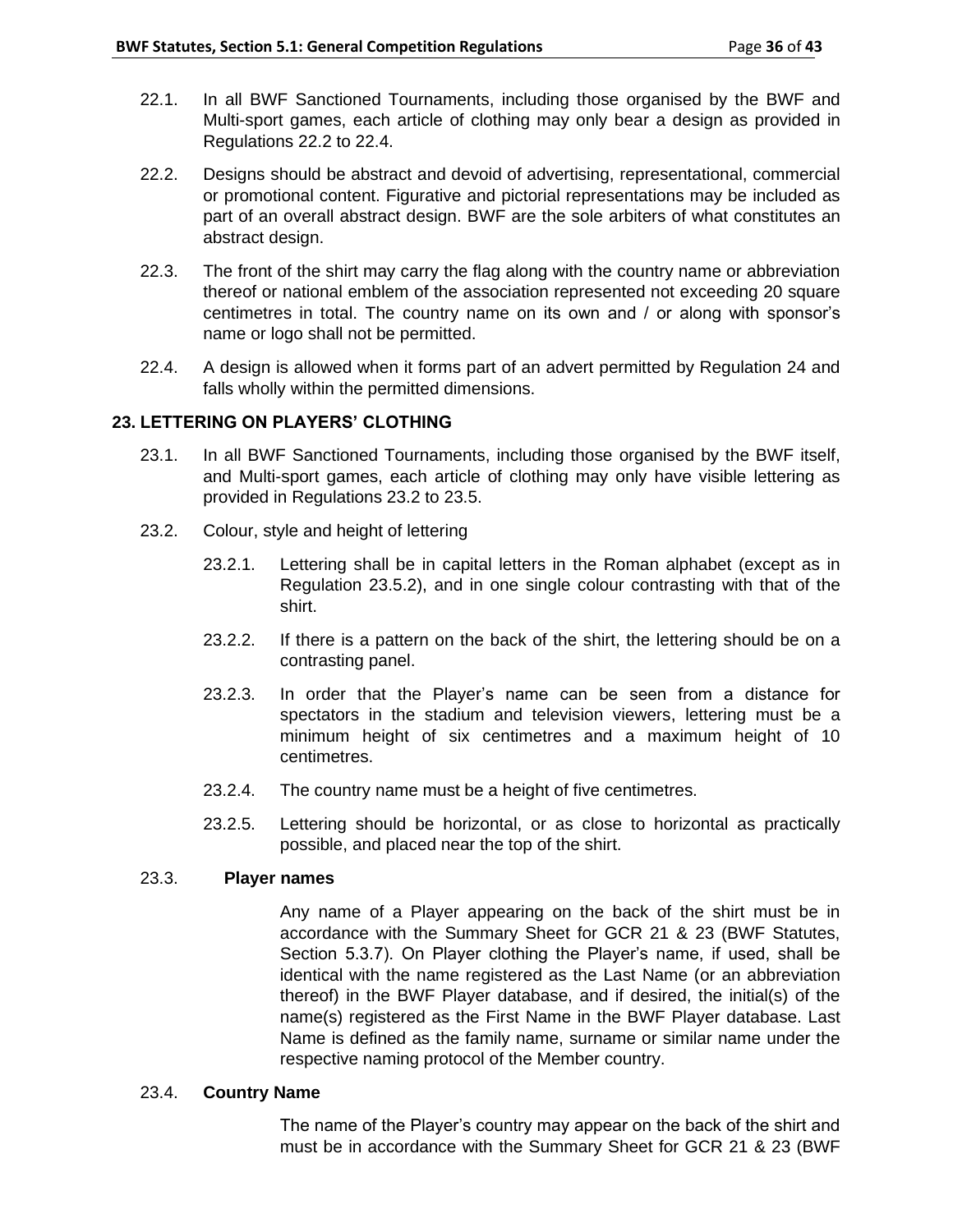Statutes, Section 5.3.7), but, if used, shall meet all requirements of Regulation 23. The country name, if used, shall be either full country name in English or Olympic approved abbreviation.

## 23.5. **Lettering sequence and use in advertisements**

- 23.5.1. The sequence on the shirt from top to bottom shall be Player Name (if present), country name (if present), and advert (if present).
- 23.5.2. Lettering is also allowed when it forms part of an advert permitted by Regulation 24, and falls wholly within the permitted dimensions. Such lettering can then be in any alphabet.

# **24. ADVERTISING ON PLAYERS' AND COACHES' CLOTHING**

- 24.1. In all BWF Sanctioned Tournaments, including those organised by the BWF, articles of clothing may only have advertising as provided in Regulation 24. In Multi-sport games, the same regulation applies unless the Multi-sports games organiser (e.g. IOC/Olympic Games) have specific variations to these regulations, in which case the regulations of the Multi-sport games organiser take precedence.
- 24.2. The shirt may carry advertising as in Regulation 24.2.
	- 24.2.1. A maximum of one advertisement may appear on each of the following locations; left sleeve, right sleeve, left shoulder, right shoulder, left collar, right collar, right chest, left chest and centre chest. The shoulder is defined as the visible part of the shoulder on the front of the shirt. There must be no more than five advertisements in total and National flags or emblems for the purpose of this regulation count as advertisements. Each advertisement, including National flags or emblems, must be 20 square centimetres or less.
	- 24.2.2. In addition to the above, one BWF mark may be worn in the form of a non-commercial emblem, as defined by BWF from time to time (e.g. BWF logo, integrity campaign logo or similar). The mark must not exceed 20 square centimetres and must follow the definition of the mark outlined by BWF. The mark can appear on any of the following locations not already used for advertising or a national flag or emblem: left sleeve, right sleeve, left shoulder, right shoulder, left collar, right collar, right chest, left chest and centre chest.
	- 24.2.3. One advertisement contained in a band of uniform width not exceeding 10 centimetres on the front and one advertisement not exceeding five centimetres on the back. Such a band may be at any angle and may be on the front of the shirt, the back of the shirt, or both.
	- 24.2.4. If, in the BWF's sole judgment, there is a clash between the content of the advertising in Regulation 24.2 and the Tournament sponsors or the TV broadcasters, or if the content of the advertising would infringe local laws or be considered offensive, then the BWF may limit advertising on the shirt in Regulation 24.2.

### 24.3. **Other Clothing**

24.3.1. Each sock may carry two advertisements (including manufacturers' logos/emblems) of 20 square centimetres or less. The total number of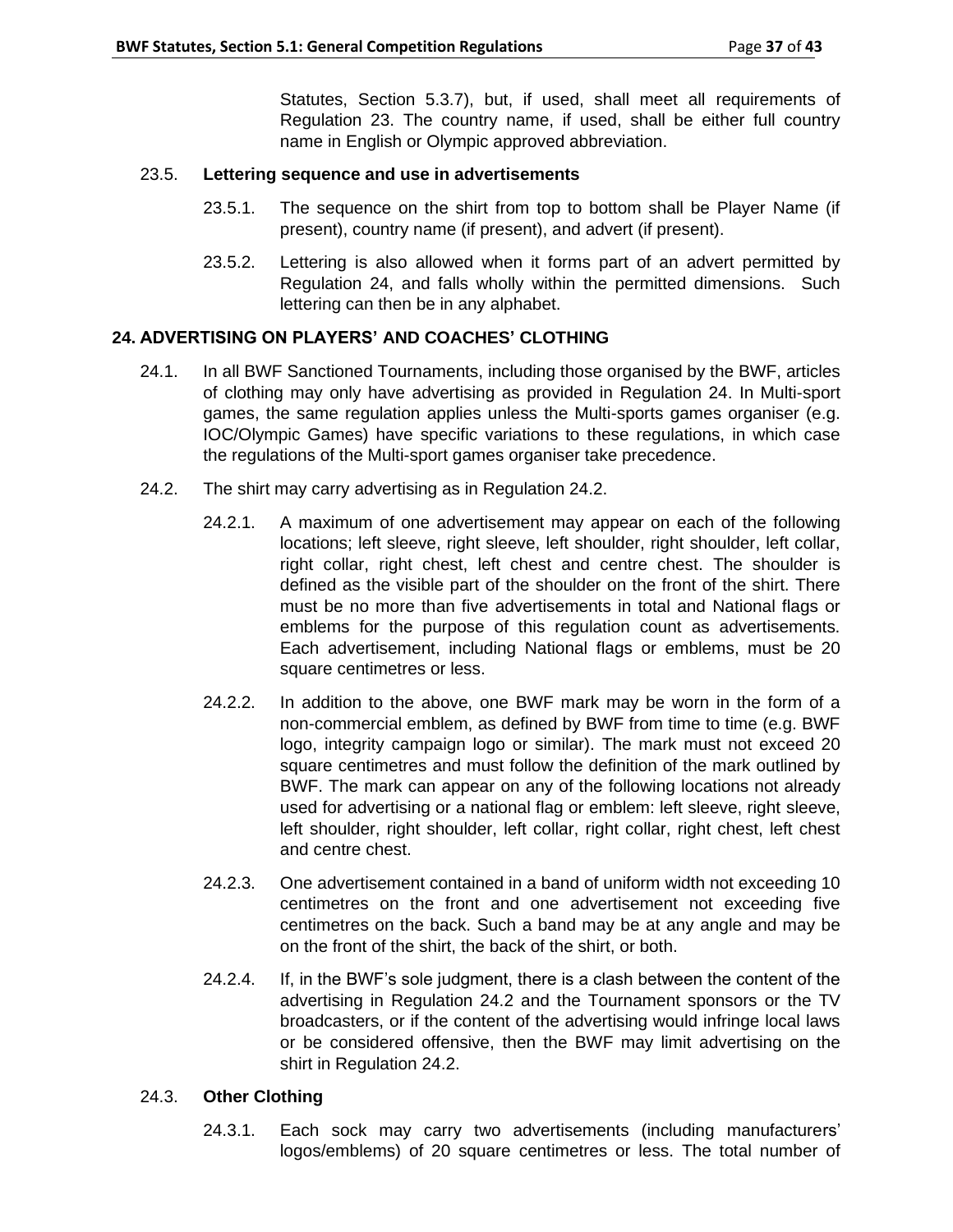advertisements allowed on each leg/foot is just two should a Player or Coach wear a compression/support sock as well as a regular sock.

- 24.3.2. Advertising on shoes is accepted subject to the make and model of shoe being made available in the open market.
- 24.3.3. Each other article of clothing may carry one advertisement of 20 square centimetres or less.
- 24.3.4. Clothing worn under Player or Coach shirts, shorts, skirts or dresses, shall be known as 'underclothing' and not categorised as 'articles of clothing', and if visible must not display advertising.
- 24.3.5. Advertising for tracksuits for prize presentation ceremonies is governed by Clause 24 as follows: Regulations for shirts govern tracksuit jackets; and Regulations for shorts govern tracksuit pants.

### 24.4. **Member Advertising**

- 24.4.1. Members may use an area not exceeding fifty square centimetres on their Players' or Coaches' shorts or lower part of dresses or skirts.
- 24.4.2. The area shall be used for a Member's logo or an advertisement for a Member's sponsor provided it conforms to Regulation 24.5.
- 24.4.3. If the Member does not use such area, that area shall not be utilized for any other advert.
- 24.4.4. If Players or Coaches wear Member advertising on their shorts or skirts, or lower part of dresses at a Tournament this must be the advertising permitted by the BWF. All Players or Coaches from the same Member in a Tournament do not have to wear advertising on their shorts, skirts, or lower part of dresses.
- 24.4.5. Any Member wishing to use this type of advertising must have written permission from the BWF for doing so. BWF will invite the Members to seek permission in January, but a Member can seek separate permission at any time during the year. Any permission must be sought and given a minimum of two months before a Tournament.

### 24.5. **Restrictions on the advertising**

- 24.5.1. The advertisements in Regulations 24.2, 24.3 and 24.4 may be the clothing manufacturer's emblem or that of any sponsor.
- 24.5.2. Each advertisement shall only be of one organisation or product.
- 24.5.3. The advertisements shall not contain any political, religious messages or anything which is not a commercial brand, registered mark or trade mark (e.g. I don't have a sponsor, I am nice, etc.).
- 24.5.4. Players may not display any tattoo, paint, taping, transfer or similar means (which are not on clothing) which is illegal, defamatory or commercial in nature or which otherwise carries an assertive political or religious message.
- 24.5.5. Advertising of tobacco and electronic cigarettes (e.g. vaping) related companies and products is prohibited.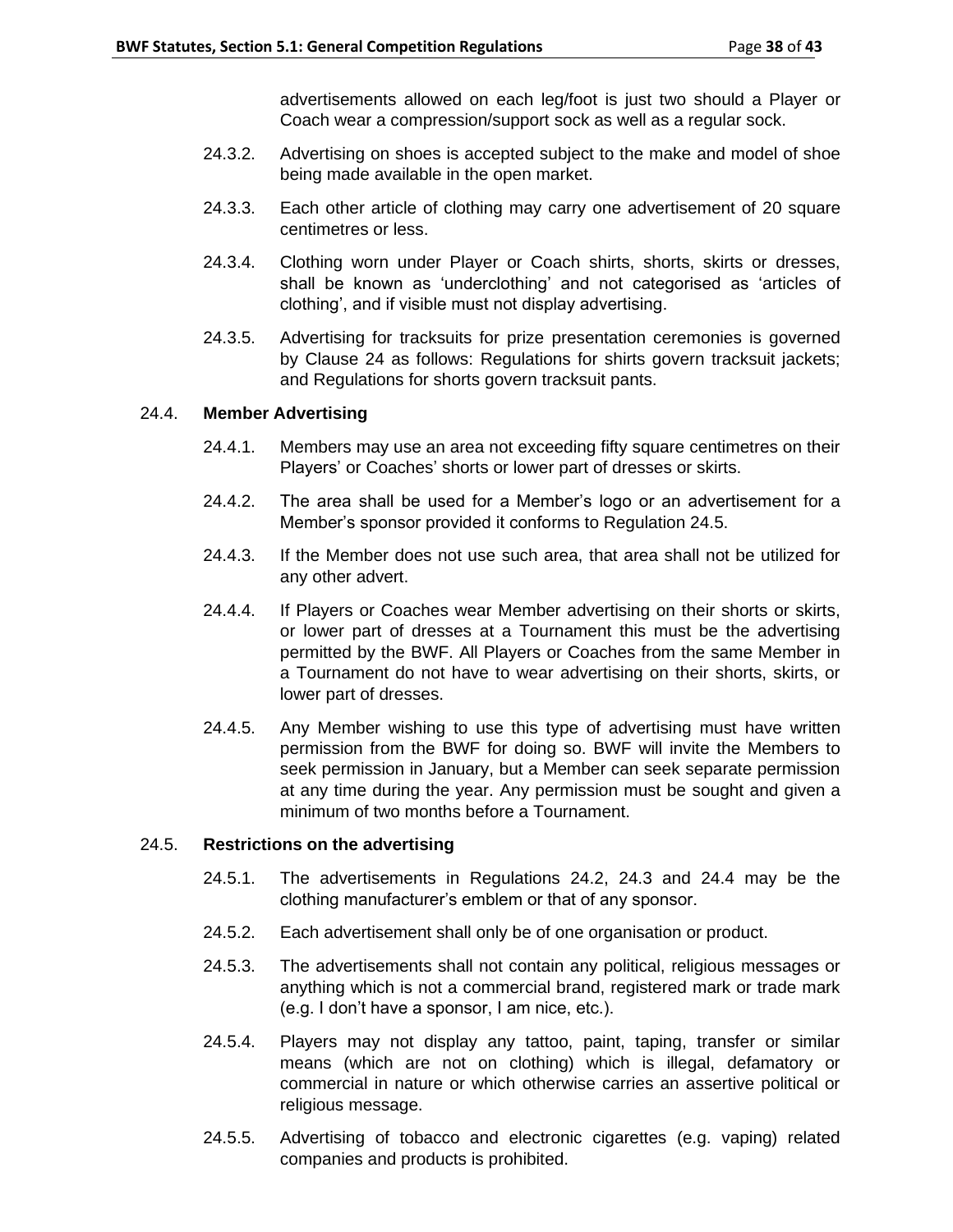24.5.6. BWF may at its sole discretion accept additional advertising, such as technology marks related to the material on clothing or similar, however only if such marks are maximum 10 square centimetres or less. Such advertising will only be permitted if approval is requested in advance of the Tournament.

### 24.6. **Advertising on Coaches' Clothing**

- 24.6.1. For the sake of these Regulations, Coaches refers to all Coaches, Team Managers, and/or other Participants who sit in or around the Coaches' chair behind the competition court in a coaching capacity for a match.
- 24.6.2. Advertising on Coaches' clothing is governed by Clauses 24.1 24.5, with the following clarifications:
	- 24.6.2.1. Regulations for shirts govern Coach shirts and/or jacket.
	- 24.6.2.2. Regulations for shorts govern Coach pants.

# **25. CLOTHING REGULATIONS FOR UMPIRES WHERE A UNIFORM HAS NOT BEEN PROVIDED**

- 25.1. The Tournament organiser is entitled to provide a uniform to the umpires and the uniform may carry advertising as approved by BWF for Grade 1 and 2 BWF Sanctioned Tournaments and as approved by the respective Continental Confederation for Grade 3 Tournaments.
- 25.2. For Grade 2 and 3 BWF Sanctioned Tournaments where the Tournament organiser is not providing a uniform:
	- 25.2.1. The umpires are to bring their own uniform, consisting of black pants or skirt, a black collared shirt with pocket, black socks, and black shoes.
	- 25.2.2. Only one manufacturer's logo and one additional advertisement are allowed on the shirt and each logo must not be larger than 20 square centimetres.
	- 25.2.3. If, in the BWF's sole judgment, there is a clash between the content of the advertising in Regulation 25.2.2 and the Tournament sponsors or the TV broadcasters, or if the content of the advertising would infringe local laws or be considered offensive, then the BWF may limit advertising on the shirt.
	- 25.2.4. Only one BWF, Continental Confederation, or Member logo, as appropriate, is allowed on the shirt. This logo is reflective of the level of accreditation or certification achieved by the respective umpire, and provided to the umpire by the respective organisation. This logo must not be larger than 20 square centimetres.

### **26. RESULTS**

- 26.1. The results for all BWF Sanctioned Tournaments must either be e-mailed to the BWF, using the stipulated software file on a daily basis or be uploaded to BWF servers using the stipulated Tournament management software on a daily basis.
- 26.2. Final results for all BWF Sanctioned Tournaments must either within 24 hours of the conclusion of the Tournament, be e-mailed to the BWF using the stipulated software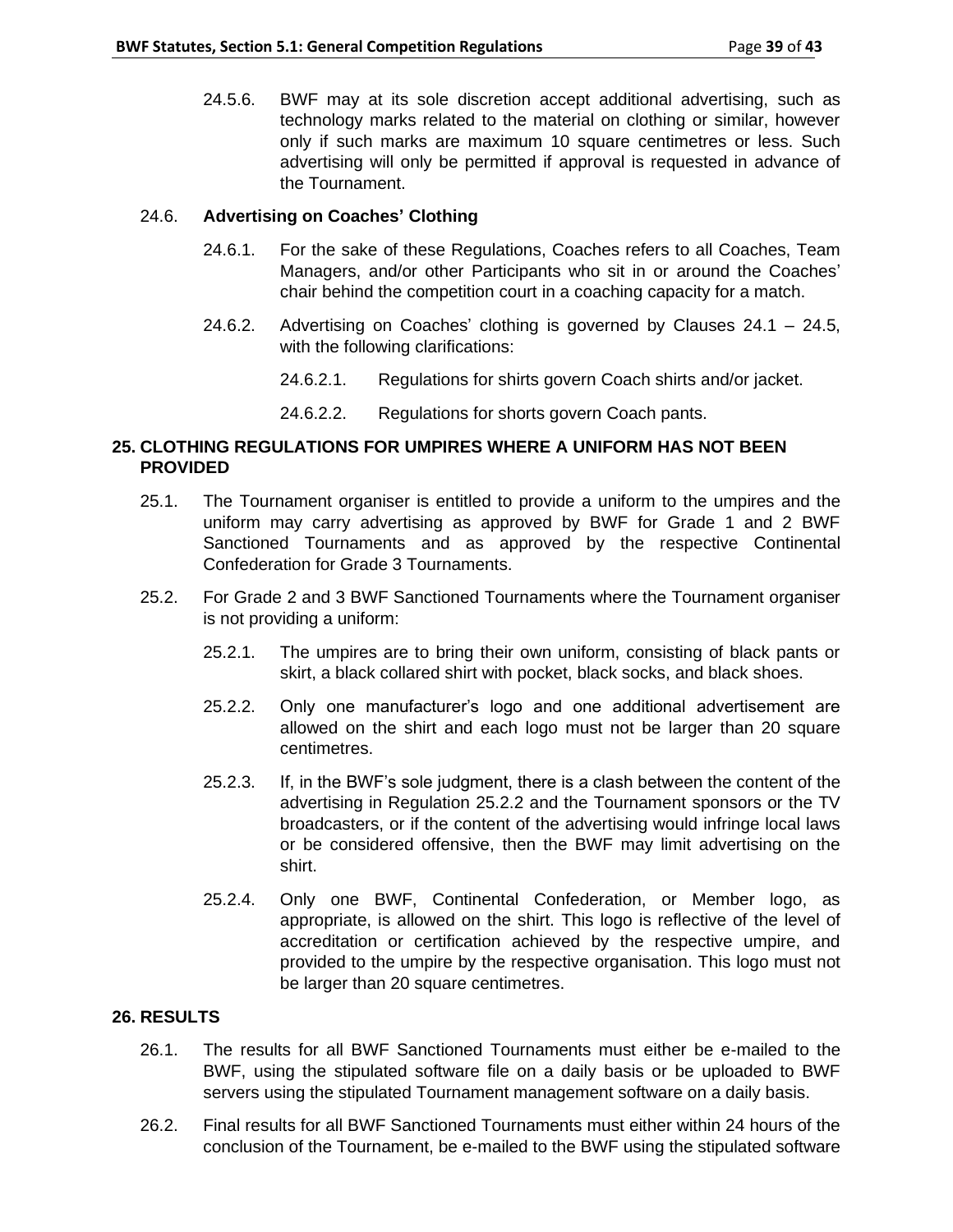file or be uploaded to the BWF servers using the stipulated Tournament management software. In case of contingency, the print out of the updated draws must be electronically communicated within the stipulated time. Those not received will be excluded from the World Ranking.

### **27. PRIZE MONEY**

- 27.1. Under no circumstances may a Player be offered or paid money or goods to play matches other than exhibition matches (as defined in Regulation 2.8) except what is paid to a Player as prize money.
- 27.2. Prize money may be awarded to Players in all international Tournaments sanctioned by the BWF and paid in cash or via bank transfer as defined in these regulations. Any prizes in kind shall be awarded over and above the prize money as additional prizes. The entry form or Tournament Prospectus for the Tournament shall set out the total value of the prize money and must be quoted in US dollars.
- 27.3. In a Tournament where the total prize money is less than US \$75,000 (Grade 3 Tournaments) this prize money may be given directly to the Player concerned during the Tournament, or in accordance with the instructions of the Player's Member.
- 27.4. Prize money from Tournaments with larger prize funds
	- 27.4.1. In a Tournament where the total prize fund is US \$75,000 or more, and Grade 2 Tournaments, all prizes must be paid in accordance with Regulations 27.4.2 to 27.4.6.
	- 27.4.2. All prize money must be paid to the BWF (for Grade 2) or Continental Confederation (for Grade 3, Continental Championships or where applicable) within three weeks of the end of the Tournament. Upon receipt, the BWF or Continental Confederation shall, without delay, remit the appropriate amounts to the Members of the Players concerned.
	- 27.4.3. If prize money is not received by the BWF or Continental Confederations after three weeks, an interest surcharge of 0.25% per week on any outstanding amount will be added to the total prize money due, where this interest to accrue on the first day of each succeeding week that the payment is outstanding.
	- 27.4.4. Proof of payment of withholding tax must be supplied to the BWF or Continental Confederations within nine months of the Tournament or sanction of future Tournaments may be withdrawn. Individual withholding tax certificates in appropriate legal form in each Player's name shall be issued along with such proof of payment, so that the Player will be able to take credit of such withholding tax, if allowable, in his country.
	- 27.4.5. The BWF or Continental Confederations shall not have any responsibility for paying to Members any prize money that have not been paid in accordance with Regulation 27.4.2.
	- 27.4.6. Any prize money earned by a Player in BWF Sanctioned Tournaments and paid to a Member, must be paid in full by the Member to the Player without delay and latest after four weeks of receipt by the Member, unless the Member and the Player have made a mutual agreement about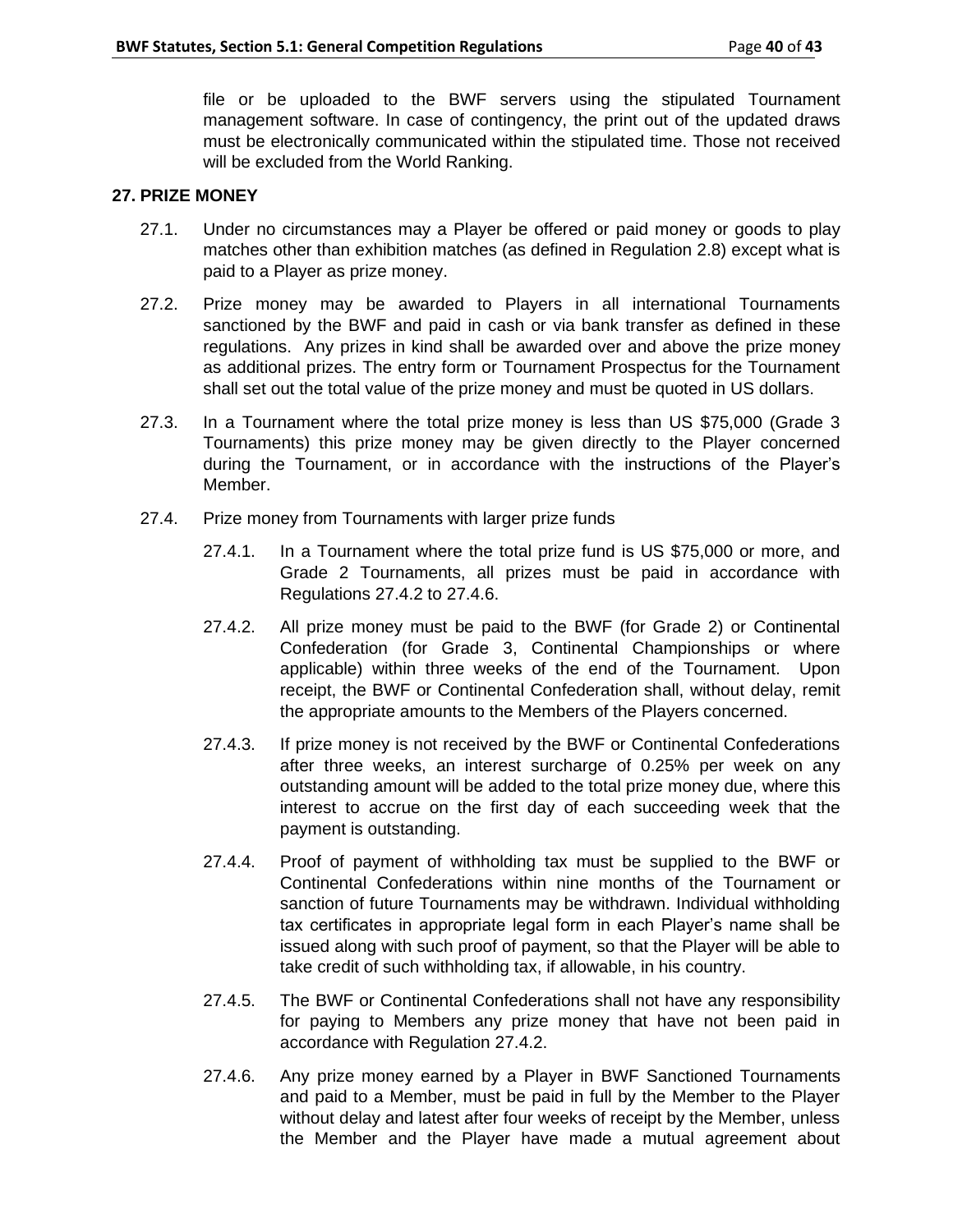payment schedule and/or deduction by the Member against the prize money.

# **28. DIVISION OF PRIZE MONEY**

- 28.1. The division of prize money in the Distribution of Prize Money regulations (BWF Statutes, Section 5.3.5) is mandatory for the BWF Sanctioned Tournaments in Grade 2 in the following way:
	- Table 1: Prize money division for Grade 2, Level 1
	- Table 2: Prize money division for Grade 2, Level 2, Level 3 and Level 4
	- Table 3: Prize money division for Grade 2 Level 5 and Level 6

The Prize money division for Grade 2, Level 5 and Level 6 is recommended for BWF Sanctioned Tournaments in Grade 3, including all other Tournaments with a comparable number of entries.

- 28.2. The BWF will retain the undistributed prize money in all BWF Grade 2 Tournaments, and Continental Confederations will retain the undistributed prize money in all Grade 3 Tournaments, where the entry is so low that the prize money is not fully distributed.
- 28.3. To be eligible to receive prize money the Player / pair must have achieved a confirmed result in the respective Event of the Tournament. For the purpose of this regulation a confirmed result can be achieved through winning via a walk over or losing through retiring, while having a bye position in the first match is not considered having achieved a confirmed result.

### **29. INTEGRITY**

- 29.1. Doping control is regulated by the provisions of the Anti-Doping Regulations (BWF Statutes, Section 2.3) which shall apply to all Tournaments run directly or indirectly under the auspices of the BWF or one of its Members, whether or not the Tournament needs sanction by the BWF. The BWF encourages dope-testing at all BWF Sanctioned Tournaments.
- 29.2. Monitoring, investigation and penalties is regulated by the provisions of the "Code of Conduct in Relation to Betting, Wagering and Irregular Match Results" (BWF Statutes, Section 2.4), which shall apply to all Tournaments run directly or indirectly under the auspices of the BWF or one of its Members, whether or not the Tournament needs sanction by BWF.

### **30. WORLD RANKING SYSTEM**

The BWF will implement and modify the World Ranking System according to the Section 5.3.3.1 of the BWF Statutes. To be eligible for World Ranking points the Player / pair must have achieved a confirmed result in the respective Event of the Tournament. For the purpose of this regulation a confirmed result can be achieved through winning via a walk over or losing through retiring, while having a bye position in the first match is not considered having achieved a confirmed result.

### **31. PENALTIES**

31.1. Any Participant (including in particular a Player / pair, coach, team official, Technical Official or Tournament organiser) who commits an offence as referred to in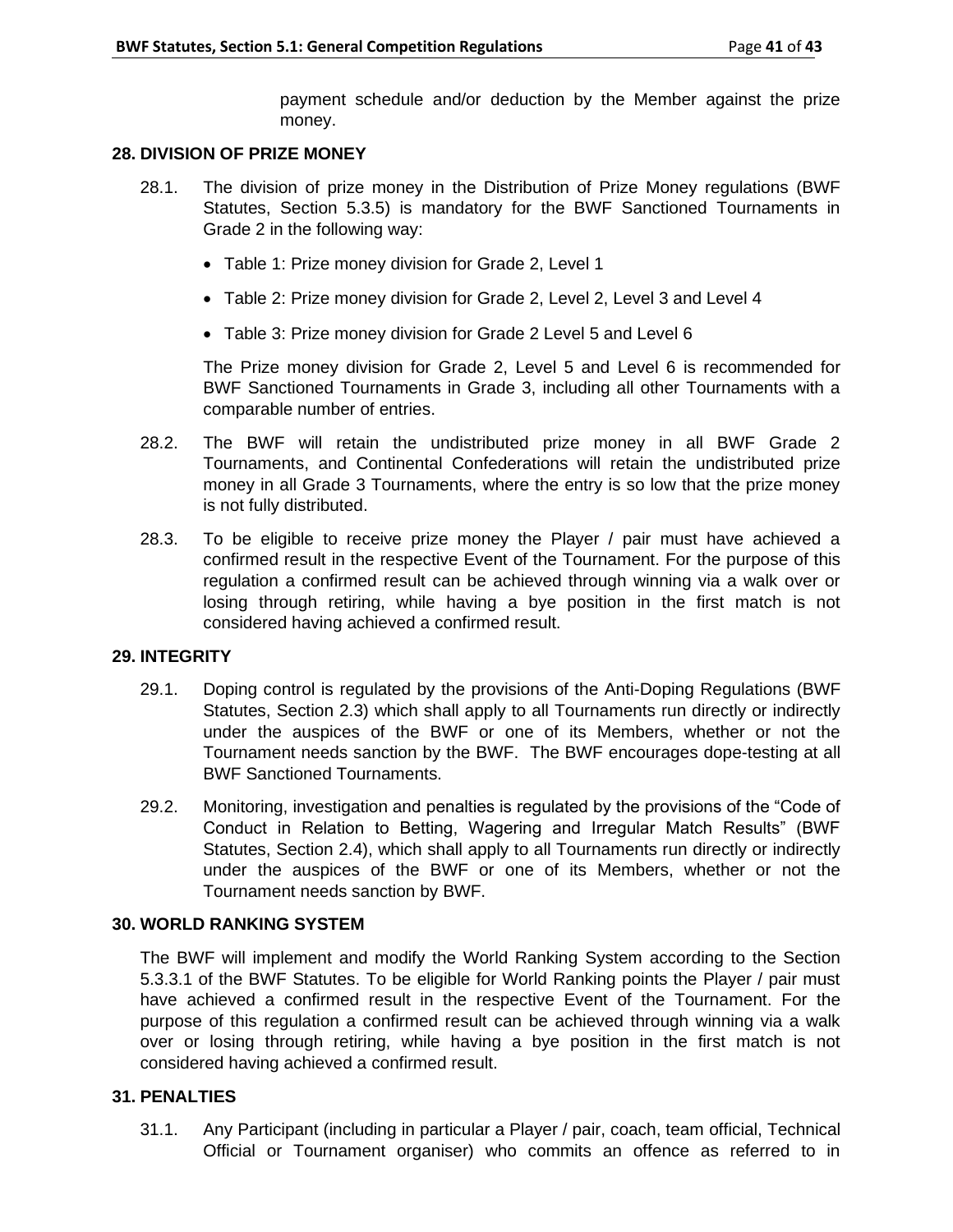Regulation 31.2 shall be levied with a penalty as stated in Regulation 31.2 and any financial penalties are to be retained by the BWF.

- 31.2. For the details of offences covered (including betting/wagering offences) under this regulation and penalties payable, please refer to the following documents:
	- Players' Codes of Conduct (BWF Statutes, Section 2.2.4);
	- Coaches and Educators Code of Conduct (BWF Statutes, Section 2.2.6);
	- Technical Officials Code of Conduct (BWF Statutes, Section 2.2.5);
	- Table of Offences and Penalties (BWF Statutes, Section 2.5);
	- Code of Conduct in Relation to Betting, Wagering and Irregular Match Results (BWF Statutes, Section 2.4).
- 31.3. The penalty for the offences shall be based on the Referee's Report for that Tournament and any other information obtained by the BWF from any source.
- 31.4. The Referee shall send a report for any misconduct warranting a penalty or disqualification of a Player, a team official or a Technical Official, covered by the following documents:
	- Players' Codes of Conduct (BWF Statutes, Section 2.2.4);
	- Coaches and Educators Code of Conduct (BWF Statutes, Section 2.2.6);
	- Technical Officials Code of Conduct (BWF Statutes, Section 2.2.5).
- 31.5. Any Player / pair who is issued a black card in any BWF Sanctioned Tournament shall be disqualified from participating in all Events (in case of a team championships including subsequent matches and ties) in the Tournament in which the black card was issued.
- 31.6. On receipt of a report of a black card or a report misconduct warranting a penalty or disqualification (Regulation 31.4), the BWF shall immediately initiate disciplinary proceedings as per the BWF Judicial Procedures.
- 31.7. If the Member fails to settle the withdrawal fee or penalty within 60 days of the original invoice, the Member concerned shall be barred from entering any Player in all BWF Sanctioned Tournaments until the fee or penalty is paid.
- 31.8. The Member may appeal penalties in accordance with and subject to the BWF Judicial Procedures (BWF Statutes, Section 3.1). A penalty can be appealed to a Disciplinary Hearing Panel or to the relevant judicial body appointed by the Council, except for the penalties and fees that are stated as not appealable.
- 31.9. Where the Disciplinary Hearing Panel is satisfied that the offence causing the penalty did not occur, was outside the control of the Player / pair, due to force majeure, or for any other reason beyond the control of the Player, the penalty may be waived.
- 31.10. For those penalties and fees which are not appealable, the Member may formally file a complaint to the BWF through the procedure described in the Complaint Guidelines and Procedure.
- 31.11. The following penalties and fees are not appealable: